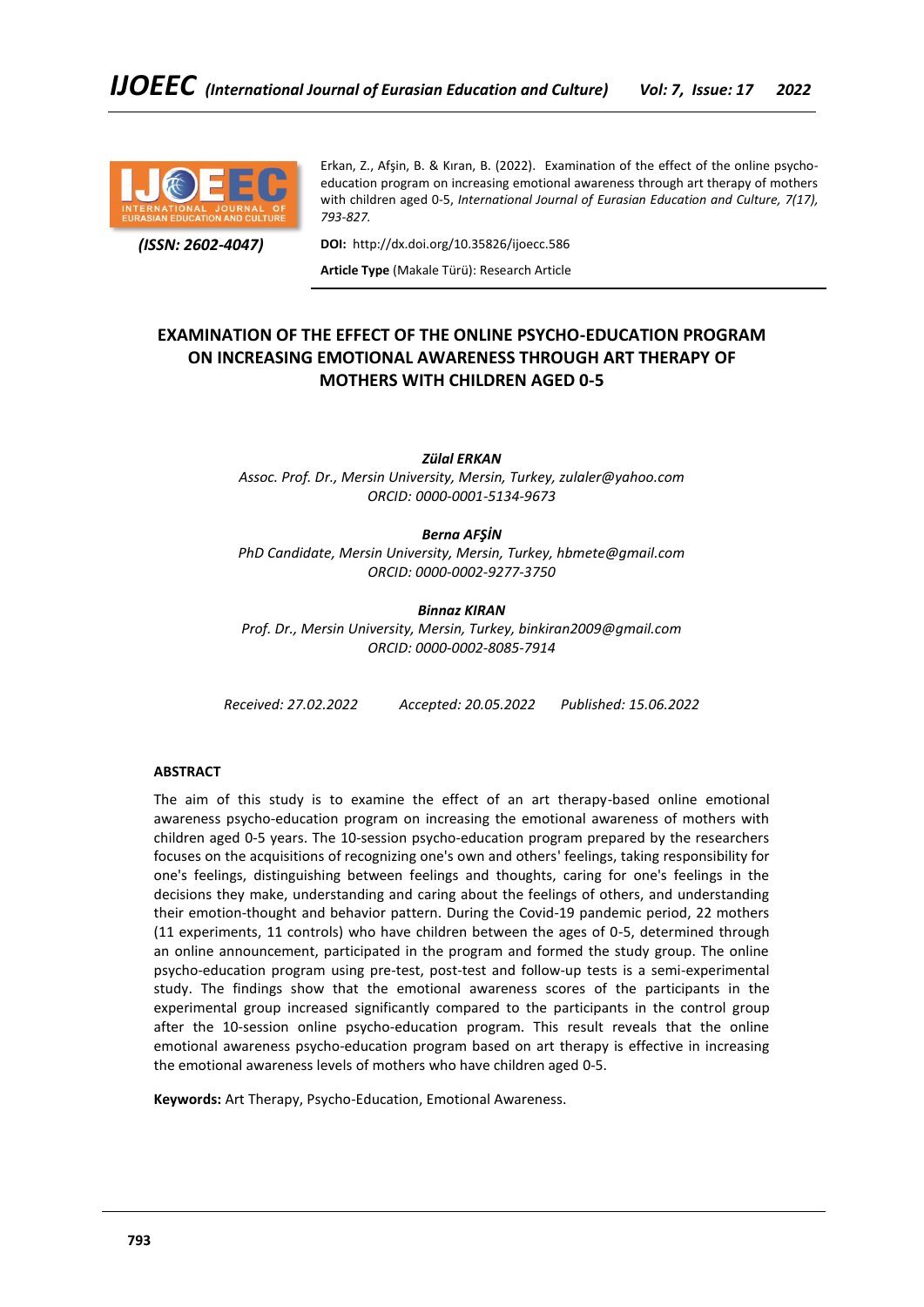### **INTRODUCTION**

Emotions affect many events in the life of individuals. The intensity with which emotions are experienced affects the way they react to events. Cabanac (2002) defines emotion as a situation involving bodily changes that occur as a result of positive or negative stimuli. When the definitions of emotion are examined, it is seen that common features such as external stimuli, physiological responses, subjective experiences and adaptability are emphasized (Heiy, 2010). At the same time, emotion includes intuitive elements of human experience; it includes various interactions including biological, psychological and environmental factors (Southam-Gerow, 2014). Basic emotions; love, shame, fear, surprise, pleasure, anger, disgust and sadness (Bridge, 2003). The emotions that guide the behaviors are shaped by thoughts (Southam-Gerow, 2014).

Emotions not only direct the behaviors but also affect social relations, help to understand the thoughts of others and realize harmony with the environment (Aşık & Ünsal-Barlas, 2016). Emotions, which have an important role in the survival of people, emphasize what or who is important for the individual in interpersonal relations and motivate people to regulate relations with the environment or take precautions (Southam-Gerow, 2014). In order for individuals to be able to cope with negative emotional situations or to regulate emotions while experiencing negative emotions, they must first be aware of their emotions.

Emotional awareness is defined as the individual's perception of his own emotions and the ability to understand other people's emotions (Lane & Schwartz, 1987). It includes not only expressing and feeling emotions, but also covering information about the emotion and thinking about emotional processes (Croyle & Waltz, 2002). Emotional awareness enables individuals to establish healthier social relationships, to be happier and more productive, and thus makes their lives more meaningful (Koçak, 2002). While the emotional schemas of individuals with low awareness are more rigid, the emotional schemas of individuals with high awareness are more flexible (Silberstein et al., 2012). Emotional health can often be explained by the relevance of emotional responses to the current situation and the quality of emotional responses. Bestai, Prentice, and Huang (2018) state that emotional awareness is significantly related to the recovery processes of emotional health. This is because emotional awareness can help individuals to quickly return to their initial arousal level and produce positive emotional responses (Roemer & Orsillo, 2003). With emotional awareness, individuals can show their first emotional reactions without exaggeration. At the same time individuals will enable their emotions to reach balance more quickly (Bestai et al., 2018). Developing individuals' emotional awareness levels will contribute positively to their emotion regulation skills. Thus, effective coping skills can be developed by increasing the effects of positive emotions and reducing the effects of negative emotions. It is known that individuals exposed to traumatic events in early childhood fail in emotional awareness and therefore emotional regulation skills (Ehring & Quack, 2010). This is because these skills are taught to children by their parents, who are their role models. Li et al. (2020), the COVID-19 epidemic caused a decrease in the positive emotions of individuals and an increase in their negative emotions.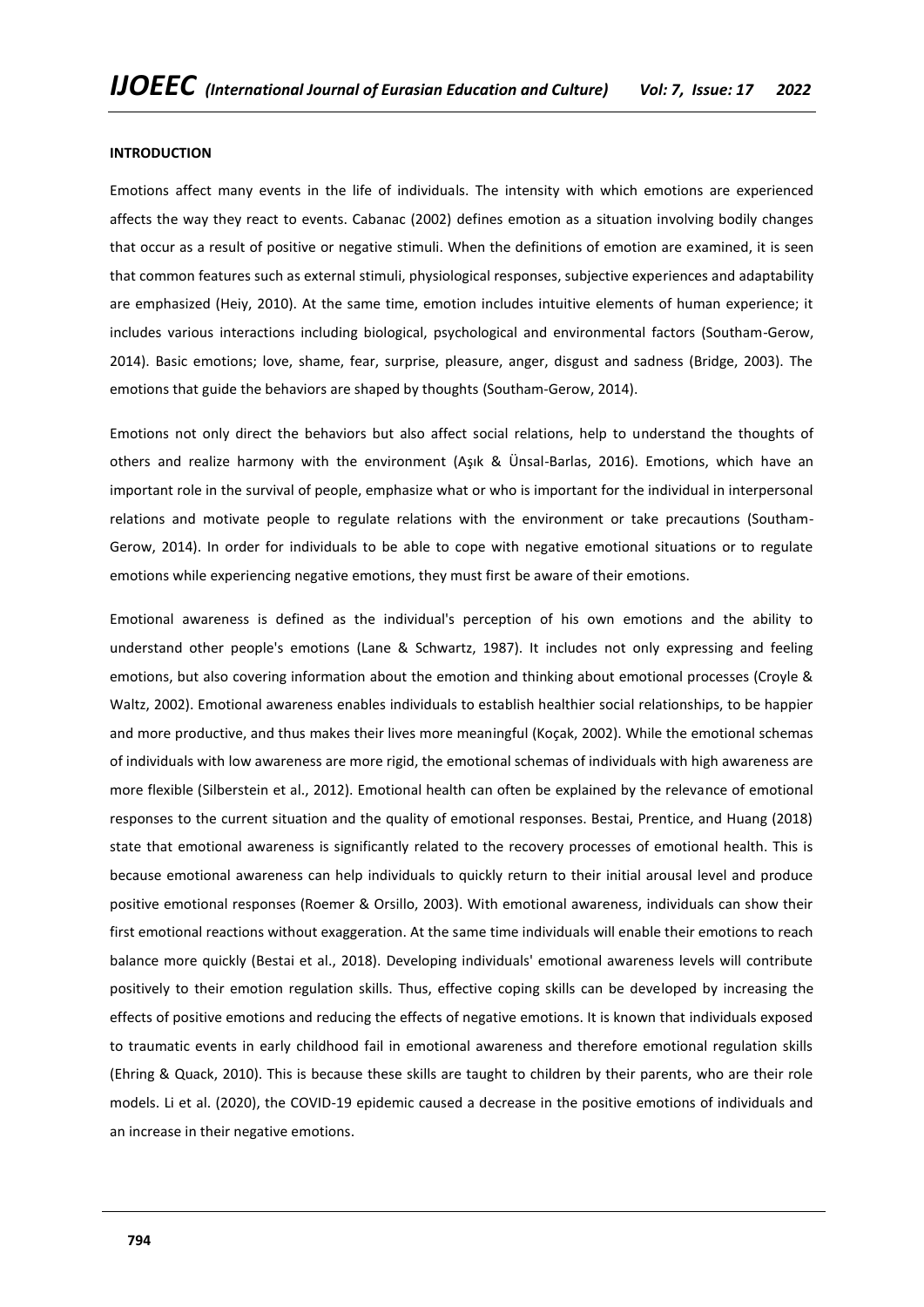In the COVID-19 pandemic, which has affected the whole world, people have socially isolated themselves to avoid being infected, and children have been particularly affected by this situation (Bernheim et al., 2020). In this process, families' overly anxious, frightening, overly meticulous, protective approaches, and exaggerated panic attitudes negatively affect the mental health of children and young people (World Health Organization, 2020; TR. Ministry of Health Report, 2020). It is very important to understand the reasons for people's reactions during the pandemic process and how they cope with the epidemic process (Arden and Chilcot, 2020). Since emotional awareness is thought to be very important especially for mothers, this study aimed to increase mothers' emotional awareness by using art therapy.

Art Therapy is a technique that enables individuals to reveal their suppressed negative emotions. It is a unique form of therapy that can offer non-verbal ways to express challenging emotions and experiences that contribute to healing (Griffin et al., 2021). Art therapy helps the individual by making use of art activities that prevent the formation of resistance, without confrontation, without questioning. The individual reflects his inner world with colors and shapes by dealing with artistic activities. At the same time, during the art activity, individuals have the opportunity to express their suppressed emotions, unfinished desires, fears or worries by using artistic tools (Halmatov, 2021). Art therapy is a highly successful and effective means of expressing suppressed emotions and their underlying conflicts (Aydın, 2012). Art therapy has a positive effect and changes the participant's life (Maujean et al., 2014). It can be defined as a personal expression of emotions and focuses on non-verbal communication rather than aesthetically pleasing others or outside standards in a safe environment. Art therapy can be apply to everyone, not just those who are artistically gifted (Liebman, 2005). In the group, the meaning of art is not shared with the group, only its meaning is shared (Hermann, 2021). Art therapy is essentially analytically oriented and encourages unconscious projection of conflicts, dreams, desires or fantasies (Naumburg & Caldwell, 1957). Through art therapy, subconscious feelings and thoughts come together and appear as images instead of words. Suppressed thoughts and feelings find the opportunity to be expressed by symbolizing them with visual images. Every individual with or without artistic education can express their inner turmoil and suppressed emotions with visual symbols (Akhan, 2012). Art therapy is perceived by clients and therapists as more effective than cognitive or verbal therapies for exploring maladaptive emotion regulation strategies (Haeyen et al., 2017). The aim of art therapy is not to eliminate negative feelings of individuals such as unhappiness, anxiety, restlessness or fear, but to turn these feelings into honest expressions with creative forms and expressions. The ability and need to communicate is essential, and in cases where verbal communication is incomplete or problematic, symbolic communication with the spirit is established through art. Art is part of organizing lives. It activates the creative problem solving process and improves group bonds (Masters, 2005). It also supports emotion regulation and healthy self-perception development (Haeyen et al., 2015).

For a healthy society, it is important to examine the social and emotional development of children and to take the necessary precautions for their healthy development. One of these measures is to try to maximize the social and emotional development of children by educating their families, who are the closest environment of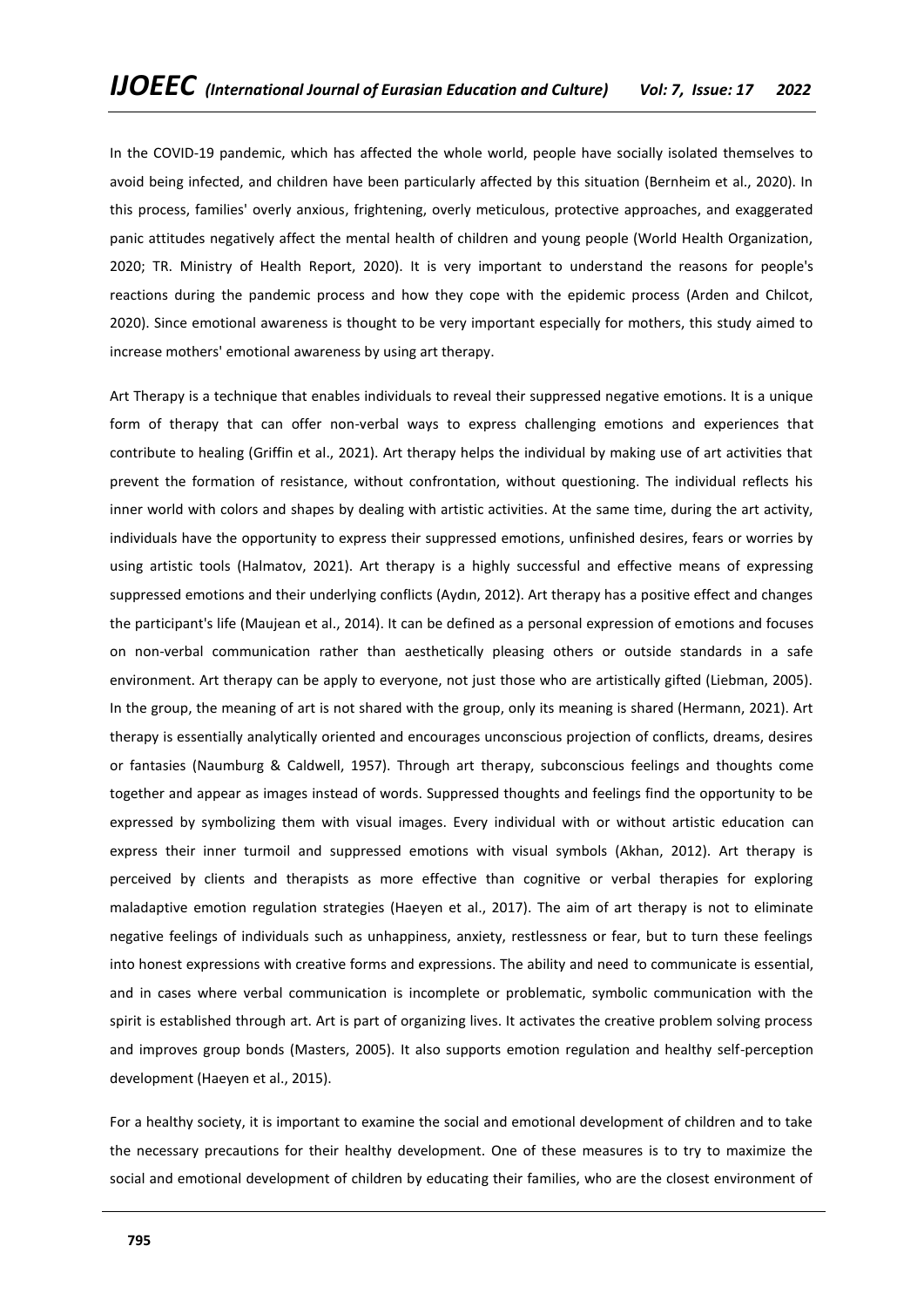children (Tekin, 2016). Being a mother and father is among the most important responsibilities all over the world. Behaviors of parents form a model for the developing child (Yavuzer, 2017). Communication and interaction of family members with each other, psychological and social characteristics of the family, opportunities, education style and value measures in the family shape the mental health of individuals (Yıldırım, 2017). For this reason, it is very important for parents to be supported and raise their awareness while raising their children (Afat & Köksal-Konik, 2018). Adults become models for emotions in the way they express and cope with their own emotions (Denham et al., 2012; Eisenberg et al., 1998). The fact that parents are models for emotions supports children's emotional repertoire and emotion regulation skills (Denham & Kochanoff, 2002). The presence of positive emotions in children's environment is considered important in terms of children's understanding of emotions, their regulation and their ability to exhibit positive social behaviors (Denham, 2007). The attitudes of the parents have an important place in determining the personality of the children. Many researchers have stated that the most important people in a person's life are his/her mother and father, and a good relationship with parents plays a decisive role in youth and adult mental health (Kesebir et al., 2011). The impact of childhood, especially the first 5-6 years, on personality in the life process is too great to be underestimated. It is thought that a special attachment is occurs from the baby to the mother or to the person who takes the place of the mother, starting from the life process that starts with birth. For this reason, mothers who have children between the ages of 0-5 were primarily included in this study, since children spend more time with their mothers from infancy and are more influenced by their mothers. The fact that mothers, who are the foundation of the family, gain awareness about themselves will have positive reflections on themselves, their children and their families. In addition, it is thought that mothers with high emotional awareness will support their children's ability to understand, express and cope with their emotions, and thus they will have a healthy emotional development. The art therapy session results in the group becoming a supportive learning group (Knill et al., 1988). In this way, starting from a small group, it will increase communication and awareness in the society and prevent future problems.

The general purpose of this research; To examine the effectiveness of an art therapy-based psycho-educational program developed by researchers. It is thought that this program will increase the emotional awareness of mothers with 0-5 year old children. In line with the general purpose of the research, the difference between the pretest-posttest and follow-up test scores of the experimental and control group members was examined. For this purpose, the following hypotheses were tested: Within the scope of Art Therapy-based Emotional Awareness Psycho-education Program:

H1: There is no significant difference between the emotional awareness pre-test scores of the mothers in the experimental and control groups.

H2: There is a significant difference in favor of the experimental group between the emotional awareness posttest scores of the mothers in the experimental and control groups.

H3: There is a significant difference in favor of the experimental group between the emotional awareness monitoring test scores of the mothers in the experimental and control groups.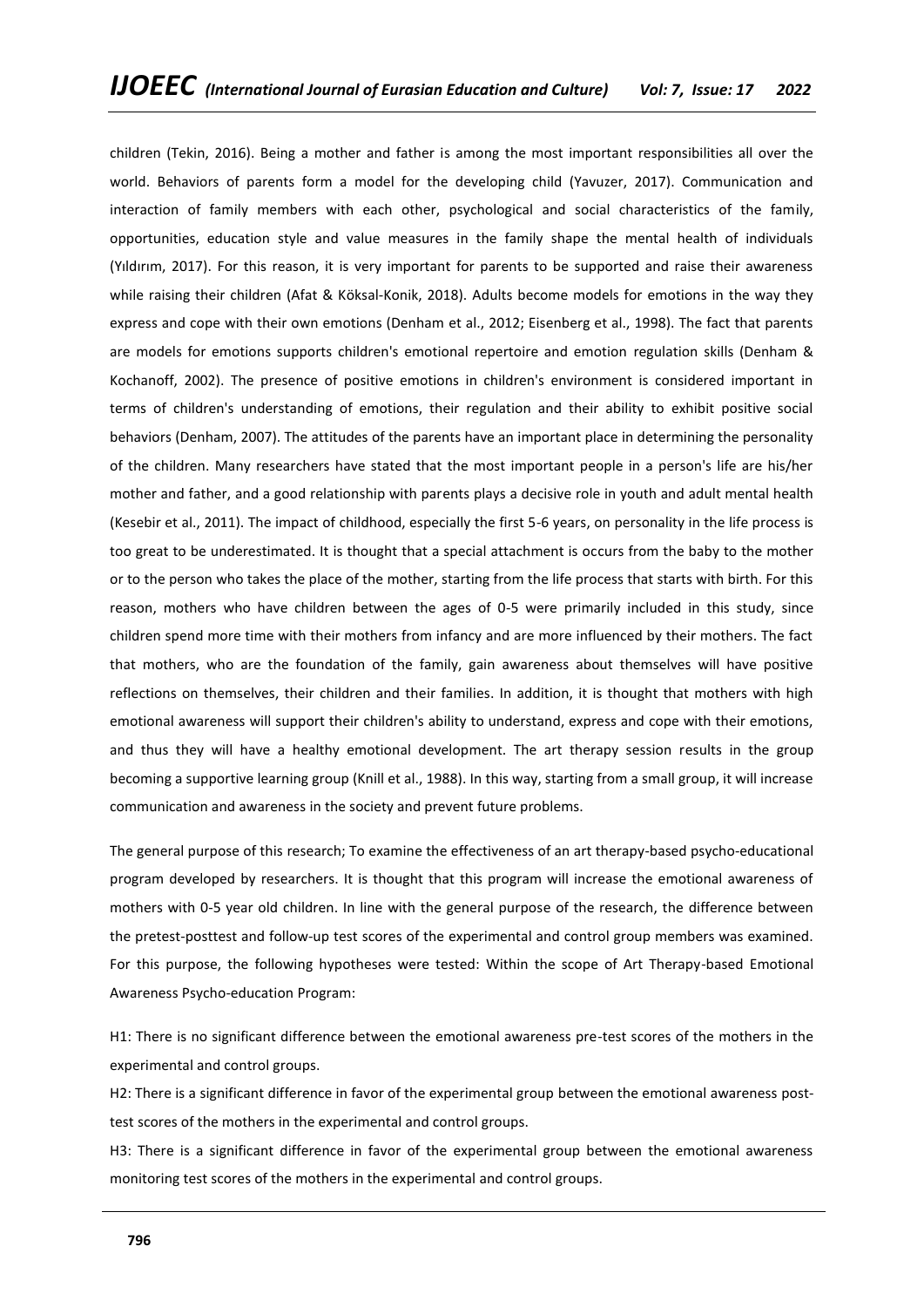H4: There is no significant difference between the emotional awareness pre-test and post-test and follow-up test scores of the mothers in the control group.

H5: There is a significant difference between the emotional awareness pretest, posttest and follow-up test scores of the mothers in the experimental group in favor of the posttest and follow-up test scores.

## **METHOD**

## **Research Model**

In this study, the effect of art therapy-based online emotional awareness psycho-educational program on increasing the emotional awareness of mothers with children aged 0-5 was examined. In the research, a semiexperimental design with a control group, which is pretest-posttest and follow-up test, was used. Before and after the psycho-education application, Personal Information Form (KBF), Emotional Awareness Level Scale (DFDÖ) (Kuzucu, 2006) were administered to all participants.

|              |                 | <b>TODIC 1.</b> RESEARCH BROUGH                 |                  |                       |
|--------------|-----------------|-------------------------------------------------|------------------|-----------------------|
| Groups       | <b>Pre-Test</b> | <b>Process</b>                                  | <b>Post-Test</b> | <b>Follow-up Test</b> |
| Experimental | DFDÖ, KBF       | Web based Psycho-<br><b>Educational Program</b> | DFDÖ             | DFDÖ                  |

**Table 1.** Research Model

Control DFDÖ, KBF - DFDÖ DFDÖ DFDÖ

### **Participants**

There are two groups, experimental and control, in the psycho-education program. From a total of 22 mothers, 11 mothers were selected for each group. The average age of the mothers is 31. For the study carried out during the Covid-19 pandemic period, the selection of the members in the experimental and control group was made via the internet and social media. First of all, a brochure introducing the psycho-education process was prepared and shared on Instagram, Facebook and Whatsapp applications. In this way, the participant candidates were contacted. Afterwards, detailed information about the process and a preliminary interview were given to the candidates. As a result of the preliminary interview, the subjects who wanted to join the group and thought to contribute positively to the group were determined.

# **Data Collection Tools**

### *Personal Information Form (KBF)*

With a personal information form prepared by the researchers, data on mother and child age, mother's education status and contact information were collected. In order to form the experimental and control groups homogeneously, these data were used as well as the pre-test scores obtained from the Emotional Awareness Level Scale.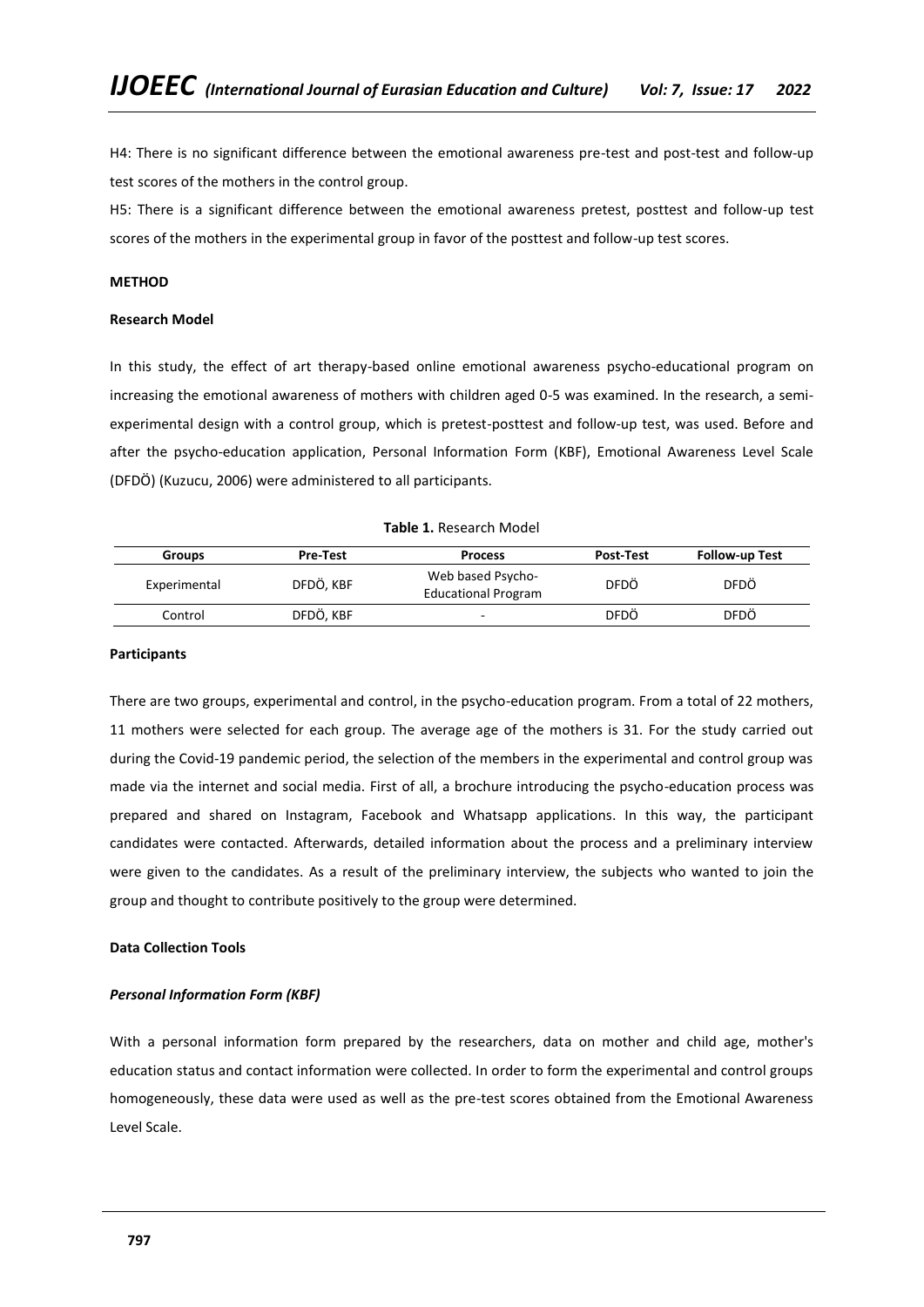### *Emotional Awareness Level Scale (DFDÖ)*

The Emotional Awareness Level Scale (DFDÖ) was developed by Lane, Quinlan, Schawartz, Walker, and Zeitlin (1990) and adapted into Turkish by Kuzucu (2016). DFDÖ assesses the extent to which an individual is aware of his or her emotions. The Pearson Product Moments correlation coefficient obtained as a result of the testretest performed for the reliability study of the DFDÖ Scale was calculated as 0.78 and the Cronbach alpha internal consistency coefficient was .85. In the DFDÖ, in which includes twenty scenarios, people are asked to write their own feelings and the feelings of the other person in the scenario. The DFDÖ handbook is used in scoring the scale and there is a dictionary for emotions at all levels (Kuzucu, 2016). A high score on the scale indicates that the person has high emotional awareness about himself and the other, and low scores indicate that the tendency to express the emotions experienced in complex emotional language is low and the tendency to describe these experiences with action words is high (Feldman-Barrett et al., 2000).

## **Pre-Interview and Preparation Session**

Before starting the study, the permission of the ethics committee dated 28.12.2021-242 and numbered 242 was obtained from the Mersin University Social and Human Sciences Ethics Committee. Participants filled out a personal information form, Emotional Awareness Level Scale, and an informed consent form. The mothers who will voluntarily participate in the study were equally distributed to the experimental and control groups. The members in the experimental group were informed about the process and attention was drawn to the importance of attending each session. Sessions were held online via Google Meeting. Program sessions with mothers who have children in the 0-5 age range were applied for 5 weeks on Saturdays and Sundays at determined times between 12.00-13.30, and a total of 10 sessions lasted 60-90 minutes. While no intervention was made to the participants in the control group in the study, the program prepared by the researcher was applied to the participants in the experimental group. Participants in both groups were given posttests after the last session and follow-up test 3 weeks later.

#### **Psycho-educational Program Sessions**

**Session 1:** The purpose of the first session is to ensure that the members adopt the group rules, have information about the program process and get acquainted. In the first session, which started with the acquaintance exercise, group rules were explained. After the psycho-education program, the goals that the members aimed for themselves were determined and these goals were written by the members as letters. In psycho-education, information was given about art therapy, emotion, emotional awareness and the importance of emotions. After the members named the psycho-education group by majority of votes and expressed their thoughts, the group process was summarized and the session was ended. After the session was completed, the evaluation form prepared by the group leader on Google Forms was filled in individually and the feedback of the members was received. The evaluation form included questions about the adequacy of the session duration, the effectiveness of the methods and techniques used, the level of understanding of the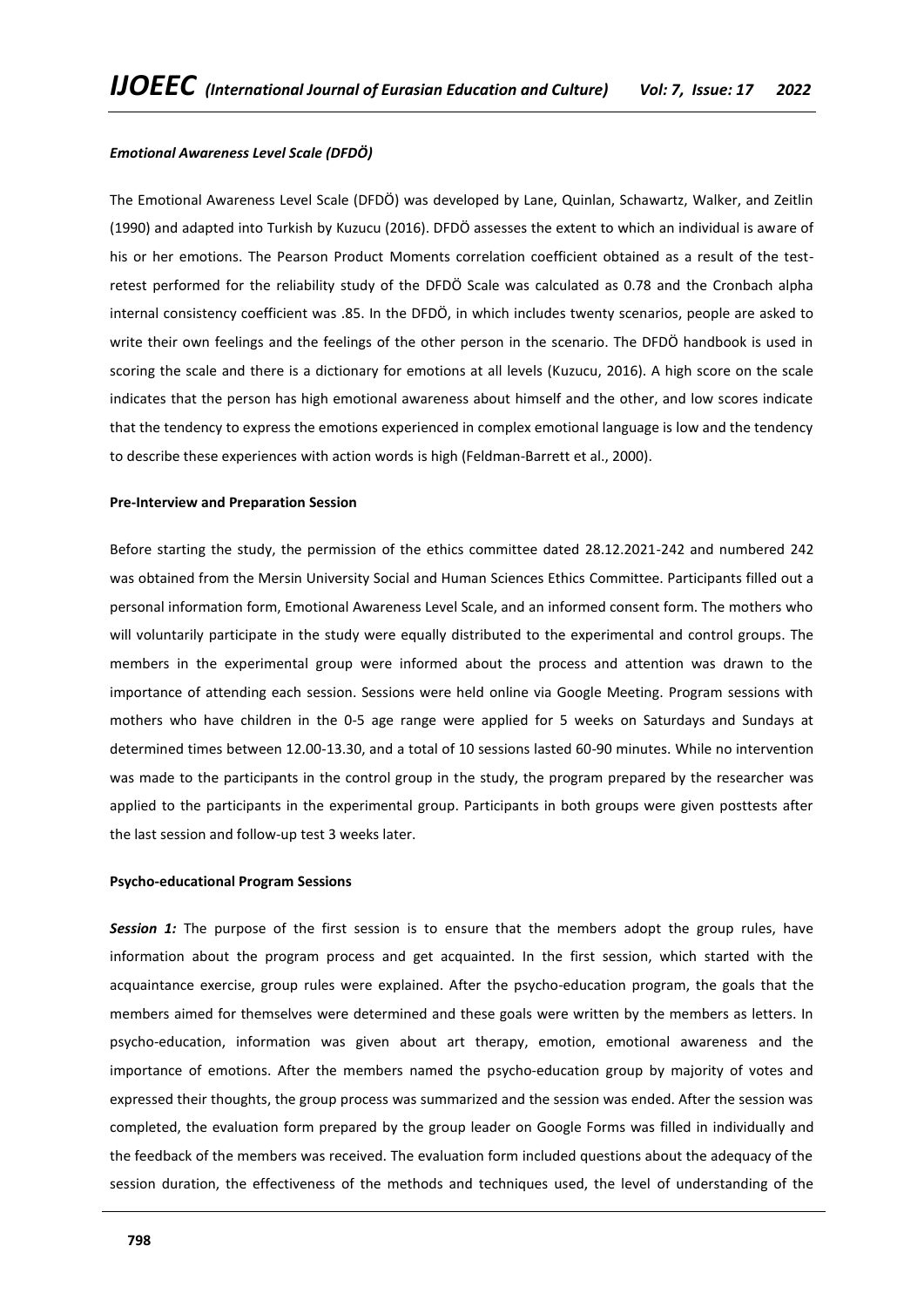activities, the communication of the group leader, the contribution of the session to the members, the interaction within the group, the processes that were most and least efficient, what could contribute to the session, and the general evaluation. The time to fill out the evaluation form is approximately five minutes. In addition, the members were asked to liken the session to a metaphor. In this way, it was aimed to make the necessary arrangements for the next session.

*Session 2:* The purpose of the second session is to improve the members' awareness and expression of their self-defining emotions. A summary of the first session was made to the members, and the group was asked whether they had positive or negative emotions they had experienced since the first session, and the members' shares were received. After the group members wrote down all the feelings they knew, the most intense common feelings were expressed by the group leader. Eight basic emotions (happiness, sadness, fear, surprise, anger, disgust, shame, hope) were given information, and primary and secondary emotions were defined and exemplified. With the "emotion cake" activity, the members drew pictures representing the emotions and intensity they felt and shared them in the group. A short film about basic emotions was watched and the emotions felt for a week were asked to be written. The session was ended by summarizing the group process. After the session was completed, each member individually filled out the session evaluation form and compared the session to a metaphor.

*Session 3:* The purpose of the third session is to accept the feelings of the members, gain bodily differences and learn breathing and relaxation exercises. The session was summarized from the second session and the members were asked about the emotions they felt most frequently in the previous week. Volunteer members shared their feelings and thoughts, and common feelings were emphasized. By giving information about the body-emotion relationship, the effect of feelings on the body is explained. By explaining the emotion-thoughtbehavior pattern, information was given about automatic thoughts and dysfunctional beliefs, and muscle relaxation exercise was applied. In order for the members to gain awareness about their own bodies, pictures were drawn representing their own bodies. Volunteer members shared the picture they drew with other members. Common and different aspects between the members are emphasized. A (Action)-B (Belief)-C (Consequences) formulation was taught in order to reinforce the emotion, thought and behavior patterns experienced by the group members, to realize their automatic thoughts, and to produce alternative thoughts instead. The assignment table was prepared by the group leader, in which the members would write down the events, thoughts, feelings and behaviors they experienced during the week they were in, and would indicate what kind of changes they would cause if they used alternative emotions, thoughts and behaviors. They were asked to complete the homework until the next week. The session was ended by summarizing the group process. After the session was completed, each member individually filled out the session evaluation form and compared the session to a metaphor.

*Session 4:* The purpose of the fourth session is to express the feelings of the members using body language, to notice their bodily reactions and to understand the feelings of the other person. After the group leader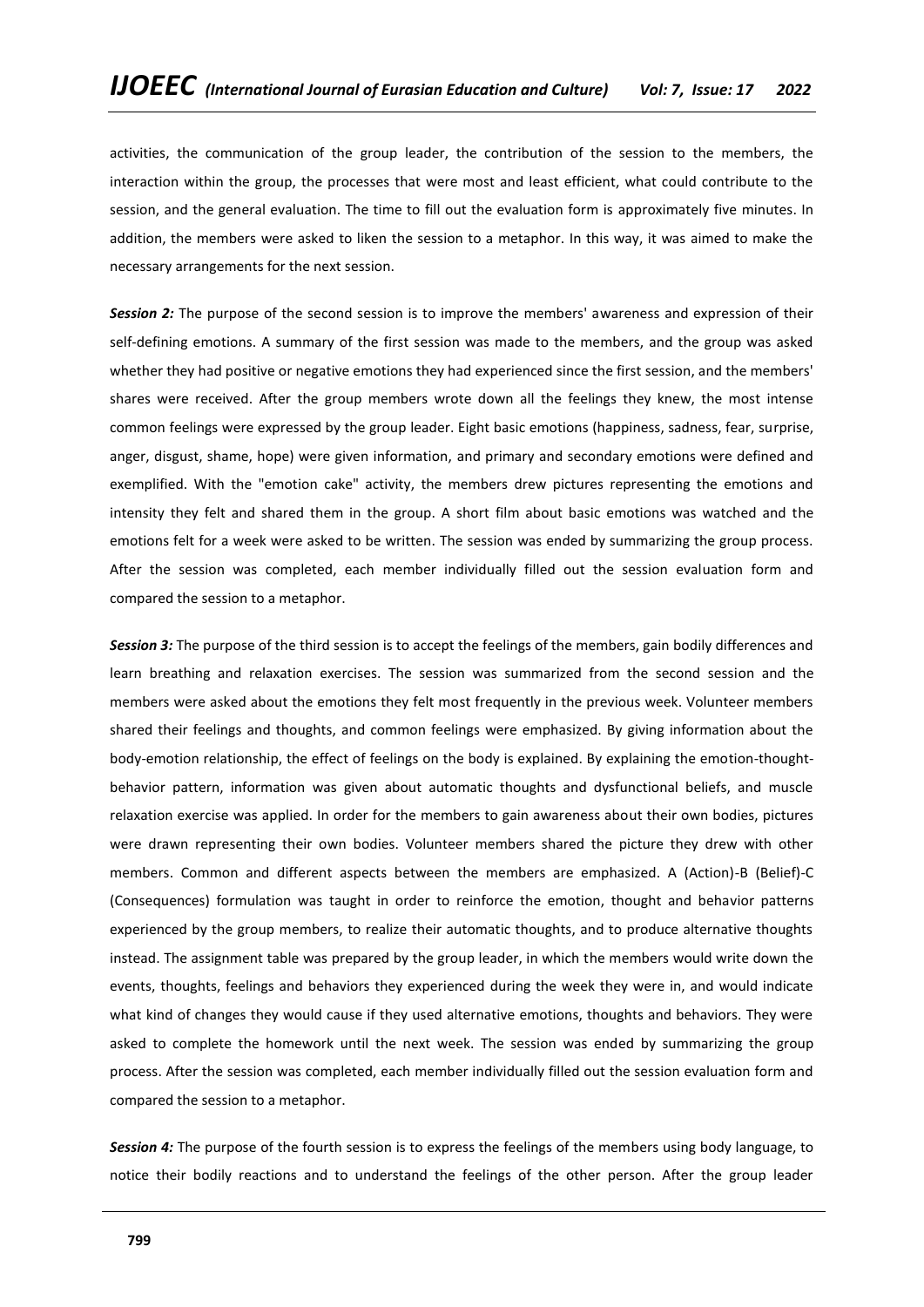summarized the previous session, the volunteer members shared their feelings and thoughts about the previous session. The assignment given to the members was evaluated with the volunteer members in the group. A story involving the body-body relationship was read and animated and its picture was drawn. We talked about how our thoughts affect our emotions and bodies in our daily lives. Members were asked to complete homework containing the ABC formulation again the following week. Finally, the members were asked about their feelings and thoughts about the session, and after all members shared, the session was concluded by summarizing. After the session was completed, each member individually filled out the session evaluation form and compared the session to a metaphor.

*Session 5:* The purpose of the fifth session is to identify anxiety and recognize the effects of negative emotions. After the group leader summarized the previous session, the volunteer members shared their feelings and thoughts about the previous session. The assignment given to the members was evaluated with the volunteer members in the group. In this session, the situations of anxiety were discussed and a picture was drawn to represent the concerns. Volunteer members shared the drawn pictures in the group. It has been talked about the effects of this feeling on the body and thought. Members were asked to complete homework containing the ABC formulation the following week. The session was ended by summarizing the group process. After the session was completed, each member individually filled out the session evaluation form and compared the session to a metaphor.

*Session 6:* The purpose of the sixth session is for the members to realize their unfinished business and feelings. The group session started with the leader summarizing the previous session. The feelings and thoughts of the volunteer members were shared. The assignment given to the members was evaluated with the volunteer members in the group. The members were made to paint pictures about their past lives and feelings, and then they were shared in the group. Members were asked to complete homework containing the ABC formulation the following week. The session was ended by summarizing the group process. After the session was completed, each member individually filled out the session evaluation form and compared the session to a metaphor.

**Session 7:** The purpose of the seventh session is to recognize positive and negative emotions, to reinforce and strengthen positive emotions, and to reduce negative emotions. A summary of the sixth session was made. The feelings and thoughts of the volunteer members were shared. The assignment given to the members was evaluated with the volunteer members in the group. The members were asked about their positive and negative feelings they felt in daily life. After the verbal sharing of the group members, these feelings were drawn. The drawings were explained by the volunteer members and the common aspects were emphasized. Members were asked to complete homework containing the ABC formulation the following week. The session was ended by summarizing the group process. After the session was completed, each member individually filled out the session evaluation form and compared the session to a metaphor.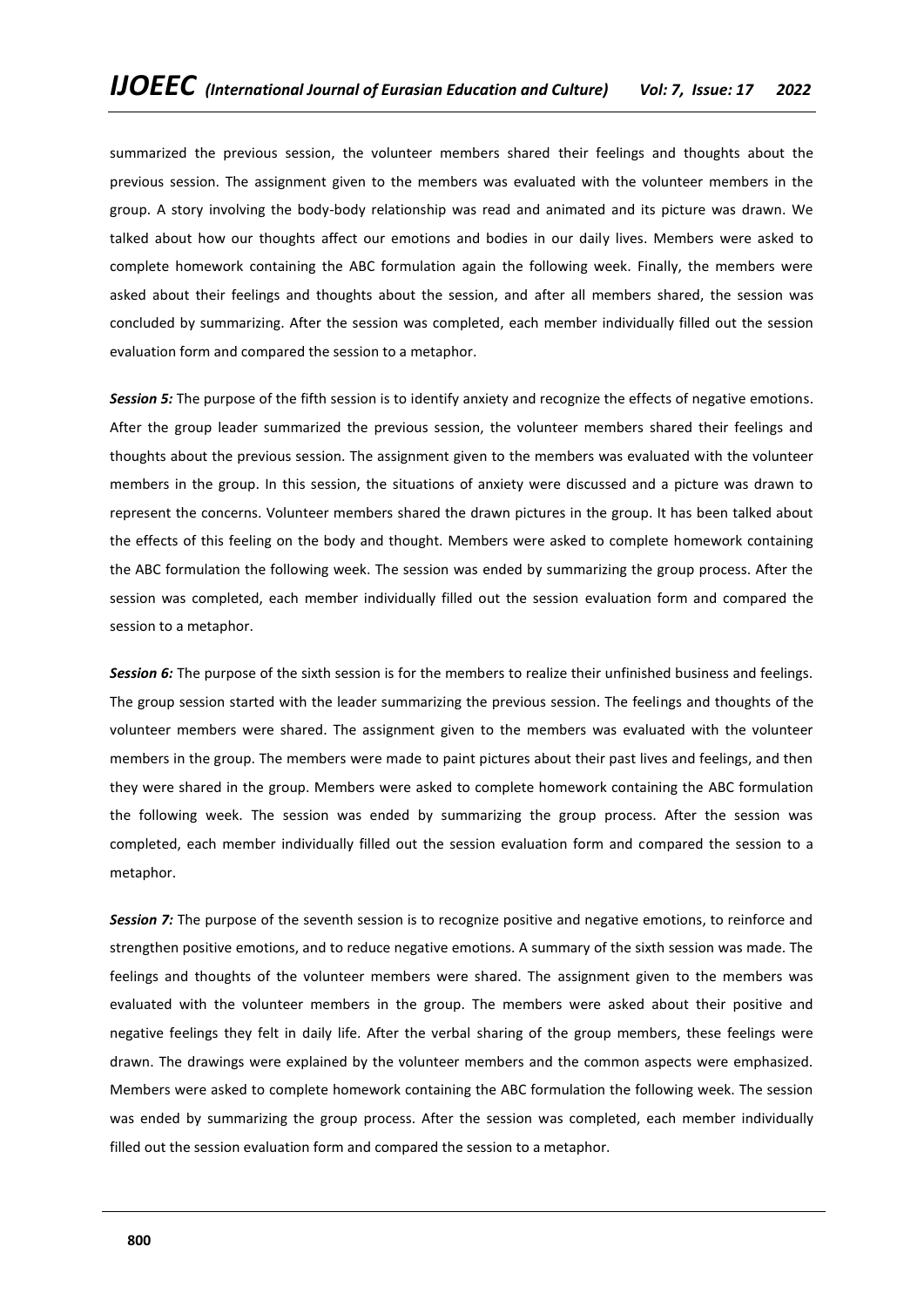*Session 8:* The aim of the eighth session is to develop the skills of understanding the feelings of others and empathy. A summary of the seventh session was made. The feelings and thoughts of the volunteer members were shared. The assignment given to the members was evaluated with the volunteer members in the group. Group members were asked to draw representative pictures of the members of their families. After the volunteer members shared the pictures they drew and their family life in the group, common and different aspects were emphasized. Members were informed about empathy. Members' opinions were taken about empathetic listening and empathetic response. Members were asked to complete homework containing the ABC formulation the following week. The session was ended by summarizing the group process. After the session was completed, each member individually filled out the session evaluation form and compared the session to a metaphor.

**Session 9:** The purpose of the ninth session is to reinforce and strengthen the positive emotions of the members. The group process started by summarizing the previous week. The feelings and thoughts of the volunteer members were shared. In order for the members to reflect their positive feelings, each member wrote an acrostic in self-praise and was read in the group. By explaining the Johari Window to the members; information is given about "Unknown Area, Hidden Area, Blind Area and Open Area". Members were asked to fill in their own fields and unknown fields were filled by talking in the group. A picture representing the strengths of the members was drawn and shared in the group. The session was ended by summarizing the group process. After the session was completed, each member individually filled out the session evaluation form and compared the session to a metaphor.

**Session 10:** In the last session, the aim is to evaluate the psycho-educational program and to leave the group with positive feelings. The group process started by summarizing the previous week. The feelings and thoughts of the volunteer members were shared. The "love bombardment" activity was held in order for the members to express their general lives, feelings and thoughts about the sessions and leave the group with positive feelings. In addition, the objectives regarding the behavioral goals that the members set and wrote in the first session were examined, the letters they wrote to themselves in the first session were read, and the extent to which they achieved these goals was shared. The session was ended by summarizing the group process. After the session was completed, a psycho-educational general evaluation form was prepared by the group leader and each member completed this form individually. In the general evaluation form, there were questions about the processes that benefited the most and least during the sessions, the achievements of the members in the sessions, what could contribute to the psycho-education program, the opinion of the group leader, and the general evaluation. The time to fill out this form is approximately 10 minutes. The psycho-education program, which was prepared by comparing the session to a metaphor, was completed.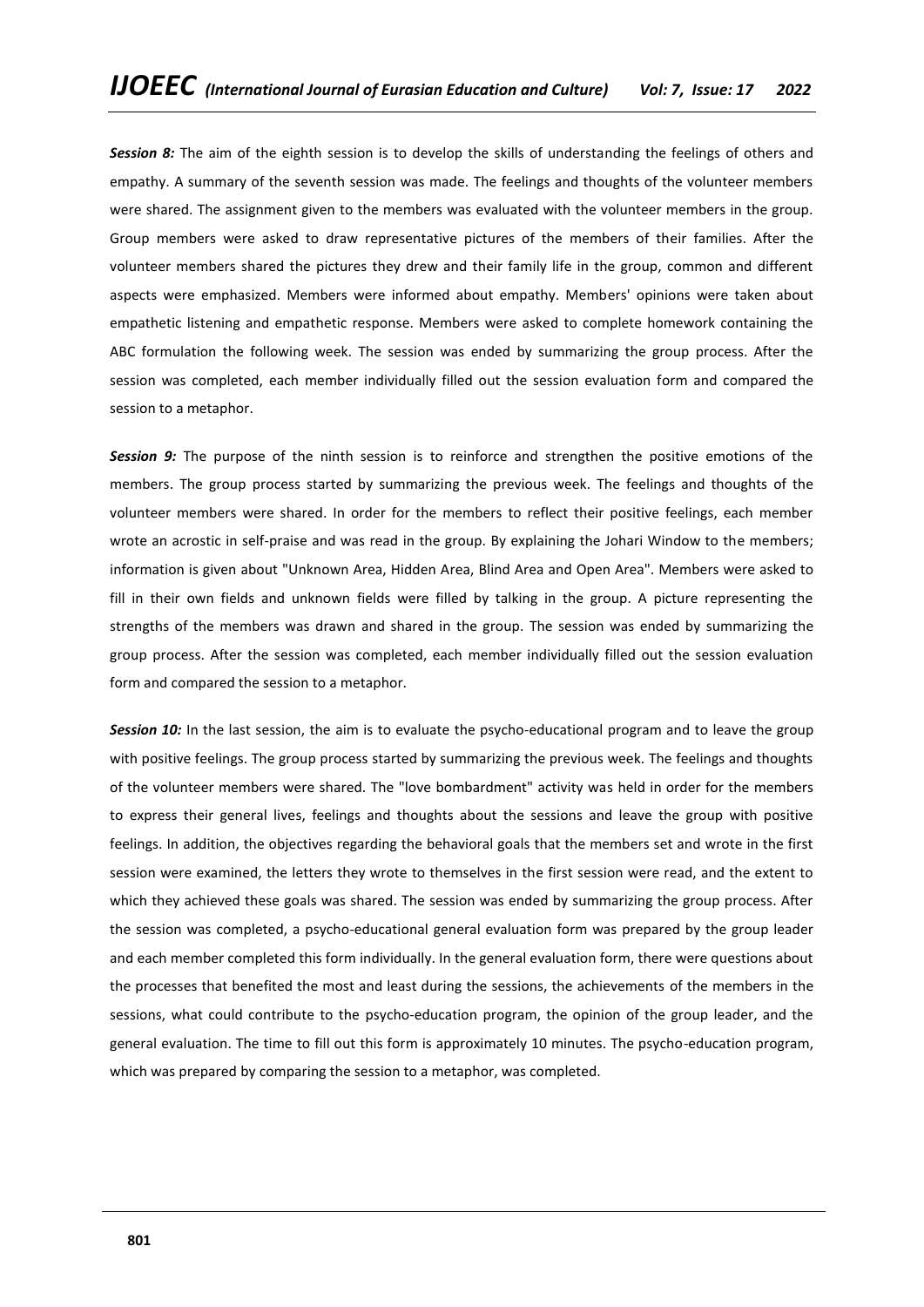### **Data Analysis**

It was examined whether the DFDÖ pretest, posttest and follow-up test scores differed significantly. First, Shapiro-Wilk normality test and Levene tests were applied to determine whether the scores met the normality and homogeneity assumptions. Before the program, Shapiro-Wilk normality test was applied for the pretest, posttest and follow-up tests taken from the Emotional Awareness scale of the experimental and control groups. Experimental group pretest (p=.681>.05), posttest (p=.599>.05), follow-up test values (p=.890>.05); It was seen that the tests showed normal distribution, as the control group pretest (p=.773>.05), posttest (p=.610>.05) and follow-up test values were (p=.945>.05). Levene's test was used to test the homogeneity of variances in the experimental and control groups. As it was seen that the pretest (p=.0153>.05), posttest (p=.388>.05) and follow-up test values were (p=.757>.05), it was seen that the variances of the variables were homogeneous. Parametric tests were used in the analysis of the variables, as it was seen that the scores showed normal distribution and the variances of all measurements were homogeneous as a result of the analyzes. In order to examine whether there is a significant difference between the groups according to the mean scores obtained from the DFDÖ pre-test, post-test and follow-up test of the experimental and control groups, Paired Samples t-Test and Independent Sample t-test, which are parametic tests, were used. (Independent Samples t-Test) was used.

### **FINDINGS**

The effect of an art therapy-based web-based psycho-educational program on mothers' emotional awareness levels was investigated. The findings obtained from this study with experimental and control groups are given below.

**1.** It was investigated whether there was a significant difference between the emotional awareness pre-test scores of the mothers in the experimental and control groups who participated in the Art Therapy-based Emotional Awareness Psycho-education program. The results are given in Table 2.

|                    | Acco based Foyend Education Flogram |    |        |           |      |      |
|--------------------|-------------------------------------|----|--------|-----------|------|------|
| <b>Measurement</b> | Group                               |    | Mean   | Std. Dev. |      |      |
|                    | Experimental                        |    | 164.27 | 20.785    |      |      |
| Pre-Test           | Control                             | 11 | 159.45 | 14,278    | .634 | ,533 |

**Table 2.** T-test Results of the Pretest Scores of the Experimental and Control Groups of the Art Therapy-Based Web-Based Psycho-Education Program

As can be seen in Table 2, as a result of the independent samples t-test, which was performed to reveal the difference between the experimental and control groups, no significant difference was found between the mean DFDÖ scores of the mothers in the experimental group (164.27) and the mean DFDÖ scores of the mothers in the control group (159.45) (t=0.634); p>.05).

**2.** It was investigated whether there was a significant difference in favor of the experimental group between the emotional awareness posttest scores of the mothers in the experimental and control groups who did not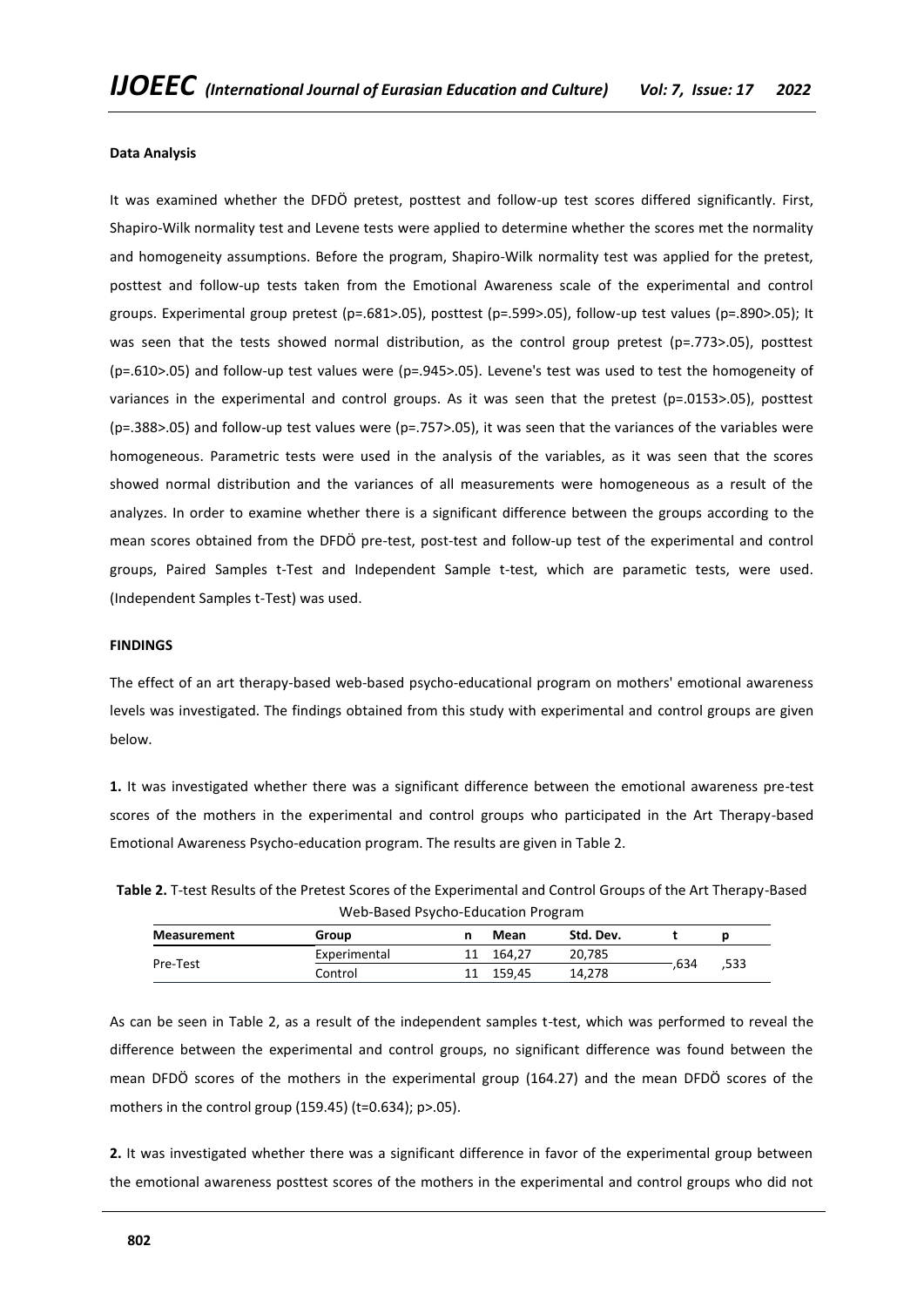participated in the Art Therapy-based Emotional Awareness Psycho-education program. The results are given in Table 3.

**Table 3.** Independent Samples T-Test Results of the Posttest Scores of the Experimental and Control Groups of the Art Therapy-Based Web-Based Psycho-Education Program

| <b>Measurement</b> | Group        |    | Mean   | Std. Dev. |       |      |
|--------------------|--------------|----|--------|-----------|-------|------|
|                    | Experimental |    | 184.27 | 17.304    |       |      |
| Post-Test          | Control      | 11 | 164.09 | 21.737    | 2.409 | .026 |

As seen in Table 3, when the posttest scores of the experimental and control groups were compared, it was observed that there was a significant difference between the mean scores of the experimental and control groups (p<.05). The posttest mean value was found to be higher in the experimental group (184.27) than in the control group (164.09). In other words, emotional awareness scores of mothers in the experimental group increased after the arts-based psycho-education program (t=2.409; p<0.05).

**3.** It was investigated whether there was a significant difference in favor of the experimental group between the emotional awareness monitoring test scores of the mothers in the experimental and control groups who participated in the Art Therapy-based Emotional Awareness Psycho-education program.

| Table 4. Art Therapy Based Web Based Psycho-Education Program Experimental and Control Groups Follow-up |
|---------------------------------------------------------------------------------------------------------|
| Test Independent Samples T-test Results                                                                 |

| <b>Measurement</b> | Group        | Mean   | Std. Dev. |       |      |
|--------------------|--------------|--------|-----------|-------|------|
|                    | Experimental | 205.09 | 17.930    | 5,323 | .001 |
| Follow-Up Test     | Control      | 158.64 | 22.726    |       |      |

As seen in Table 4, when the follow-up test scores in the experimental and control groups were compared, it was found that there was a significant difference between the mean scores of the experimental and control groups (p<.01). The mean value of the follow-up test was found to be higher in the experimental group (205.09) than in the control group (158.64). In other words, the emotional awareness scores of the mothers in the experimental group increased during the follow-up period of the art-based psycho-education program (t=5.323; p<0.001).

**4.** It was investigated whether there was a significant difference between the emotional awareness pre-test, post-test and follow-up test scores of the mothers in the control group who did not participate in the Art Therapy-based Emotional Awareness Psycho-education program.

**Table 5.** T-test Results of Emotional Awareness Pretest-Posttest-Follow-Up Test Scores of the Mothers in the Control Group

| <b>Measurements</b> | Mean   | N  | Std. Dev. |          |      |
|---------------------|--------|----|-----------|----------|------|
| Pre-Test            | 159,45 | 11 | 14,278    |          |      |
| Post-Test           | 164,09 | 11 | 21,737    | --.815   | ,434 |
| Pre-Test            | 159,45 | 11 | 14,278    |          | ,906 |
| Follow-up Test      | 158,64 | 11 | 22.726    | -,121    |      |
| Post-Test           | 164,09 | 11 | 21.737    |          |      |
| Follow-up Test      | 158,64 | 11 | 22,726    | $-2.014$ | ,072 |
|                     |        |    |           |          |      |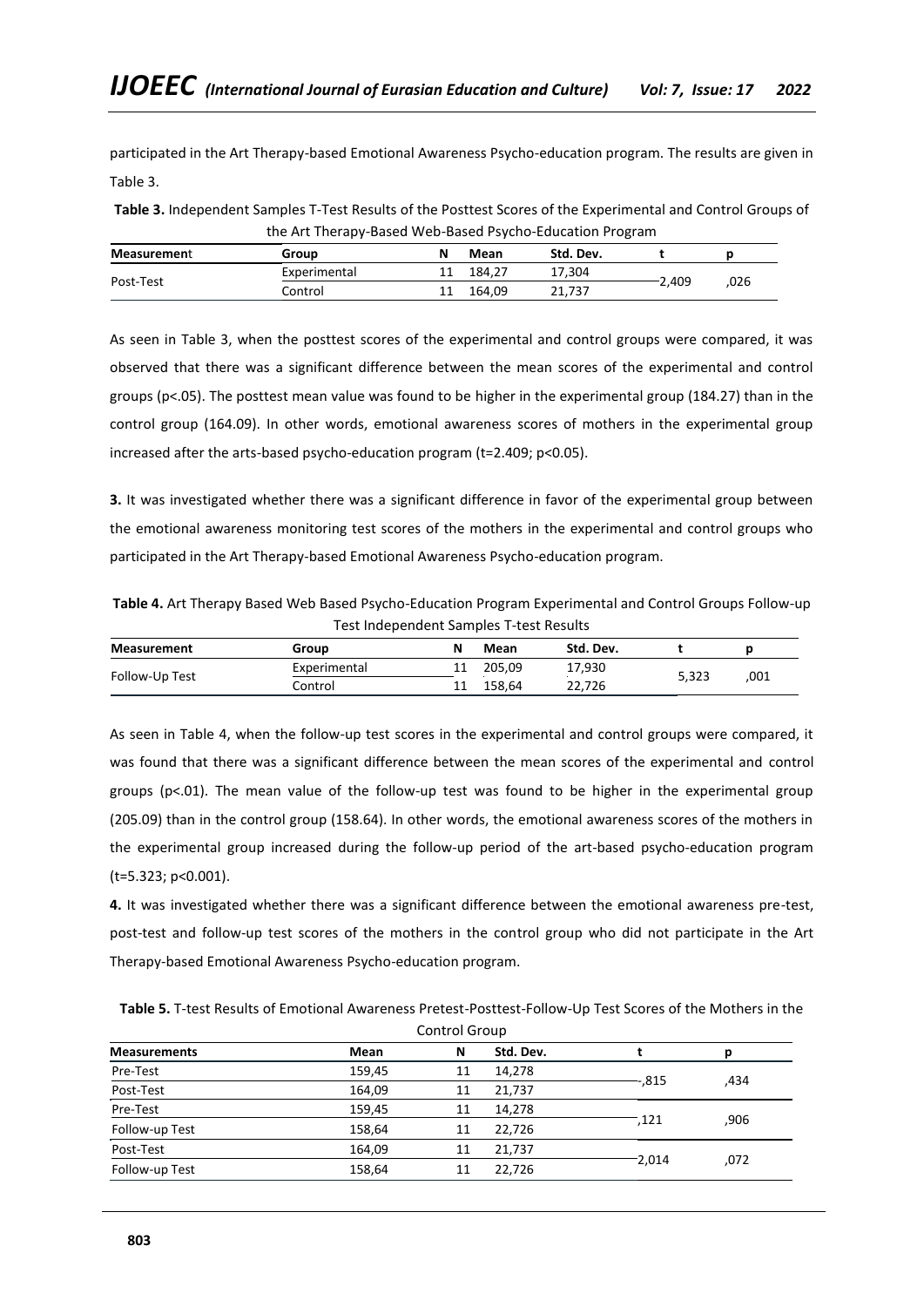As seen in Table 5, when the pretest-posttest scores of the control group were compared, there was no significant difference between the mean scores (t= $-0.815$ ; p>0.05). It was observed that there was no significant difference between the mean scores of the pretest-follow-up test (t=0.121; p>0.05). In addition, it was observed that there was no significant difference between the post-test-follow-up test mean scores (t=2.014; p>0.05). In other words, the emotional awareness scores of the mothers who did not participate in the web-based art therapy-based emotional awareness psycho-education group did not differ.

**5.** It was investigated whether there was a significant difference between the emotional awareness pre-test, post-test and follow-up test scores of the mothers in the experimental group participating in the Art Therapybased Emotional Awareness Psycho-education program in favor of the posttest and follow-up test scores.

| POSITEST - FOROW-OD TEST SCOTES |        |    |           |          |      |  |
|---------------------------------|--------|----|-----------|----------|------|--|
| <b>Measurements</b>             | Mean   | N  | Std. Dev. |          |      |  |
| Pre-Test                        | 164.27 | 11 | 20,785    | $-4.355$ |      |  |
| Post-Test                       | 184,27 | 11 | 17,304    |          | ,001 |  |
| Pre-Test                        | 164,27 | 11 | 20,785    |          |      |  |
| Follow-up Test                  | 205,09 | 11 | 17,930    | --5.863  | ,001 |  |
| Post-Test                       | 184,27 | 11 | 17,304    |          |      |  |
| Follow-up Test                  | 205,09 | 11 | 17.930    | --5.422  | ,001 |  |

**Table 6.** The Relationship Between Emotional Awareness of the Mothers in the Experimental Group Pretest - Posttest - Follow-Up Test Scores

When the values in Table 6 were examined, it was observed that there was a significant difference between the mean scores when the pretest-posttest scores in the experimental group were compared (t=--4.355; p<0.01). In addition, there was a significant difference between pretest-follow-up test mean scores (t=--5.863; p<0.01) and posttest-follow-up test mean scores (t=--5.422; p<0.01). As a result, the emotional awareness scores of the mothers who participated in the web-based art therapy-based emotional awareness psycho-education group increased and this awareness increase continued.

# **CONCLUSION and DISCUSSION**

In this study, in which the effect of the art therapy-based emotional awareness program on increasing mothers' emotional awareness was examined, it was found that the emotional awareness of the mothers who participated in the application increased significantly, while there was no difference in the mothers who did not participate. It is seen that similar results were obtained in some studies. Among them, Özcan (2012), who examined the quality of life scores of mothers who participated in the art therapy group study, is similar to the findings of the studies of Karataş and Yavuz-Güler (2020), which examined the tendency of adolescents to express their emotions and difficulty in emotion regulation. In these studies, there are results that reveal the effectiveness of art therapy-based programs. The program prepared within the scope of the research mainly includes being aware of emotions and regulating them. When the literature is examined, the effects of art therapy-based studies on the level of self-esteem in patients with bipolar diagnosis (Yılmaz, 2019), body image satisfaction in adolescents (Tunç, 2007), psychological well-being in university students (Kaya, 2014), trauma, depression and anxiety symptoms in immigrants. (Uğurlu, 2015), fear of childbirth in pregnant women (Sezen,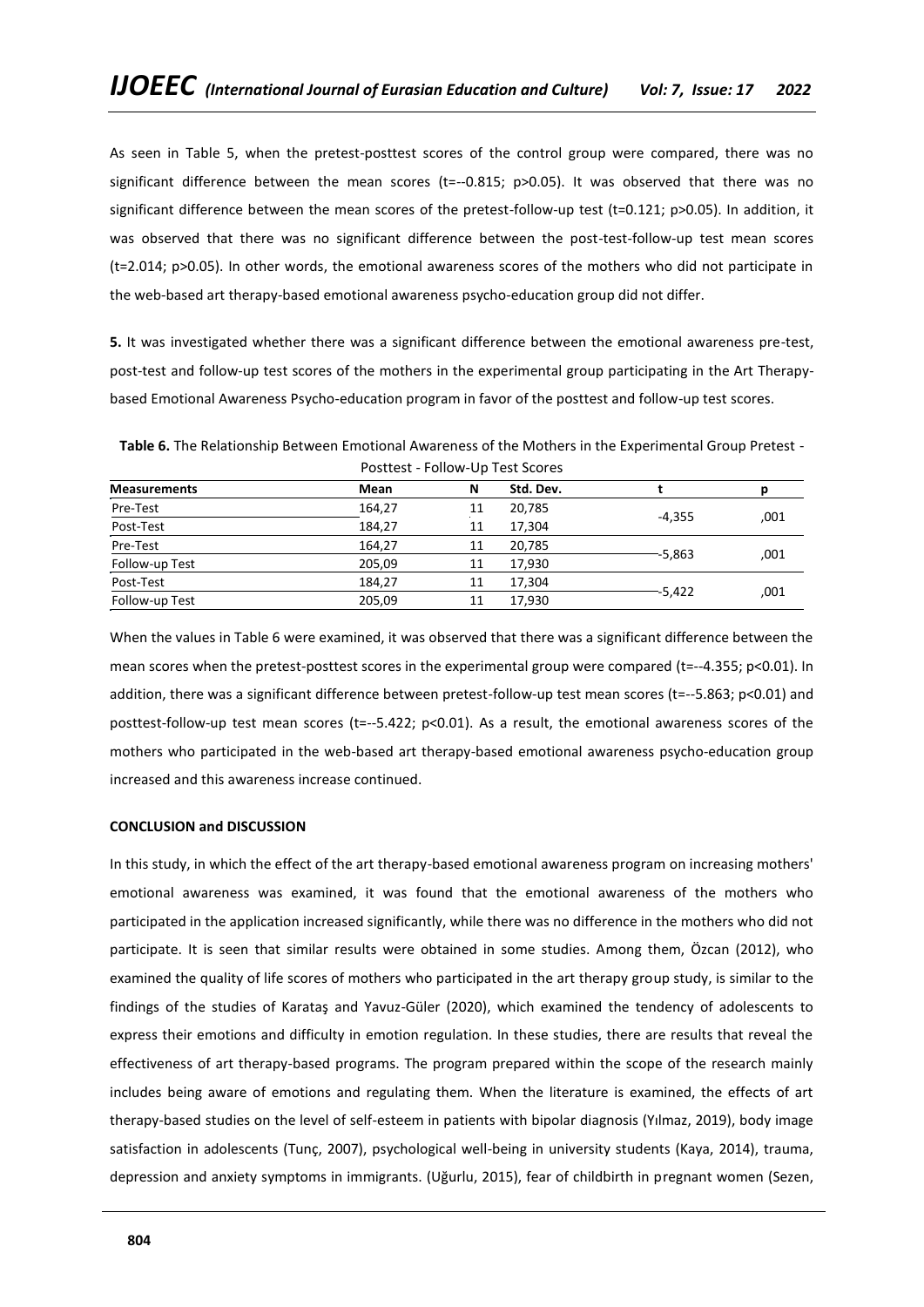2016), alexithymia level (Günay, 2017) and social functionality (Ataseven, 2018) in schizophrenia patients. It can be said that the findings of art therapy-based studies conducted with different groups are consistent with the results of this research.

At the beginning of the psycho-education program session, warm-up, information and application activities were carried out in order to adapt the members to the group and the process. In the following sessions, psycho-education was given according to the achievements and art activities were carried out to support these achievements. As the sessions were conducted online due to the Covid-19 pandemic, the drawing method was mostly used as an art activity. It will be beneficial to use other art therapy techniques in art-based psychoeducational studies to be carried out face to face. Since the group members have small children between the ages of 0-5, it is aimed that the sessions do not exceed 90 minutes. However, as the group process progressed and the mothers' interaction with each other increased, it was emphasized that time passed quickly as a result of the written and verbal feedback received. At other times, some mothers had difficulty concentrating because of their young children. As the end of the session approaches, the members stated that the session duration and the number of sessions may increase even more. It is thought that the most important reason for this is the emotional bond formed with the group process among the members. The members interacted more with each other as the process progressed and experienced emotional moments during the termination period.

In general, the members stated that they benefited and gained efficiency from the sessions and that they gained a lot of awareness about themselves. In particular, they stated that they used the ABC formulation given as homework in their own lives and that they benefited from emotion management. In the last session, it was emphasized by the group leader that it would be beneficial for them to continue using this formulation. As a result of the follow-up test, it was observed that the emotional awareness scores of the members increased even after leaving the psycho-education process. One reason for the increase in these scores may be the continuation of homework. The common view of all members is; face-to-face psycho-education program will be much more effective. However, it was only possible with the online program that the program was carried out during the pandemic period, that mothers made applications from their own homes due to the fact that they had children at a young age, and that individuals from different cities came together during the Covid-19 process. Group members stated that meeting new people when their socialization needs are most intense and working with other members on the most difficult issues helped them get rid of the feeling of loneliness and find strength. One limitation of the study is that it was studied with a specific population. Therefore, the generalization of the results of the study is seen as an important limitation. The implementation of practices involving different individuals and other members of families such as spouses and children will increase the internal and external validity of the program.

Epidemics trigger emotions such as fear, stress, anxiety and anger in individuals and cause discomfort such as post-traumatic stress disorder, depression, suicidal tendency and anxiety disorders (Bekaroğlu and Yılmaz, 2020). Considering today's conditions, many people cannot go out of the house and socialize due to the Covid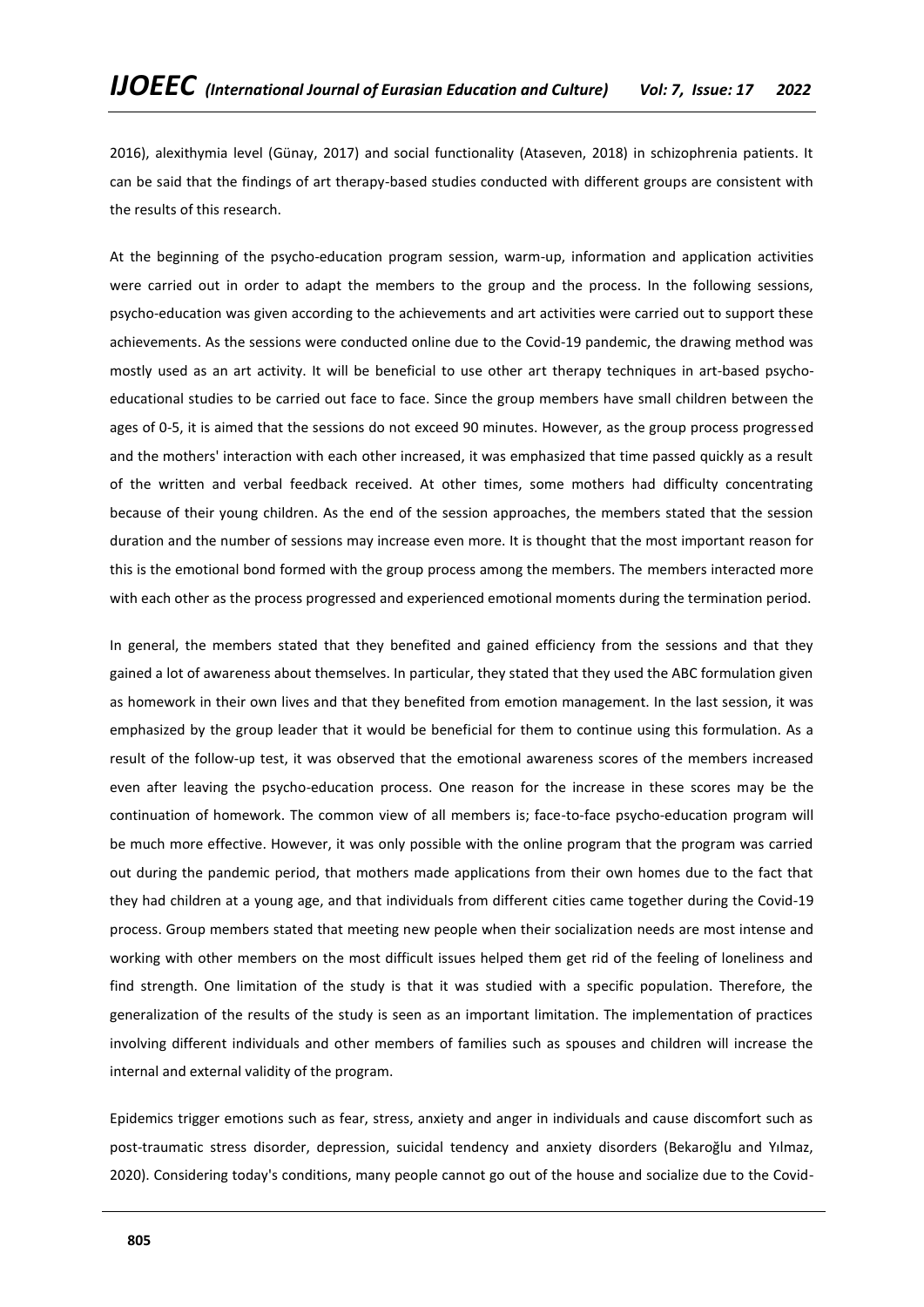19 pandemic. As a preventive method, activities to support the psychological health of individuals were carried out with the web-based psycho-education program on the internet. In this way, the lack of social support in individuals was also eliminated with online sessions. Positive body image satisfaction and self-esteem in children (Keven-Akliman, 2021) and shyness levels in university students (Alkan, 2021) were studied through the online psycho-education program. It is seen that the findings in online psycho-educational programs make positive contributions to individuals. The results of this research are also consistent with the study. In addition, it can be said that this program, prepared within the framework of the research, has a protective effect by preventing the development of psychological disorders. This study is thought to be one of the first experimental researches conducted online, art-based and for mothers during the Covid-19 pandemic process in Turkey. The results show that this program is successful in increasing the emotional awareness of mothers who have children between the ages of 0-5 and is a pioneer for future studies.

## **RECOMMENDATIONS**

1. By using Online Art therapy, it is recommended to conduct new studies with different variables such as psychological well-being, psychological resilience, and perceived social support and to investigate the relationship between emotional awareness and these variables.

2. The effectiveness of the online psycho-education program and the face-to-face psycho-education program can be compared.

3. During the Covid-19 pandemic, which directly affects the whole world and individuals of all ages, it is recommended that web-based psychological counseling and psycho-education studies be carried out with risky groups to meet face-to-face in order to improve community mental health.

### **ETHICAL TEXT**

"In this article, journal writing rules, publication principles, research and publication ethics rules, journal ethics rules were followed. Responsibility for any violations that may arise regarding the article belongs to the authors. Ethics committee approval of the article was obtained by Mersin University Social and Human Sciences Ethics Committee with the decision numbered 242 dated 28.12.2021 "

**Authors Contribution Rate:** In this study, the contribution rate of the first author is 40%, the contribution rate of the second author is 30% and the contribution rate of the third author is 30%.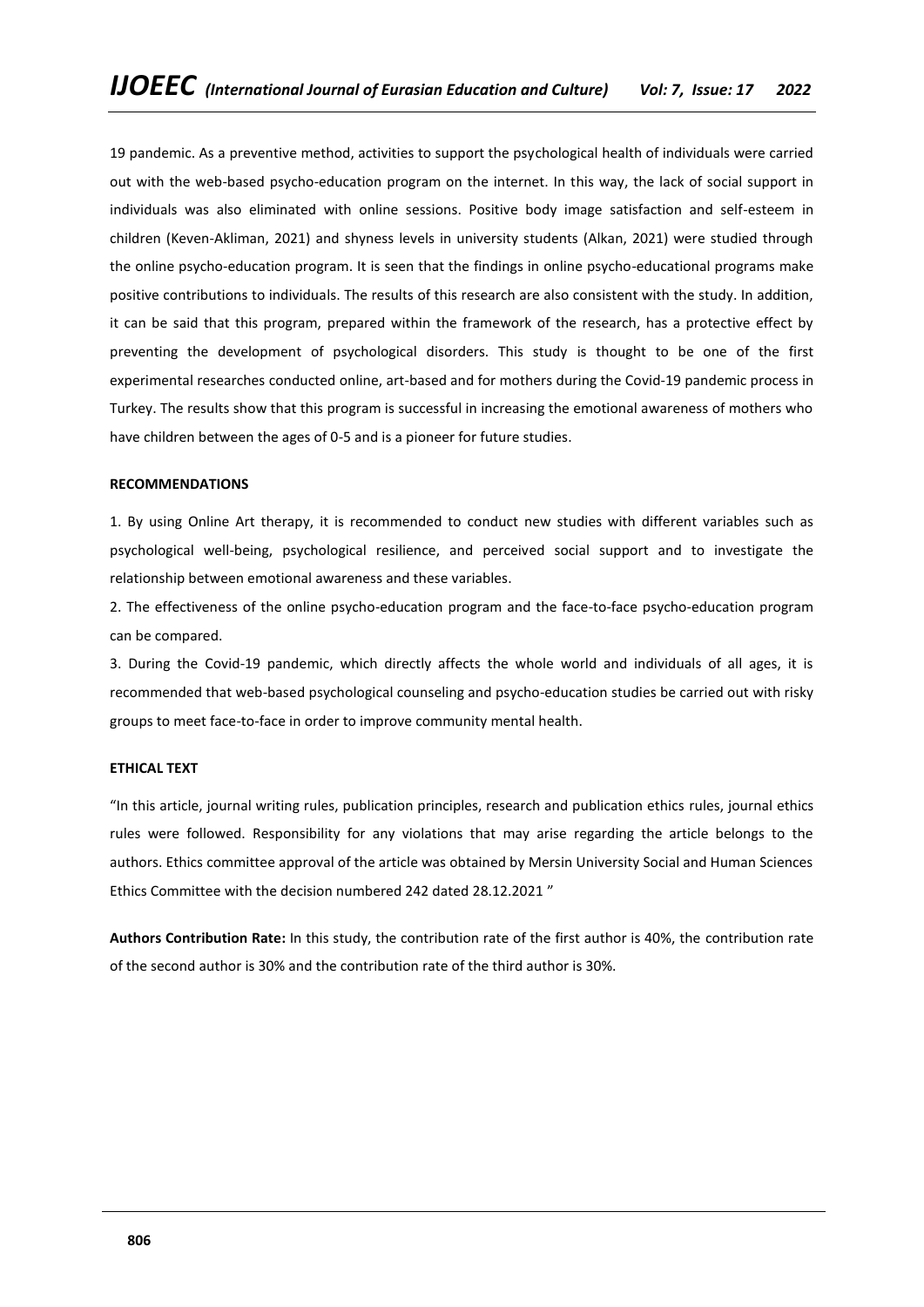### **REFERENCES**

- Afat, N. ve Köksal-Konik A. (2018). Üstün zekâlı çocuğu olan ebeveynlerin farkındalıkları: Bir ölçek geliştirme çalışması. *Milli Eğitim Dergisi*, *220*, 79-104.
- Akhan, L.U. (2012). Psikopatolojik sanat ve psikiyatrik tedavide sanatın kullanılışı. *Yükseköğretim ve Bilim Dergisi*, *2*(2), 132-135.
- Alkan, D. (2021). *Çevrimiçi iletişim becerileri psikoeğitim programının üniversite öğrencilerinin utangaçlık düzeylerine etkisi* [Master's thesis]. AnkaraÜniversitesi.
- Arden, M.A. ve Chilcot, J. (2020). Health psychology and the coronavirus (COVID-19) global pandemic: A call for research. *British Journal of Health Psychology, 25*(2), 231-232[. https://doi.org/10.1111/bjhp.12414](https://doi.org/10.1111/bjhp.12414)
- Aşık, E. ve Ünsal-Barlas, G. (2016). Psikiyatri hemşireleri için bir alan: Şizofrenide duygu tanıma ve sosyal işlevsellik. *Journal of Academic Research in Nursing, 2*(2), 92-96.
- Ataseven, E. (2018). *Kronik servislerde yatmakta olan kronik şizofreni tanılı hastalarda sanat terapisi ile farkındalık temelli bilişsel davranışçı terapi uygulamalarının semptom profili, içgörü ve sosyal işlevsellik üzerine etkisi* [Master's thesis, Sağlık Bilimleri Üniversitesi]. İstanbul.
- Aydın, B. (2012). Tıbbi sanat terapisi. *Psikiyatride Güncel Yaklaşımlar, 4(*1), 69.
- Aydınlı H. (2002). *Çocuk eğitiminde sık sorulan sorular ve cevaplar*. Zambak Yayınları.
- Bekaroğlu, E. ve Yılmaz, T. (2020). COVID-19 ve psikolojik etkileri: Klinik psikoloji perspektifinden bir derleme. *Nesne, 8*(18), 573-584. DOI: 10.7816/nesne-08-18-14
- Bernheim, A., Mei, X., Huang, M., Yang, Y., Fayad, ZA. ve Zhang N. (2020). Chest CT findings in Coronavirus Disease-19 (COVID-19): Relationship to duration of infection. *RSNA Radiology, 295*(3), 685-691. <https://doi.org/10.1148/radiol.2020200463>
- Bestai, S., Prentice J. L. ve Huang, V. (2018). Building blocks of emotional flexibility: Trait mindfulness and selfcompassion are associated with positive and negative mood shifts. *Mindfulness, 9*, 939-948.
- Bridge, B. (2003). *Siz olsaydınız ne yapardınız? Duyguların eğitimi*. Beyaz Yayınları.
- Cabanac, M. (2002). What is emotion? *Behavioural Processes, 60*, 69-84.
- Croyle, K.L. ve Waltz, J. (2002). Emotional awareness and couples' relationship satisfaction. *Journal of Marital and Family Therapy, 28,* 435-444.
- Çınar, M.N. (2019). *Sanat uygulamalarına dayalı psiko-eğitim programının psikolojik sağlamlık üzerine etkisi* [Master's thesis]. Pamukkale Üniversitesi.
- Denham, S. A. (2007). Dealing with feelings: How children negotiate the worlds of emotions and social relationships. Cognition, *Brain, Behavior, 11*(1), 1-48.
- Denham, S. A., Bassett, H. H., & Zinsser, K. (2012). Early childhood teachers as socializers of young children's emotional competence. *Early Childhood Education Journal, 40*(3), 137-143.
- Denham, S., & Kochanoff, A. T. (2002). Parental contributions to preschoolers' understanding of emotion. *Marriage & Family Review, 34*(3-4), 311-343.
- Ehring, T. ve Quack, D. (2010). Emotion regulation diffuculties in trauma survivors: The role of trauma type and PTSD symptom severity. *Behevior Therapy, 41* (4), 587- 598.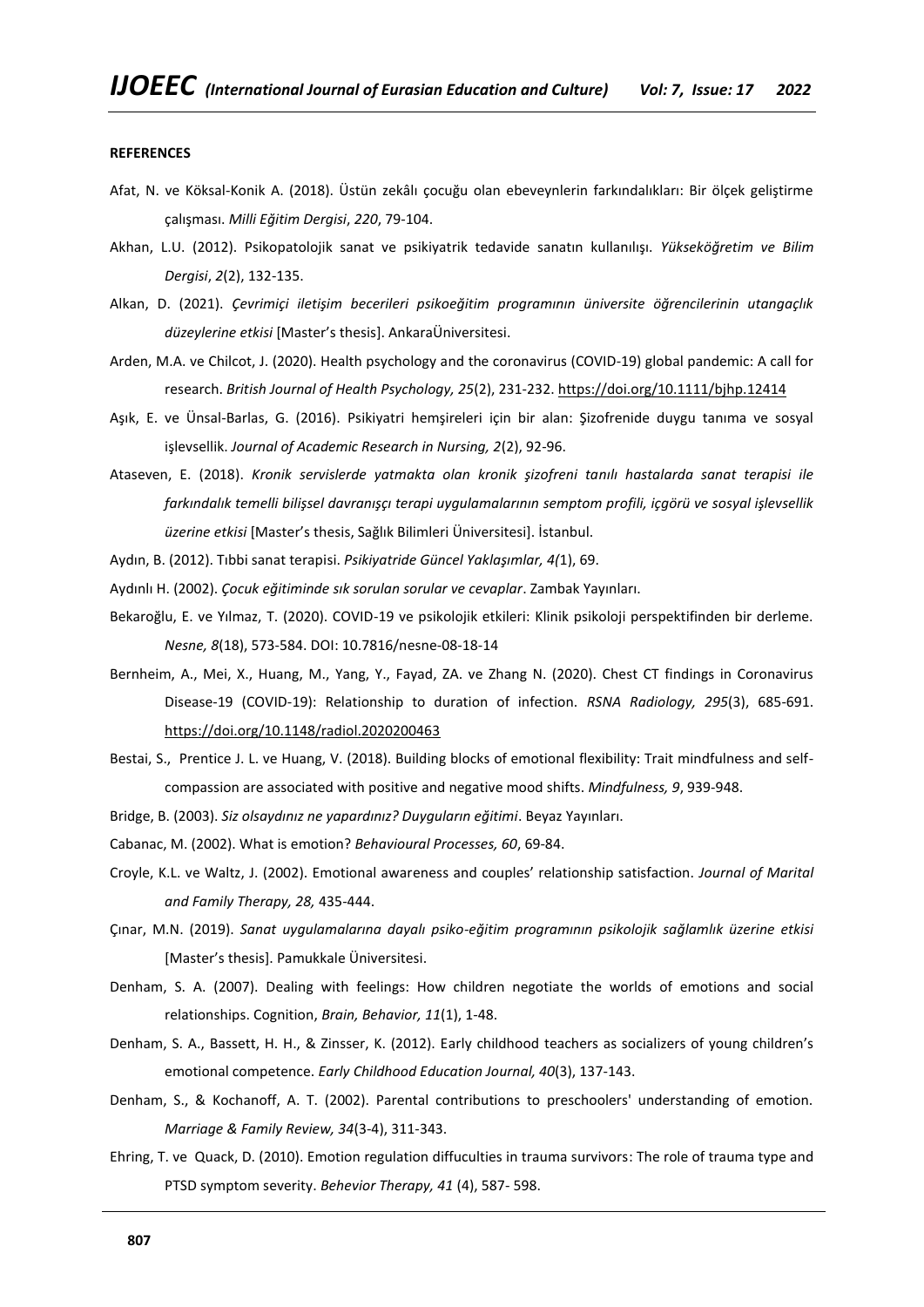- Eisenberg, N., Cumberland, A., & Spinrad, T. L. (1998). Parental socialization of emotion. *Psychological Inquiry, 9*(4), 241-273.
- Feldman-Barrett, L., Lane, R. D., Sechrest, L., ve Schawartz, G. E. (2000). Sex differences in emotional awareness. *Personality and Social Psychology Bulletin, 26*(9),1027-1036.
- Günay, C. (2017). *Şizofreni hastalarında sanat terapi uygulamasının pozitif ve negatif belirtiler ile aleksitimi düzeyine etkisi* [Master's thesis]. Üsküdar Üniversitesi.
- Griffin, C., Fenner, P., Landorf, K. ve Cotchett, M. (2021). Effectiveness of art therapy for people with eating disorders: A mixed methods systematic review. *The Arts in Psychotherapy, 76* (2021), 101859.
- Haeyen, S., Kleijberg, M., Hinz, L.D. (2017). Art therapy for patients with personality disorders cluster B/C: A qualitative study of emotion regulation from patient and expert perspectives. *International Journal of Art Therapy, 22*(4), 1-13.
- Haeyen, S., van Hooren, S., ve Hutschemaekers, G. (2015). Perceived effects of art therapy in the treatment of personality disorders, cluster B/C: A qualitative study. *lane*, 1–10. https://doi.org/10.1016/j.aip.2015.04.005
- Halmatov, S. (2021). *Sanat terapisi*. Pegem Akademi.
- Heiy, J.E. (2010). *Emotion regulation flexibility: An exploration of the effect of flexibility in emotion regulation on mood* [Master's thesis]. The Ohio State University.
- Hermann, C. (2021). Bonsai as a group art therapy intervention among traumatized youth in KwaZulu-Natal. *PsyCh Journal, 10*(2021), 177–186. DOI: 10.1002/pchj.440
- Karataş, E. ve Yavuz-Güler, Ç. (2020). Grup sanat terapisi programının ergenlerin mutluluk düzeyleri, duyguları ifade etme eğilimi ve duygu düzenleme güçlüğüne etkisi. *OPUS International Journal of Society Researches, 15*(25), 3328-3359. DOI: 10.26466/opus.644988
- Kaya, A. (2014). *Dışavurumcu sanat terapinin üniversite öğrencilerinde akış durumu ve psikolojik iyi oluş üzerindeki etkisi* [Master's thesis]. Üsküdar Üniversitesi.
- Kesebir, S., Kavzoğlu, S. Ö., Üstündağ, M. F. (2011). Bağlanma ve psikopatoloji. *Psikiyatride Güncel Yaklaşımlar, 3*, 321-342.
- Keven-Aklıman, Ç. (2021). *Olumlu beden imajını geliştirme çevrimiçi psikoeğitim programının çocukların (9-10 yaş) beden imajı memnuniyeti ve özsaygı düzeylerine etkisi* [Master's thesis, Eskişehir Osmangazi Üniversitesi]. Eskişehir.
- Knill, P.J., Levine, E.G., ve Levine, S.K. (1988). *Principles andpractice of expressive arts therapy.* Jessica Kingsley Publishers.
- Koçak, R. (2002). Aleksitimi: kuramsal çerçeve tedavi yaklaşımları ve ilgili araştırmalar. *Ankara Üniversitesi Eğitim Bilimleri Fakültesi Dergisi, 35*(1), 183-212.
- Kuzucu, Y. (2016). Duygusal farkındalık düzeyi ölçeğinin uyarlanması: Geçerlik ve güvenirlik çalışmaları. *Türk Psikolojik Danışma ve Rehberlik Dergisi, 3,* 29.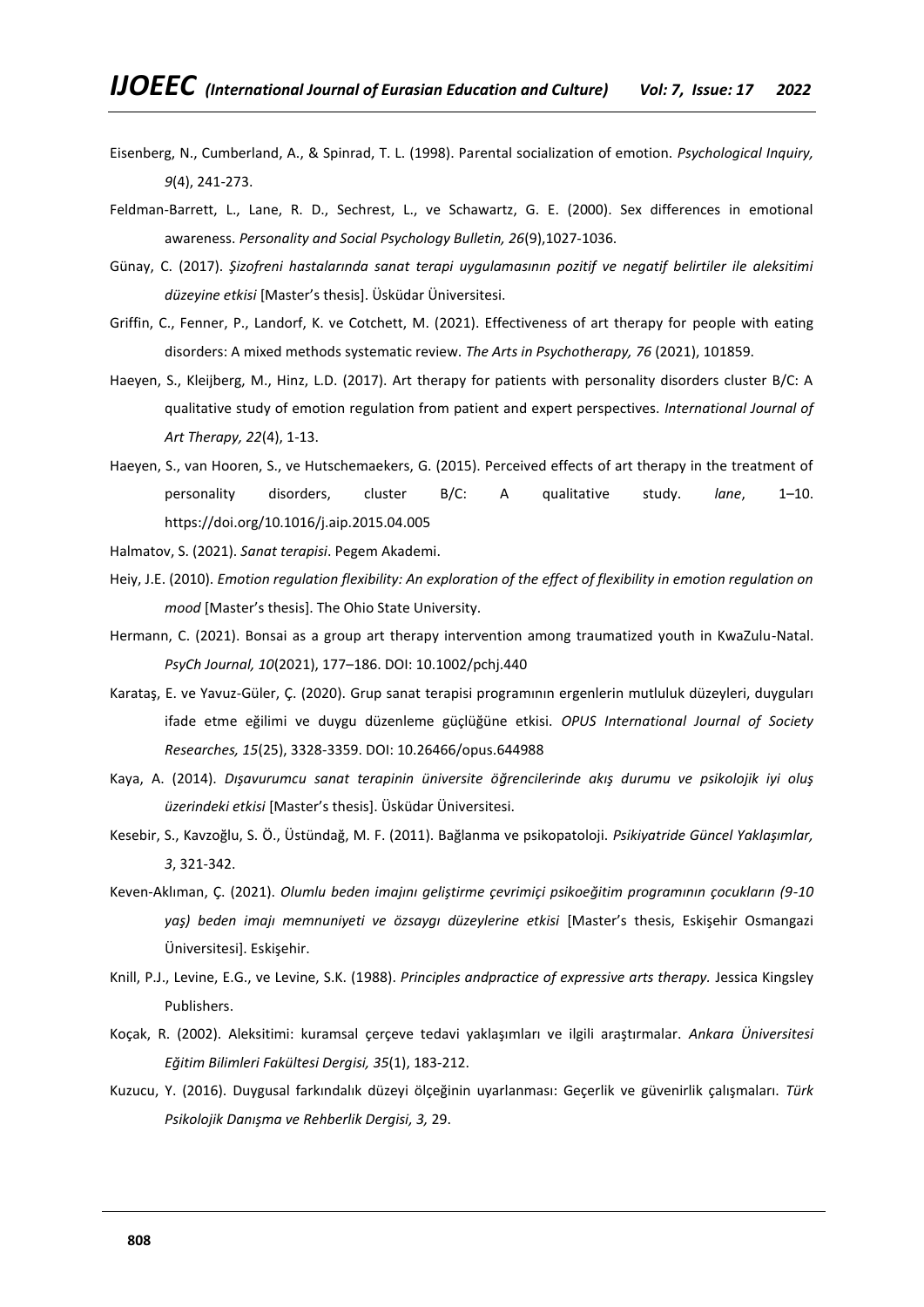- Kuzucu, Y. (2006). *Duyguları fark etmeye ve ifade etmeye yönelik bir psiko-eğitim programının, üniversite öğrencilerinin duygusal farkındalık düzeylerine, duyguları ifade etme eğilimlerine, psikolojik ve öznel iyi oluşlarına etkisi* [Master's thesis]. Ankara Üniversitesi.
- Lane, R. D., Quinlan, D. M., Schawartz, G. E., Walker, P. A., ve Zeitlin, S. B. (1990). The levels of emotional awareness scale: A cognitivedevelopmental measure of emoton. Journal of Personality and Social Psychology, 55(1/2), 124-134.
- Lane, R.D. ve Schwartz, G.E. (1987). Levels of emotional awareness: A cognitive-developmental theory and its application to psychopathology. *American Journal of Psychiatry, (144),* 133-143.
- Li, S., Wang, Y., Xue, J., Zhao, N., ve Zhu, T. (2020). The impact of Covid-19 epidemic declaration on psychological consequences: A study on active Weibousers. *International Journal of Environmental Research and Public Health, 17*(6), 2032.<https://doi.org/10.3390/ijerph17062032>
- Liebman, M. (2005). *Art therapy for groups*. Brunner-Routledge.
- Masters, C.L. (2005). *Clay sculpture within an object relational therapy: a phenomenological-hermeneutic case* [Master's thesis]. Rhodes University
- Maujean, A., Pepping, C., ve Kendall, E. (2014). Art therapy: Asystematic review of randomised controlled studies of art. *Journal of the American Art Therapy Association, 31*, 37–4.
- Naumburg, M., ve Caldwell, J. (1957). The use of spontaneous artin analytically oreinted group therapy of obese women. *Act Psychotherapy,7*, 254–288.
- Özcan, H. (2012). *Sanat terapisi çalışmasının kanser hastası çocukların yaşam kalitesi üzerindeki etkisinin incelenmesi* [Master's thesis]. İstanbul Üniversitesi.
- Öztürk, N. (2020). *Okul öncesi öğretmen adaylarının çocukların duygularına vermeyi tercih ettikleri tepkiler ile kendi duygusal farkındalıkları ve duygu düzenlemeleri arasındaki ilişkinin incelenmesi* [Doctoral dissertation]. Gazi Üniversitesi.
- Roemer, L. ve Orsillo, S.M. (2003). Mindfulness: A promising intervention strategy in need of further study. *Clinical Psychology: Science and Practice, 10*(2), 172- 178.
- Sezen, C. (2016). *Sanat terapisinin doğum yapma korkusu üzerindeki etkisi* [Master's thesis]. Üsküdar Üniversitesi.
- Silberstein, L.R., Tirch, D., Leahy R.L. ve McGinn, L. (2012). Mindfulness, psychological flexibility and emotional schemas. *International Journal of Cognitive Therapy, 5*(4), 406-419.
- Southam-Gerow, M.A. (2014). *Çocuklarda ve ergenlerde duygusal düzenleme uygulayıcının rehberi*. Nobel Akademik Yayıncılık.
- Tekin, N. (2016). *Annelere uygulanan çocuklarının duygusal gelişimini desteklemeye yönelik eğitim programının annelerin duygularını yönetmelerine ve çocuklarının olumsuz duyguları ile baş etmelerine etkisinin incelenmesi* [Doctoral dissertation]. Gazi Üniversitesi.
- Tunç, A. (2007). *Ergenlerin olumsuz beden imgelerine yönelik geliştirilen bilişsel-davranışçı ve değiştirilmiş sanat terapisi programlarının etkililiklerinin karşılaştırılması* [Master's thesis]. Ankara Üniversitesi.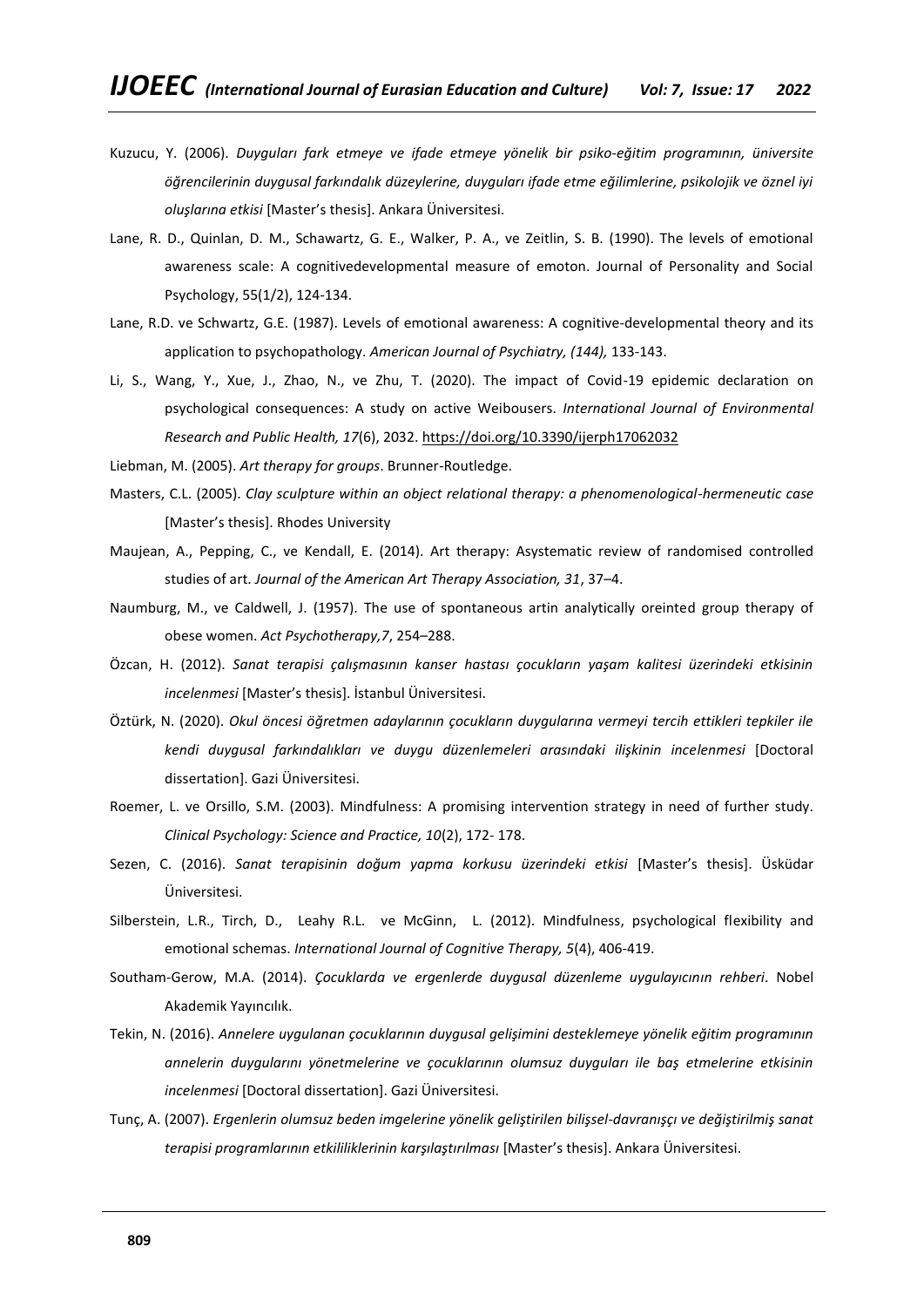Uğurlu, N. (2015). *Outcome of art therapy interventıon on trauma, depression and anxiety symptoms among Syrian refugee children* [Master's thesis]. Bahçeşehir Üniversitesi.

World Health Organization. (2020). Coronavirus disease 2019 (COVID-19): Situation report, 73.

Yavuzer, H. (2003). *Yaygın anne-baba tutumları: Ana baba okulu*. Remzi Yayınları.

- Yıldırım, Ş. (2017). *Görücü usulü evlenen ve flört ederek evlenen çiftlerin duygusal farkındalık ve duyguları ifade etme düzeylerinin evlilik doyumuna etkisi* [Master's thesis]. Beykent Üniversitesi.
- Yılmaz, T. (2019). *Bipolar bozukluk tanısı almış hastalarda yapılandırılmış sanat terapi grubunun benlik saygısı üzerine etkisi: Kamu hastane örneği* [Master's thesis]. İstanbul Gelişim Üniversitesi.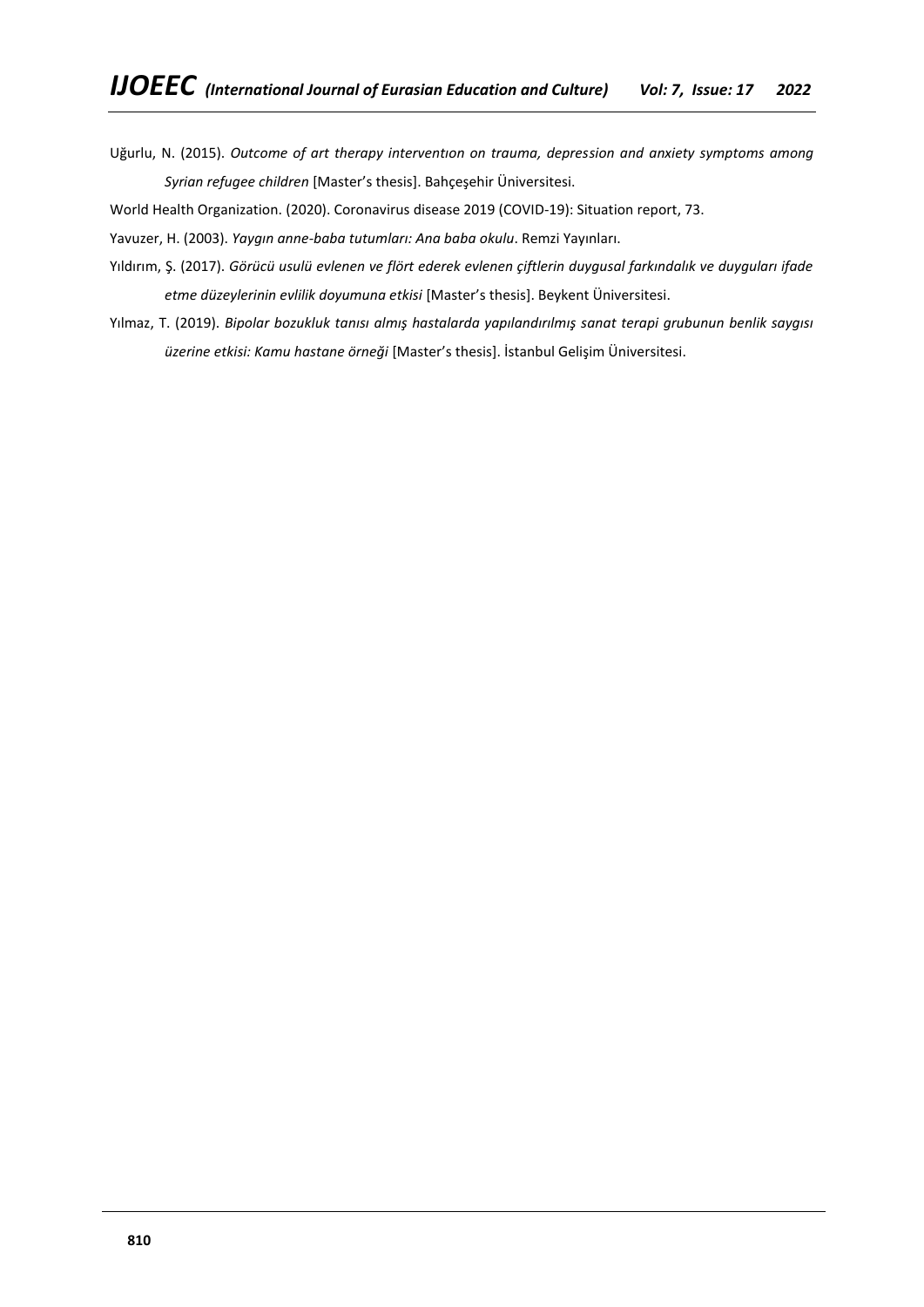# **0-5 YAŞ ARASI ÇOCUKLARA SAHİP OLAN ANNELERİN SANAT TERAPİSİ ARACILIĞIYLA DUYGUSAL FARKINDALIKLARINI ARTTIRMADA ÇEVRİMİÇİ PSİKO-EĞİTİM PROGRAMININ ETKİSİNİN İNCELENMESİ**

# **ÖZ**

Bu araştırmanın amacı sanat terapisi temelli web tabanlı duygusal farkındalık psiko-eğitim programının, 0-5 yaş arası çocuğa sahip olan annelerin duygusal farkındalıklarını arttırmadaki etkisini incelemektir. Araştırmacılar tarafından hazırlanmış olan 10 oturumluk psiko-eğitim programı kişinin kendisinin ve diğerlerinin duygularını tanıma, duygularının sorumluluğunu alma, duygu ve düşünce arasında ayrım yapma, aldığı kararlarda duygularını önemseme, diğerinin duygularını anlama ve önemseme, duygu-düşünce ve davranış örüntüsünü anlama kazanımlarına odaklanmaktadır. Covid-19 pandemi döneminde çevrimiçi duyuru aracılığıyla belirlenen 0-5 yaş aralığında çocuğa sahip olan 22 anne (11 deney, 11 kontrol) programa katılarak çalışma grubunu oluşturmuştur. Ön test, son test ve izleme testlerinin kullanıldığı çevrimiçi psiko-eğitim programı yarı-deneysel bir çalışmadır. Bulgular, 10 oturum süren çevrimiçi psiko-eğitim programının ardından deney grubundaki katılımcılarının duygusal farkındalık puanlarının kontrol grubundaki katılımcılara kıyasla anlamlı düzeyde arttığını göstermektedir. Bu sonuç, sanat terapisi temelli çevrimiçi duygusal farkındalık psiko-eğitim programının 0-5 yaş arası çocuğa sahip olan annelerin duygusal farkındalık düzeylerini arttırmada etkili olduğunu ortaya koymaktadır.

**Anahtar kelimeler:** Sanat Terapisi, Psiko-Eğitim, Duygusal Farkındalık.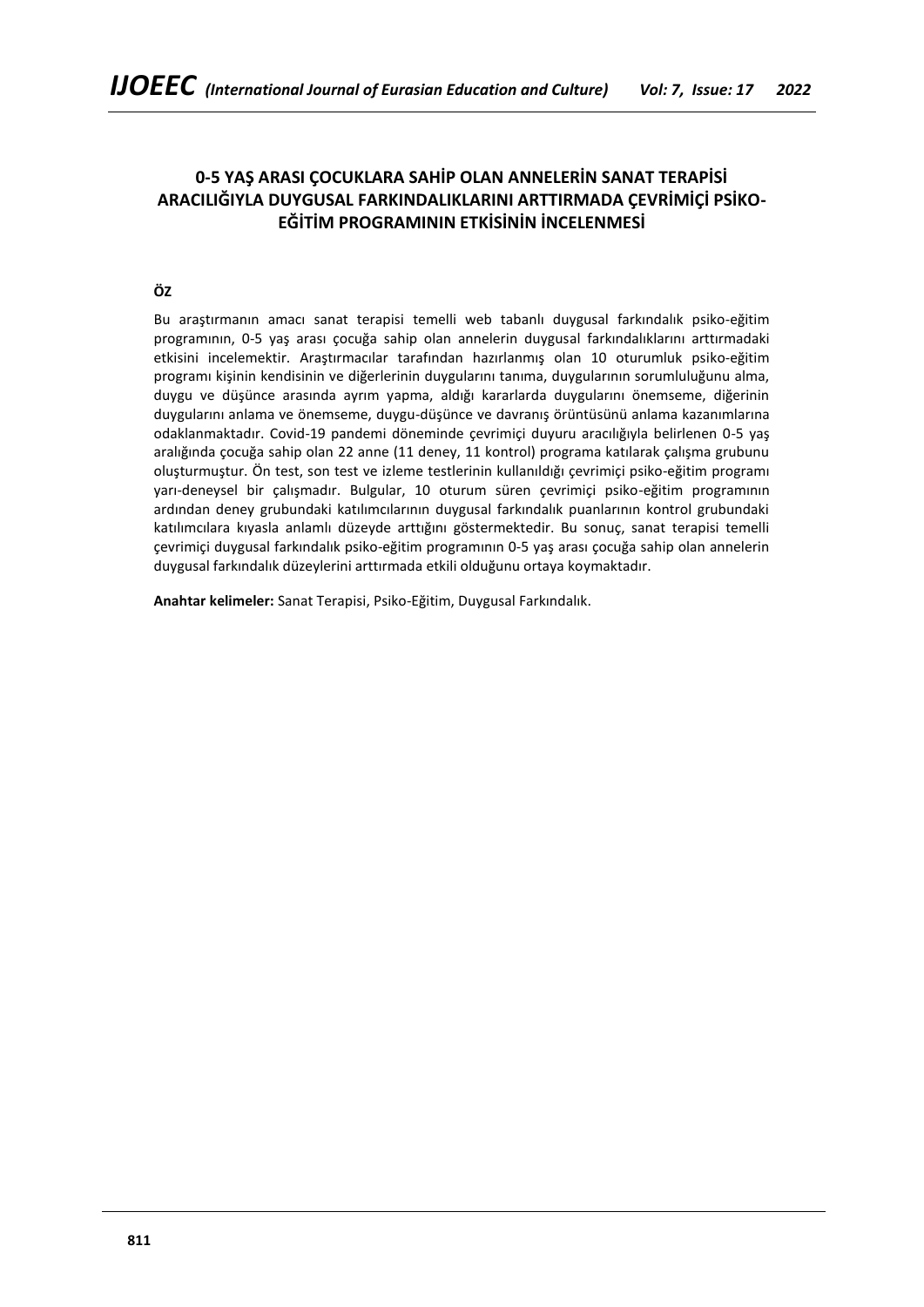### **GİRİŞ**

Duygular, bireylerin yaşamında birçok olayı etkilemektedir. Duyguların deneyimlenme yoğunluğu, olaylara tepki verme şeklini etkilemektedir. Cabanac, (2002) duyguyu, uyarımlar sonucu olumlu ya da olumsuz olarak ortaya çıkan bedensel değişiklikleri içeren bir durum olarak tanımlamaktadır. Duygunun tanımları incelendiğinde dış uyaranlar, fizyolojik tepkiler, öznel deneyimler ve uyarlanabilirlik özellikleri gibi ortak özellikler vurgulandığı görülmektedir (Heiy, 2010). Aynı zamanda duygu, insan deneyimlerinin sezgisel öğelerini; biyolojik, psikolojik ve çevresel unsurların dâhil olduğu çeşitli etkileşimleri kapsamaktadır (Southam-Gerow, 2014). Temel duygular; sevgi, utanma, korku, şaşkınlık, zevk, öfke, iğrenme ve üzüntüdür (Bridge, 2003). Davranışlara yön veren duygular düşüncelerle şekillenmektedir (Southam-Gerow, 2014).

Duygular davranışlara sadece yön vermekle kalmayıp sosyal ilişkileri etkilemekte, başkalarının düşüncelerini anlamaya yardımcı olmakta ve çevreyle uyumu gerçekleştirmektedir (Aşık ve Ünsal-Barlas, 2016). İnsanların hayatta kalmaları için önemli bir rolü bulunan duygular kişilerarası ilişkilerde birey için neyin ya da kimin önemli olduğunu vurgular ve çevreyle ilişkileri düzenlemek ya da önlem almak için insanları güdülemektedir (Southam-Gerow, 2014). Bireylerin olumsuz duygusal durumlarla baş edebilme yeteneklerini veya olumsuz duygular yaşarken duyguları düzenleyebilmeleri için öncelikle duygularının farkında olması gerekmektedir.

Duygusal farkındalık, bireyin duygularına yönelik kendi algısı ve diğer insanların duygularını anlama kabiliyeti olarak tanımlanmaktadır (Lane ve Schwartz, 1987). Duygusal farkındalık, bireylerin daha sağlıklı sosyal ilişki kurmalarını, daha mutlu ve üretken olmalarını sağlar ve bu sayede bireylerin yaşamlarını daha anlamlı kılar (Koçak, 2002). Farkındalığı düşük olan bireylerin duygusal şemaları daha katı iken, farkındalık düzeyi yüksek olan bireylerin duygusal şemaları daha esnektir (Silberstein ve diğerleri, 2012). Duygusal sağlık, genellikle duygusal tepkilerin var olan duruma uygunluğu ve duygusal tepkilerin kalitesiyle açıklanabilir. Bestai, Prentice ve Huang (2018) duygusal farkındalığın duygusal sağlığı kazanma, yani iyileşme süreçleriyle önemli ölçüde ilişkili olduğunu belirtmektedirler. Çünkü duygusal farkındalık, bireylerin başlangıçtaki uyarılma seviyesine hızla geri dönmesine yardımcı olarak olumlu duygusal tepkileri üretmesini sağlayabilir (Roemer ve Orsillo, 2003). Duygusal farkındalık sayesinde bireyler, ilk duygusal tepkilerini abartmadan gösterebilirler. Aynı zamanda bu durumda bireyler duygularının daha çabuk dengeye ulaşmasını sağlayacaktır (Bestai ve diğerleri, 2018). Bireylerin duygusal farkındalık düzeylerinin geliştirilmesi, onların duygu düzenleme becerilerine olumlu katkı sunacaktır. Böylece olumlu duyguların etkileri artırılıp, olumsuz duyguların etkileri azaltılarak etkili baş etme becerileri geliştirilebilir. Erken çocukluk döneminde travmatik olaylara maruz kalan bireylerin, duygusal farkındalık ve dolayısıyla duygusal düzenleme becerilerinde başarısız olduğu bilinmektedir (Ehring ve Quack, 2010). Çünkü bu beceriler çocuklara rol model olan ebeveynleri tarafından öğretilmektedir. Li ve arkadaşlarının çalışmasına göre (2020), COVID-19 salgını bireylerin olumlu duygularının azalmasına ve olumsuz duygularının artmasına neden olmuştur.

Tüm dünyayı etkisi altına alan COVID-19 pandemisinde, enfekte olmaktan kaçınmak için insanlar kendilerini sosyal olarak izole etmiştir ve bu durumdan özellikle çocuklar yoğun şekilde etkilenmiştir (Bernheim ve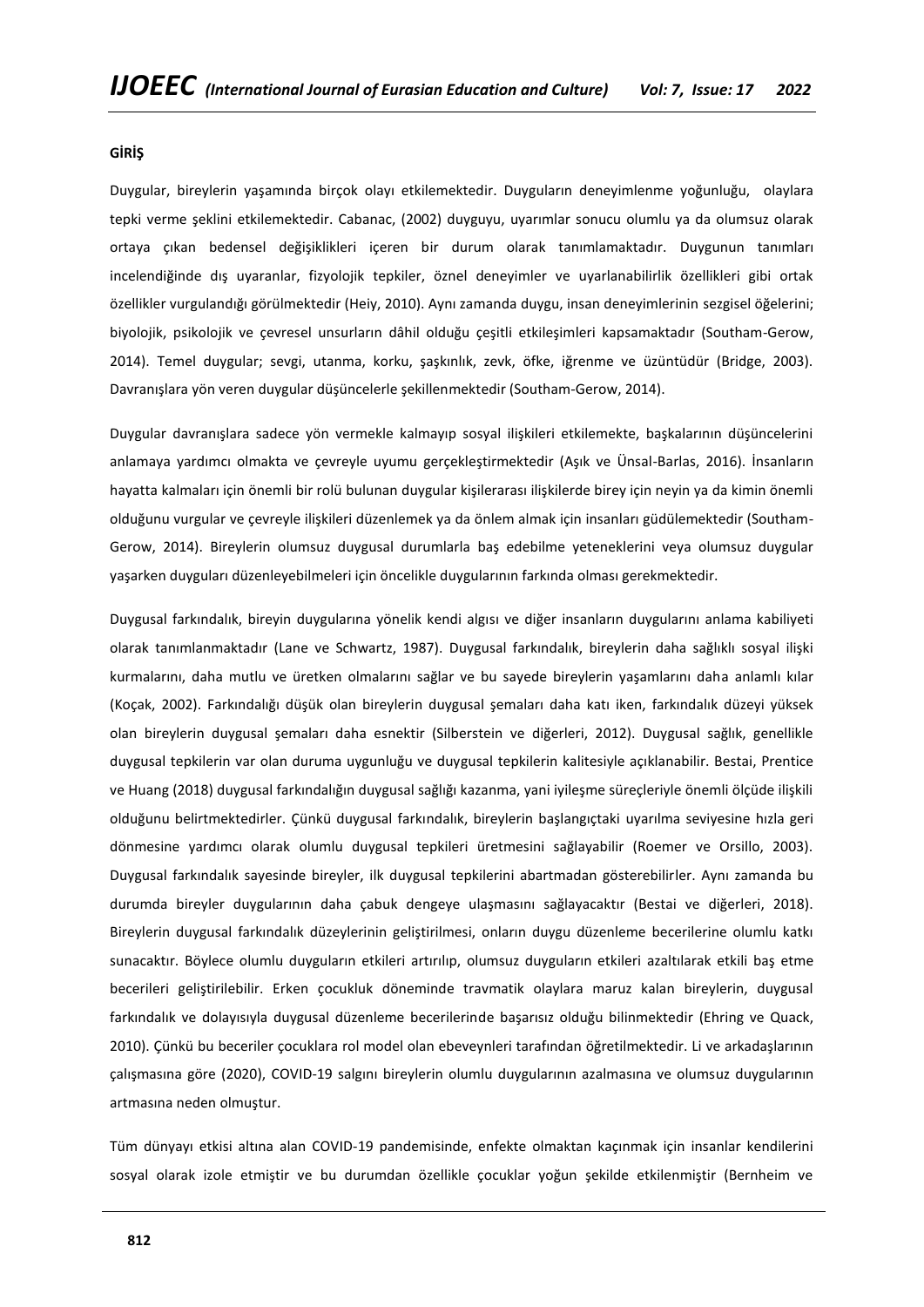diğerleri, 2020). Bu süreçte ebeveynlerin aşırı endişeli, korkutucu, aşırı titiz, koruyucu yaklaşımları ve abartılı panik yaratan tutumları çocukların ve gençlerin ruh sağlığını olumsuz etkilemektedir (World Health Organization, 2020; TC. Sağlık Bakanlığı Raporu, 2020). İnsanların pandemi sürecinde gösterdiği tepkilerin nedenlerini ve salgın süreciyle nasıl başa çıktıklarını anlamak çok önemlidir (Arden ve Chilcot, 2020). Duygusal farkındalığın özellikle annelerde çok önemli olduğu düşünüldüğü için bu çalışmada annelerin sanat terapisi kullanılarak duygusal farkındalıklarının artırılması hedeflenmiştir.

Sanat Terapisi, bireylerin bastırılmış olumsuz duygularının açığa çıkarılmasını sağlayan bir tekniktir. İyileşmeye katkıda bulunan, zorlu duyguları ve deneyimleri ifade etmek için sözel olmayan yollar sunabilen benzersiz bir terapi şeklidir (Griffin ve diğerleri., 2021). Sanat terapisi yüzleştirme yapmadan, sorgulamadan, direncin oluşmasını engelleyen sanat aktivitelerinden faydalanarak bireye yardım eder. Birey, sanatsal aktivitelerle uğraşarak iç dünyasını renklerle ve şekillerle yansıtmaktadır. Aynı zamanda sanat etkinliği esnasında bireyler bastırılmış duygularını, yarım kalmış arzularını, korkularını veya endişelerini sanatsal araçlar kullanarak dışarı vurma fırsatı bulmaktadır (Halmatov, 2021). Sanat terapisi, bastırılmış duyguları, bunların altında yatan çatışmaları ifade etmede kullanılan oldukça başarılı ve etkili bir dışavurum aracıdır (Aydın, 2012). Sanat terapisi, olumlu bir etkiye sahiptir ve katılımcının hayatında değişiklik meydana getirir (Maujean ve diğerleri, 2014). Duyguların kişisel bir ifadesi olarak tanımlanabilir ve güvenli bir ortamda başkalarını veya dış standartları estetik olarak memnun etmekten ziyade, sözel olmayan iletişime odaklanır. Sanat terapisi sadece sanatsal açıdan yetenekli olanlar için değil herkes için geçerlidir (Liebman, 2005). Grup içinde ise, sanatın anlamı grupla paylaşılmaz, sadece anlamı paylaşılır (Hermann, 2021). Sanat terapisi esas olarak analitik yönelimlidir ve çatışmaların, hayallerin, arzuların veya fantezilerin bilinçsiz bir şekilde yansıtılmasını teşvik eder (Naumburg ve Caldwell, 1957). Sanat terapisi aracılığıyla bilinçaltındaki duygu ve düşünceler bir araya gelerek, kelimeler yerine görüntüler olarak belirir. Bastırılmış düşünceler ve duygular görsel imgelerle sembolleştirilerek ifade imkânı bulur. Sanatsal olarak eğitim almış ya da almamış her birey kendi içsel karmaşalarını ve bastırılmış duygularını görsel sembollerle ifade edebilmektedir (Akhan, 2012). Sanat terapisi, danışanlar ve terapistler tarafından, uyumsuz duygu düzenleme stratejilerini keşfetmek için bilişsel veya sözel terapilerden daha etkili olarak algılanmaktadır (Haeyen ve diğerleri, 2017). Sanat terapisinin amacı, bireylerin mutsuzluk, kaygı, huzursuzluk ya da korku gibi olumsuz duygularını ortadan kaldırmak değil, bu duyguları yaratıcı biçimlerle ve şekillerle ifadelerle dürüst anlatımlara çevirmektir. İletişim kurma becerisi ve gereksinimi zaruridir ve sözel iletişimin eksik ya da sorunlu olduğu durumlarda sanat aracılığıyla ruh ile sembolik iletişim kurulur. Yaşantıları düzenlemenin bir parçası sanattır. Yaratıcı problem çözme sürecini harekete geçirir ve grup bağlarını geliştirir (Masters, 2005). Ayrıca duygu düzenlemesini ve sağlıklı benlik algısı gelişimini de desteklemektedir (Haeyen ve diğerleri, 2015).

Sağlıklı bir toplum için çocukların sosyal ve duygusal gelişimlerinin incelenmesi ve sağlıklı gelişimleri için gerekli önlemlerin alınması önemlidir. Bu önlemlerden biri de çocukların en yakın çevresi olan ailelerini eğiterek çocukların sosyal ve duygusal gelişimlerini en üst düzeye çıkarmaya çalışmaktır (Tekin, 2016). Anne ve baba olma dünyanın her yerinde en önemli sorumluluklar arasında yer alır. Gelişmekte olan çocuğa anne ve babanın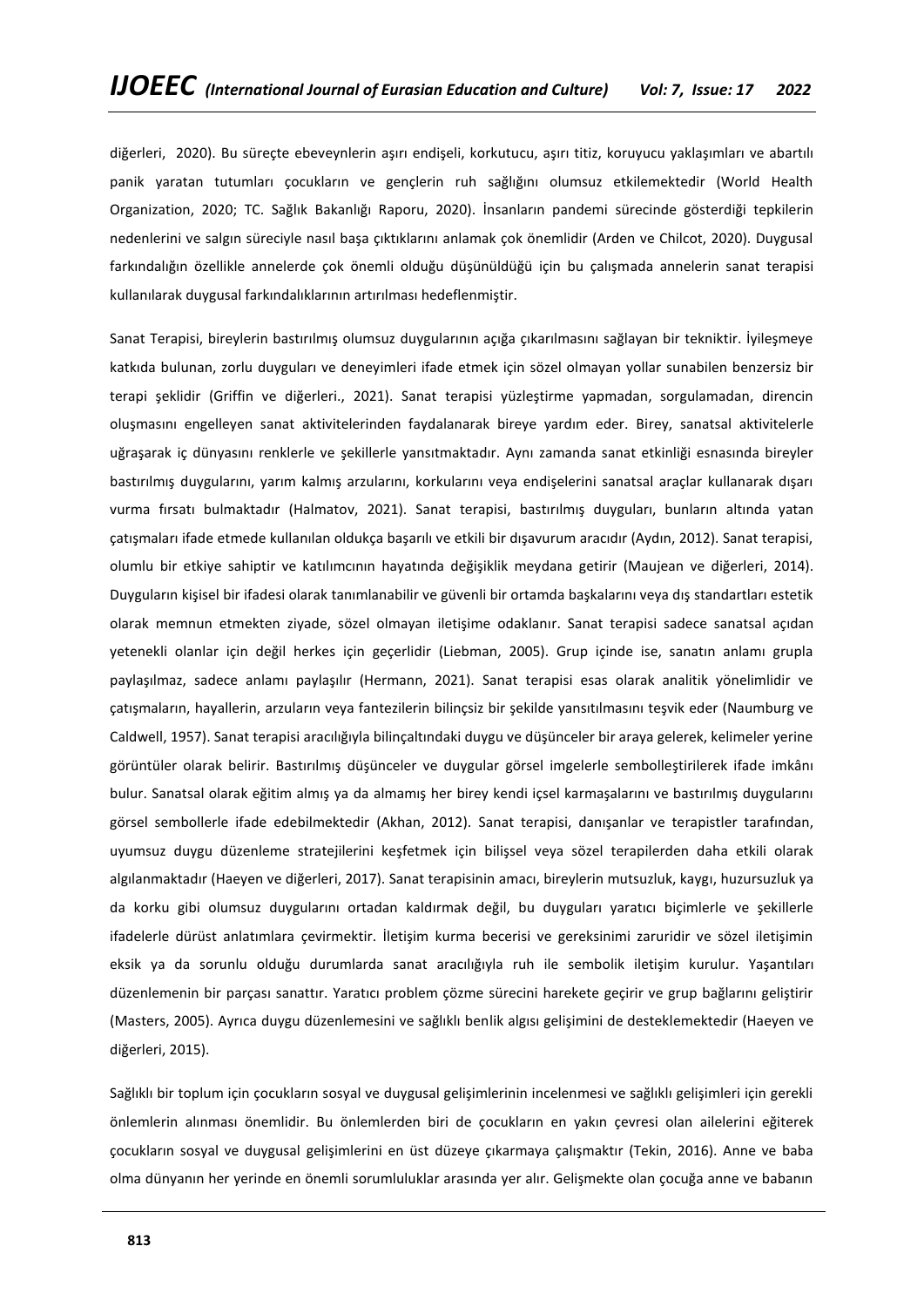davranışları model oluşturur (Yavuzer, 2017). Aile bireylerinin birbirleri ile iletişim ve etkileşimi, ailenin psikolojik ve sosyal özellikleri, sahip olduğu imkanlar, eğitim biçimi ve ailedeki değer ölçüleri bireylerin ruh sağlığını şekillendirmektedir (Yıldırım, 2017). Bu nedenle anne ve babaların çocuklarını yetiştirirken desteklenmesi ve farkındalıklarını geliştirmesi çok önemlidir (Afat ve Köksal-Konik, 2018). Yetişkinler, kendi duygularını ifade etme ve onlarla baş etme biçimleriyle duygularla ilgili model olmaktadırlar (Denham vd., 2012; Eisenberg vd., 1998). Ebeveynlerin duygularla ilgili model olması çocukların duygu dağarcığını ve duygu düzenleme becerilerini desteklemektedir (Denham & Kochanoff, 2002). Çocukların bulundukları ortamda olumlu duyguların varlığı çocukların duyguları anlayabilmeleri, düzenlemeleri ve olumlu sosyal davranışlar sergileyebilmeleri açısından önemli görülmektedir (Denham, 2007). Ebeveynlerin tutumları, çocukların kişiliğini belirlemede önemli bir yere sahiptir. Pek çok araştırmacı, bir insanın hayatındaki en önemli kişilerin annesi ve babası olduğunu, ebeveynlerle iyi bir ilişkinin erişkin ve genç ruh sağlığında belirleyici bir rol oynadığını belirtmiştir (Kesebir vd., 2011). Çocukluğun, özellikle de ilk 5-6 yılın yaşam sürecinde kişilik üzerindeki etkisi küçümsenemeyecek kadar büyüktür. Doğum ile başlayan yaşam sürecinden itibaren bebekten anneye ya da annenin yerini alan kişiye özel bir bağlanma oluştuğu düşünülmektedir. Bu nedenle çocukların bebeklik dönemlerinden itibaren anneleri ile daha fazla zaman geçirdikleri ve annelerinin etkisinde daha fazla kaldıkları için bu çalışmada öncelikli olarak 0-5 yaş aralığındaki çocuklara sahip olan anneler alınmıştır. Ailenin temeli olan annelerin kendileri ile ilgili farkındalık kazanmaları, hem kendileri hem de çocuk ve ailelerinin üzerinde olumlu yansımaları görülmesini sağlayacaktır. Ayrıca, duygusal farkındalığı yüksek olan annelerin çocuklarının duygularını anlama, ifade etme ve baş etme becerilerinin destekleneceği, bu sayede sağlıklı bir duygusal gelişime sahip olacakları düşünülmektedir. Sanat terapisi seansı, grubun destekleyici bir öğrenme grubu haline gelmesiyle sonuçlanmaktadır (Knill ve diğerleri, 1988). Bu sayede küçük bir gruptan başlayarak toplumdaki iletişim ve farkındalığın artmasını ve gelecekteki sorunların engellenmesini sağlayacaktır.

Bu araştırmanın genel amacı; araştırmacılar tarafından geliştirilmiş olan sanat terapisi temelli psiko-eğitim programının etkililiğini incelemektir. Bu programın 0-5 yaş çocuğa sahip annelerin duygusal farkındalıklarını arttıracağı düşünülmektedir. Araştırmanın genel amacı doğrultusunda, deney ve kontrol grubu üyelerinin öntest–sontest ve izleme testi puanları arasındaki farklılık incelenmiştir. Bu amaç doğrultusunda aşağıdaki hipotezler sınanmıştır: Sanat Terapisi temelli Duygusal Farkındalık Psiko-eğitim Programı kapsamında:

H1: Deney ve kontrol gruplarındaki annelerin duygusal farkındalıkları öntest puanları arasında anlamlı fark yoktur.

H2: Deney ve kontrol gruplarındaki annelerin duygusal farkındalıkları sontest puanları arasında deney grubu lehine anlamlı fark vardır.

H3: Deney ve kontrol gruplarındaki annelerin duygusal farkındalıkları izleme testi puanları arasında deney grubu lehine anlamlı fark vardır.

H4: Kontrol grubundaki annelerin duygusal farkındalıkları öntest ve sontest ve izleme testi puanları arasında anlamlı fark yoktur.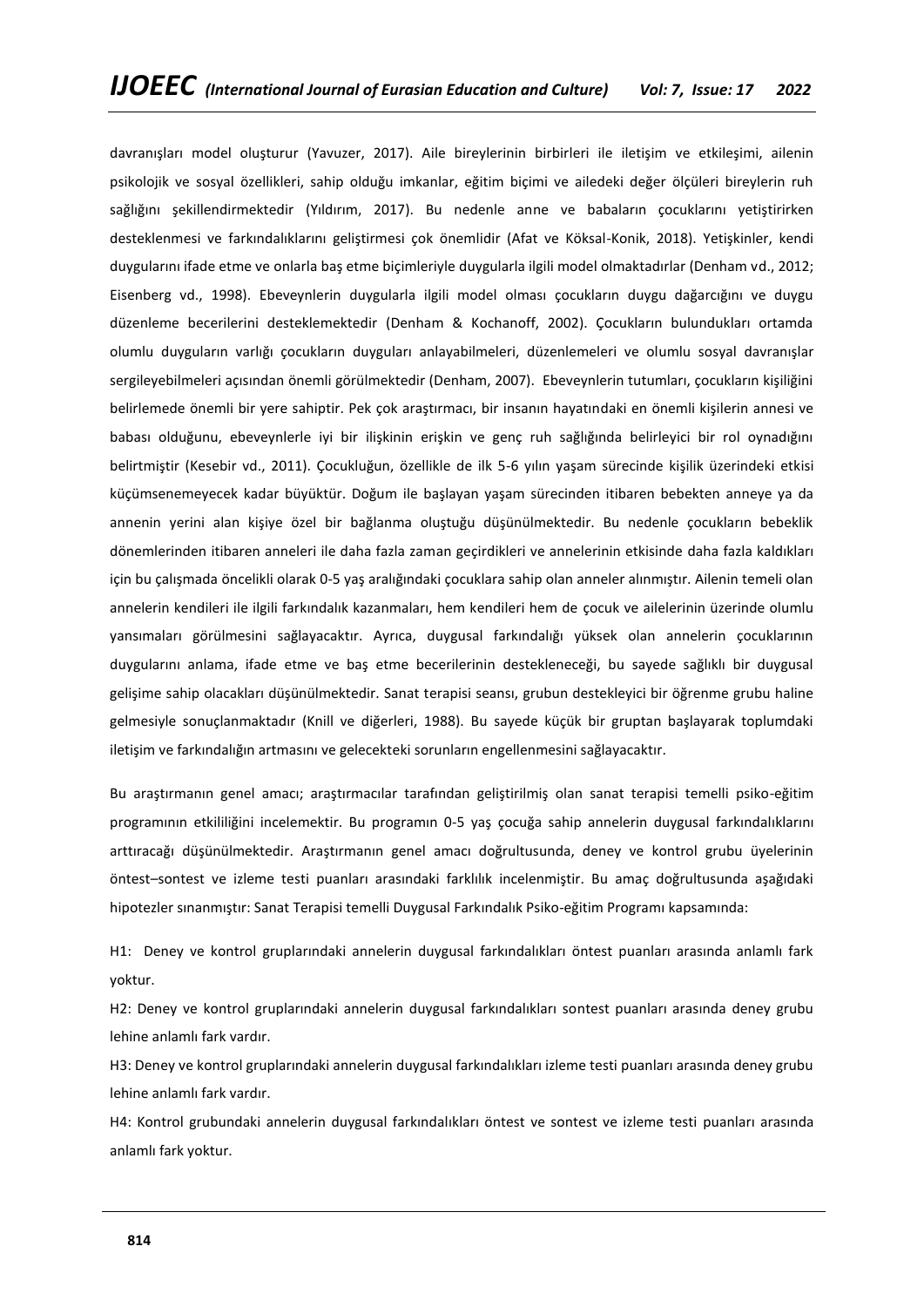H5: Deney grubundaki annelerin duygusal farkındalıkları ön test, sontest ve izleme testi puanları arasında sontest ve izleme testi puanları lehine anlamlı bir fark vardır.

# **YÖNTEM**

## **Araştırma Modeli**

Bu araştırmada Sanat Terapisi temelli çevrimiçi duygusal farkındalık psiko-eğitim programının, 0-5 yaş arası çocuğa sahip olan annelerin duygusal farkındalıklarını arttırmadaki etkisi incelenmiştir. Araştırmada öntestsontest ve izleme testi olan kontrol gruplu yarı deneysel desen kullanılmıştır. Psiko-eğitim uygulamasından önce ve sonra tüm katılımcılara Kişisel Bilgi Formu (KBF) ve Duygusal Farkındalık Düzeyi Ölçeği (DFDÖ) (Kuzucu, 2006) uygulanmıştır.

|         |           | <b>Tablo 1.</b> Arastırma Modeli  |          |              |
|---------|-----------|-----------------------------------|----------|--------------|
| Gruplar | Ön Test   | <b>İslem</b>                      | Son Test | Izleme Testi |
| Deney   | DFDÖ, KBF | Web tabanlı Psiko-eğitim programı | DFDÖ     | <b>DFDÖ</b>  |
| Kontrol | DFDÖ, KBF | -                                 | DFDÖ     | DFDÖ         |

### **Katılımcılar**

Psiko-eğitim programında deney ve kontrol olmak üzere iki grup yer almaktadır. Toplam 22 anneden her iki gruba 11'er anne seçilmiştir. Annelerin yaş ortalaması 31'dir. Covid-19 pandemi döneminde yürütülen çalışma için deney ve kontrol grubundaki üyelerin seçimleri internet ve sosyal medya üzerinden duyuru aracılığıyla yapılmıştır. Öncelikle psiko-eğitim sürecini tanıtan bir broşür hazırlanarak Instagram, Facebook ve Whatsapp uygulamaları üzerinden paylaşılmıştır. Bu sayede katılımcı adaylarıyla iletişime geçilmiştir. Daha sonra adaylara süreçle ilgili detaylı bilgilendirme ve ön görüşme yapılmıştır. Yapılan ön görüşme sonucunda gruba katılmak isteyen ve gruba olumlu katkı sağlayacağı düşünülen denekler belirlenmiştir.

## **Veri Toplama Araçları**

### *Kişisel Bilgi Formu (KBF)*

Araştırmacılar tarafından hazırlanan bir kişisel bilgi formu ile anne ve çocuk yaşı, anne eğitim durumu ile iletişim bilgilerine ilişkin veriler toplanmıştır. Deney ve kontrol gruplarının homojen olarak oluşturulması için Duygusal Farkındalık Düzeyi Ölçeği'nden elde edilen ön test puanların yanı sıra bu veriler kullanılmıştır.

## *Duygusal Farkındalık Düzeyi Ölçeği (DFDÖ)*

Duygusal Farkındalık Düzeyi Ölçeği (DFDÖ) Lane, Quinlan, Schawartz, Walker ve Zeitlin (1990) tarafından geliştirilmiş, Türkçe'ye uyarlanması Kuzucu (2016) tarafından yapılmıştır. DFDÖ, bireyin duygularının ne düzeyde farkında olduğunu değerlendirmektedir. DFDÖ'nün güvenirlik çalışması için yapılan test-tekrar test sonucunda elde edilen Pearson Momentler Çarpımı korelasyon katsayısı 0.78 olarak hesaplanmıştır ve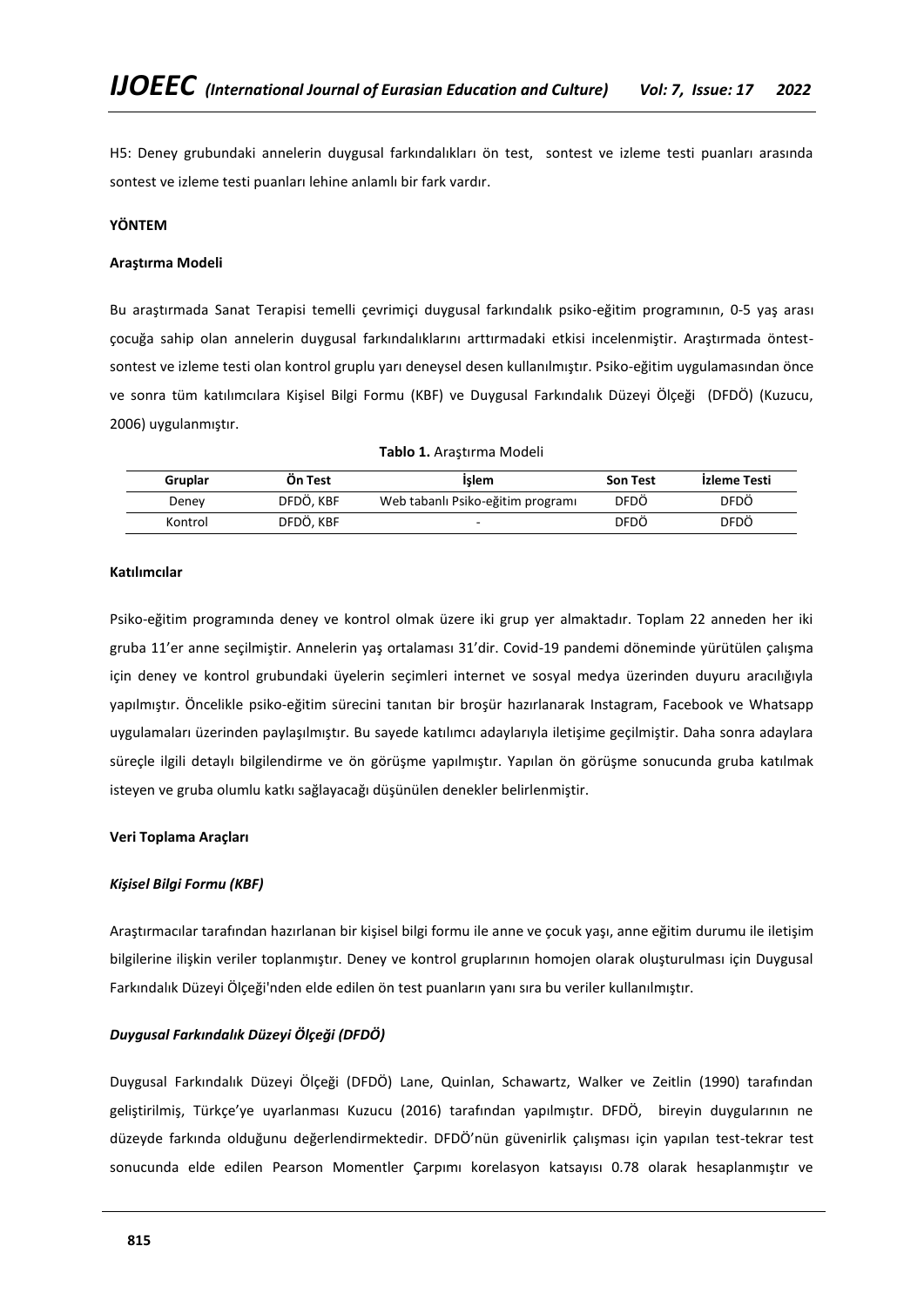Cronbach alfa iç tutarlılık katsayısı ise .85'tir. Yirmi senaryonun yer aldığı DFDÖ'de kişilerin senaryoda kendi duygularını ve karşıdaki kişinin duygularını yazması istenmektedir. Ölçeğin puanlamasında DFDÖ el kitapçığı kullanılmakta ve her düzeydeki duygular için bir sözlük bulunmaktadır (Kuzucu, 2016). Ölçekten yüksek puan alınması, kişinin kendi ve diğeri hakkında yüksek duygusal farkındalığa sahip olduğunu, düşük puan alınması ise deneyimlenen duyguları karmaşık duygusal dil ile ifade etme eğiliminin düşük olduğunu ve bu deneyimleri eylem sözleriyle ifade etme eğiliminin yüksek olduğunu göstermektedir (Feldman-Barrett ve diğerleri, 2000).

### **Ön görüşme ve hazırlık oturumu**

Çalışmaya başlanmadan önce Mersin Üniversitesi Sosyal ve Beşeri Bilimler Etik Kurulundan 28.12. 2021- 242 Tarih ve nolu Etik kurul izni alınmıştır. Katılımcılar, kişisel bilgi formu, Duygusal Farkındalık Düzeyi Ölçeği ve bilgilendirilmiş onam formu doldurmuşlardır. Çalışmaya gönüllü katılacak annelerin deney ve kontrol gruplarına eşit bir şekilde dağıtımları yapılmıştır. Deney grubundaki üyelere süreç hakkında bilgi verilmiş ve her bir oturuma katılmanın önemine dikkat çekilmiştir. Oturumlar çevrimiçi olarak Google Meeting aracılığıyla düzenlenmiştir. 0-5 yaş aralığında çocuklara sahip olan anneler ile yapılan program oturumları 5 hafta boyunca cumartesi ve pazar günleri belirlenen saatlerde 12.00-13.30 aralıklarında uygulanmış toplam 10 oturum 60-90 dakika sürmüştür. Çalışmada kontrol grubundaki katılımcılara hiçbir müdahalede bulunulmazken, deney grubundaki katılımcılara araştırmacı tarafından hazırlanan program uygulanmıştır. Her iki gruptaki katılımcılara son oturumdan sonra son testler ve 3 hafta sonra izleme testi uygulanmıştır.

### **Psiko-eğitim Programı Oturumları:**

*1. Oturum:* İlk oturumun amacı, üyelerin grup kurallarını benimsemesi, program süreci hakkında bilgi sahibi olmaları ve tanışmayı sağlamaktır. Tanışma egzersizi ile başlanan birinci oturumda grup kuralları açıklanmıştır. Psiko-eğitim programından sonra üyelerin kendileri için hedeflediği amaçlar belirlenmiş ve bu amaçlar üyeler tarafından mektup olarak yazılmıştır. Psiko-eğitimde, sanat terapisi, duygu, duygusal farkındalık ve duyguların önemi hakkında bilgi verilmiştir. Üyeler psiko-eğitim grubuna oy çokluğu ile isim koyduktan ve düşüncelerini ifade etmelerinin ardından grup süreci özetlenmiş ve oturum sonlandırılmıştır. Oturum tamamlandıktan sonra Google Forms üzerinden grup lideri tarafından hazırlanan değerlendirme formu bireysel olarak doldurultularak üyelerin geri bildirimleri alınmıştır. Değerlendirme formunda oturum süresinin yeterliliği, kullanılan yöntem ve tekniklerin etkililiği, etkinliklerin anlaşılma düzeyi, grup liderinin iletişimi, oturumun üyelere olan katkısı, grup içi etkileşimi, en çok ve en az verim alınan süreçler, oturuma nelerin katkı sağlayabileceği ve genel değerlendirme hakkında sorular yer almıştır. Değerlendirme formunu doldurma süresi yaklaşık olarak beş dakikadır. Bunun yanı sıra üyelerden yapılan oturumu bir metafora benzetmeleri istenmiştir. Bu sayede bir sonraki oturum için gerekli düzenlemelerin yapılması hedeflenmiştir.

*2. Oturum:* İkinci oturumun amacı üyelerin kendilerini tanımlayan duygularını fark etmeleri ve ifade etmelerini geliştirmektir. Üyelere ilk oturumun özeti yapılarak, birinci oturumdan bu yana yaşadıkları olumlu veya olumsuz duygularının olup olmadığını gruba sorulmuş ve üyelerin paylaşımları alınmıştır. Grup üyeleri bildikleri tüm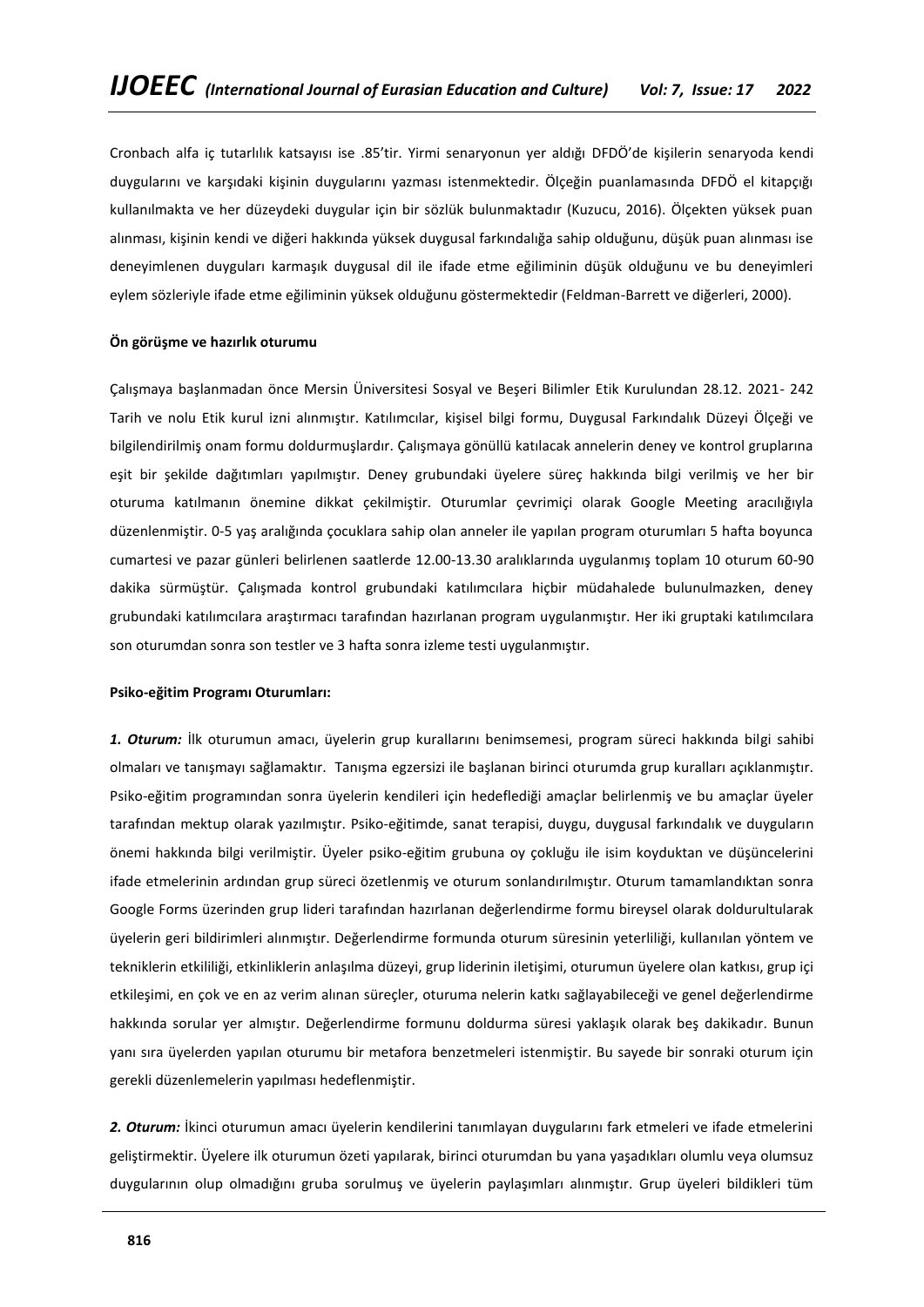duyguları yazdıktan sonra grup lideri tarafından en yoğun yaşanan ortak duygular ifade edinmiştir. Sekiz temel duygu (mutluluk, üzüntü, korku, şaşırma, öfke, tiksinme, utanç, umut) hakkında bilgi verilmiş, birincil ve ikincil duygular tanımlanarak örneklendirilmiştir. Üyeler "duygu pastası" etkinliği ile hissettikleri duyguları ve yoğunluğunu temsilen resimler çizmiş ve bunları grupta paylaşmıştır. Temel duygular hakkında kısa filmi izletilerek bir hafta boyunca hissedilen duyguların yazılması istenmiştir. Grup süreci özetlenerek oturum sonlandırılmıştır. Oturum tamamlandıktan sonra her üye bireysel olarak oturum değerlendirme formunu doldurmuş ve yapılan oturumu bir metafora benzetmiştir.

*3. Oturum:* Üçüncü oturumun amacı, üyelerin duygularını kabul etmesi, bedensel farklılıklar kazanması ve nefes ve gevşeme egzersizlerini öğrenmektir. Oturuma 2. oturumun özeti yapılarak üyelere bir önceki hafta en sık hissettikleri duyguları sorulmuştur. Gönüllü üyeler duygu ve düşüncelerini paylaşarak ortak duygular vurgulanmıştır. Beden-duygu ilişkisi hakkında bilgi verilerek hislerin vücuttaki etkisi anlatılmıştır. Duygudüşünce-davranış örüntüsü anlatılarak otomatik düşünceler ve işlevsel olmayan inançlar hakkında bilgi verilmiş ve kas gevşetme egzersizi uygulanmıştır. Üyelerin kendi bedenleri hakkında farkındalık kazanmaları için kendi vücutlarını temsilen resim çizdirilmiştir. Gönüllü üyeler çizdikleri resmi diğer üyelerle paylaşmıştır. Üyeler arasındaki ortak ve farklı yönler vurgulanmıştır. Grup üyelerinin yaşadıkları duygu, düşünce ve davranış örüntüsünü pekiştirmeleri, otomatik düşüncelerini fark etmeleri bunun yerine alternatif düşünceyi üretmek açısından A (Action)- B (Belief)- C (Consequences) formülasyonu öğretilmiştir. Üyelere içerisinde bulundukları haftada yaşadıkları olayları, düşünceleri, duyguları ve davranışlarını yazmaları ve alternatif duygu, düşünce ve davranışı kullanmaları halinde ne gibi değişimlere yol açacağını belirtecekleri ödevlendirme tablosu grup lideri tarafından hazırlanmıştır. Bir sonraki haftaya kadar ödevlerin doldurulması istenmiştir. Grup süreci özetlenerek oturum sonlandırılmıştır. Oturum tamamlandıktan sonra her üye bireysel olarak oturum değerlendirme formunu doldurmuş ve yapılan oturumu bir metafora benzetmiştir.

*4. Oturumlar:* Dördüncü oturumun amacı üyelerin duygularını vücut dilini kullanarak ifade etmeleri, bedensel tepkilerini fark etmeleri ve karşısındakinin duyguları anlamaktır. Grup lideri bir önceki oturumu özetledikten sonra önceki oturum hakkında gönüllü üyeler duygu ve düşüncelerini paylaşmıştır. Üyelere verilen ödevlendirme grup içerisinde gönüllü üyelerle değerlendirilmiştir. Vücut-beden ilişkisini içeren bir hikaye okunarak canlandırma yapılmış ve günlük yaşantımızda düşüncelerimizin duygularımızı ve bedenimizi nasıl etkilediği üzerine konuşulmuştur. Üyelere ABC formülasyonunu içeren ev ödevini bir sonraki hafta tekrar doldurmaları istenmiştir. Son olarak üyelere oturuma ilişkin duygu ve düşünceleri sorulmuş, tüm üyeler paylaşım yaptıktan sonra oturum özetlenerek sonlandırılmıştır. Oturum tamamlandıktan sonra her üye bireysel olarak oturum değerlendirme formunu doldurmuş ve yapılan oturumu bir metafora benzetmiştir.

*5. Oturum:* Beşinci oturumun amacı kaygıyı tanımlama ve olumsuz duyguların etkilerini fark etmektir. Grup lideri bir önceki oturumu özetledikten sonra önceki oturum hakkında gönüllü üyeler duygu ve düşüncelerini paylaşmıştır. Üyelere verilen ödevlendirme grup içerisinde gönüllü üyelerle değerlendirilmiştir. Bu oturumda kaygılı olunan durumlar üzerine konuşulmuş ve kaygıları temsilen resim çizilmiştir. Çizilen resimleri gönüllü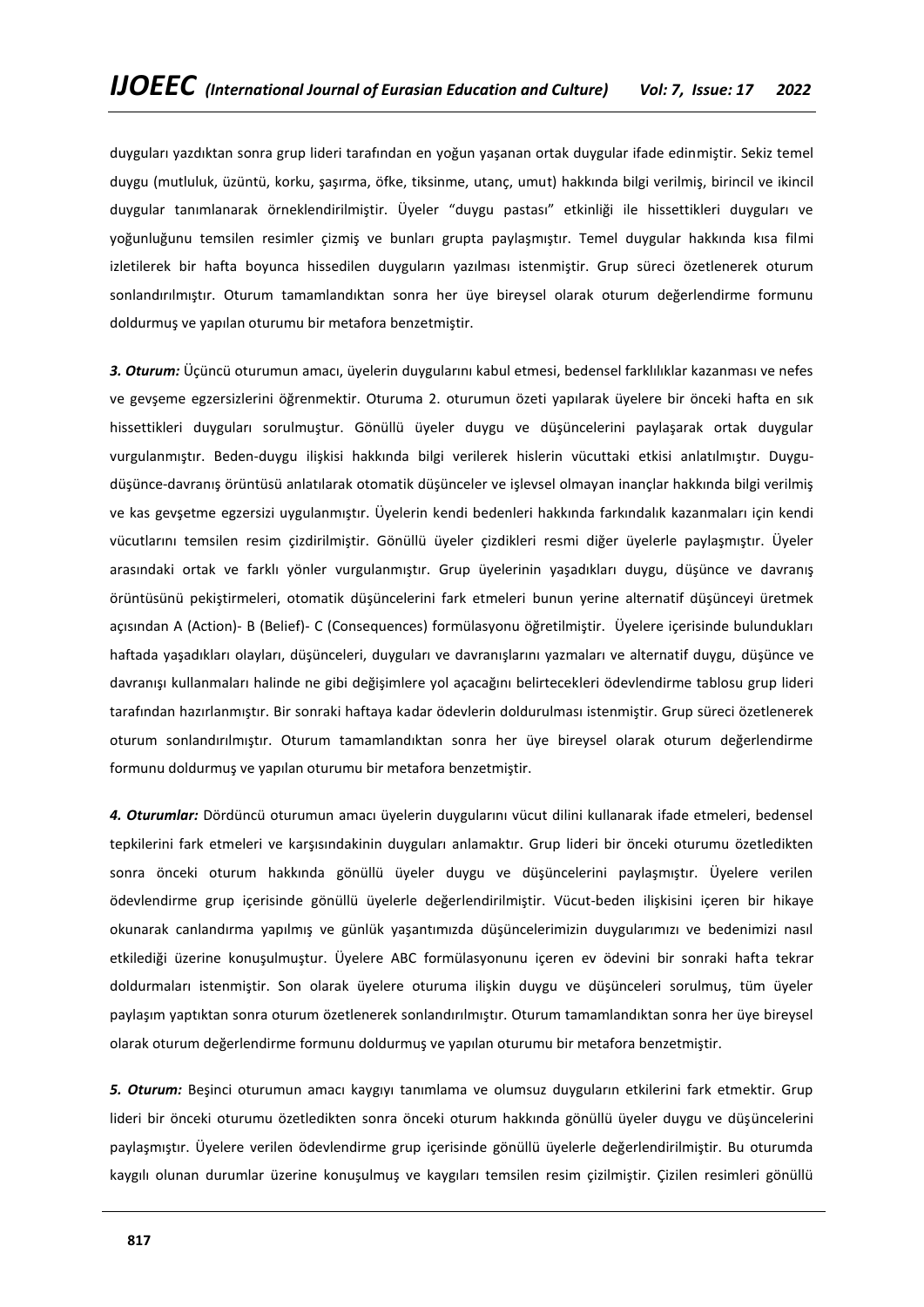üyeler grupta paylaşmıştır. Bu duygunun bedendeki ve düşüncedeki etkileri hakkında konuşulmuştur. Üyelere ABC formülasyonunu içeren ev ödevini bir sonraki hafta doldurmaları istenmiştir. Grup süreci özetlenerek oturum sonlandırılmıştır. Oturum tamamlandıktan sonra her üye bireysel olarak oturum değerlendirme formunu doldurmuş ve yapılan oturumu bir metafora benzetmiştir.

*6. Oturum:* Altıncı oturumun amacı üyelerin bitirilmemiş işlerini ve duygularını fark etmeleridir. Grup oturumu liderin önceki oturumu özetlemesiyle başlamıştır. Gönüllü üyelerin duygu ve düşünceleri paylaşılmıştır. Üyelere verilen ödevlendirme grup içerisinde gönüllü üyelerle değerlendirilmiştir. Üyelere geçmiş yaşantı ve duygularıyla ilgili resim yaptırılmış ve sonrasında ise grupta paylaşımlar yapılmıştır. Üyelere ABC formülasyonunu içeren ev ödevini bir sonraki hafta doldurmaları istenmiştir. Grup süreci özetlenerek oturum sonlandırılmıştır. Oturum tamamlandıktan sonra her üye bireysel olarak oturum değerlendirme formunu doldurmuş ve yapılan oturumu bir metafora benzetmiştir.

*7. Oturum:* Yedinci oturumun amacı olumlu ve olumsuz duyguları fark etme, olumlu duyguların pekiştirilmesi ve güçlendirilmesi, olumsuz duyguların ise azaltılmasıdır. Altıncı oturumun özeti yapılmıştır. Gönüllü üyelerin duygu ve düşünceleri paylaşılmıştır. Üyelere verilen ödevlendirme grup içerisinde gönüllü üyelerle değerlendirilmiştir. Üyelere günlük yaşamda hissettikleri olumlu ve olumsuz duyguları sorulmuştur. Grup üyelerinin sözel paylaşımlarından sonra ise bu duygular çizelmiştir. Çizilen resimler gönüllü üyeler tarafından anlatılmış ve ortak yönler vurgulanmıştır. Üyelere ABC formülasyonunu içeren ev ödevini bir sonraki hafta doldurmaları istenmiştir. Grup süreci özetlenerek oturum sonlandırılmıştır. Oturum tamamlandıktan sonra her üye bireysel olarak oturum değerlendirme formunu doldurmuş ve yapılan oturumu bir metafora benzetmiştir.

*8. Oturum:* Sekizinci oturumun amacı **b**aşkalarının duygularını anlama ve empati becerilerinin geliştirilmesidir. Yedinci oturumun özeti yapılmıştır. Gönüllü üyelerin duygu ve düşünceleri paylaşılmıştır. Üyelere verilen ödevlendirme grup içerisinde gönüllü üyelerle değerlendirilmiştir. Grup üyelerinin sahip oldukları ailelerdeki bireylerinin temsili resimlerini çizmeleri istenmiştir. Gönüllü üyeler çizdikleri resimleri ve aile yaşantılarını grupta paylaştıktan sonra ortak ve farklı yönler vurgulanmıştır. Üyelere empati hakkında bilgi verilmiştir. Empatik dinleme ve empatik tepki verme hakkında üyelerin fikri alınmıştır. Üyelere ABC formülasyonunu içeren ev ödevini bir sonraki hafta doldurmaları istenmiştir. Grup süreci özetlenerek oturum sonlandırılmıştır. Oturum tamamlandıktan sonra her üye bireysel olarak oturum değerlendirme formunu doldurmuş ve yapılan oturumu bir metafora benzetmiştir.

*9. Oturum:* Dokuzuncu oturumun amacı üyelerin olumlu duygularını pekiştirme ve güçlendirmedir. Grup süreci bir önceki haftayı özetleyerek başlatılmıştır. Gönüllü üyelerin duygu ve düşünceleri paylaşılmıştır. Üyelere olumlu duygularını yansıtmaları amacıyla her üye kendini övecek şekilde akrostiş yazmış ve grupta okunmuştur. Üyelere Johari Penceresi anlatılarak; "Bilinmeyen Alan, Gizli Alan, Kör Alan ve Açık Alan" hakkında bilgi verilmiştir. Üyelerin kendi alanlarını doldurmaları istenmiş ve bilinmeyen alanlar grupta konuşularak doldurulmuştur. Üyelerin güçlü yönlerini temsil eden resim çizdirilmiş ve grupta paylaşılmıştır. Grup süreci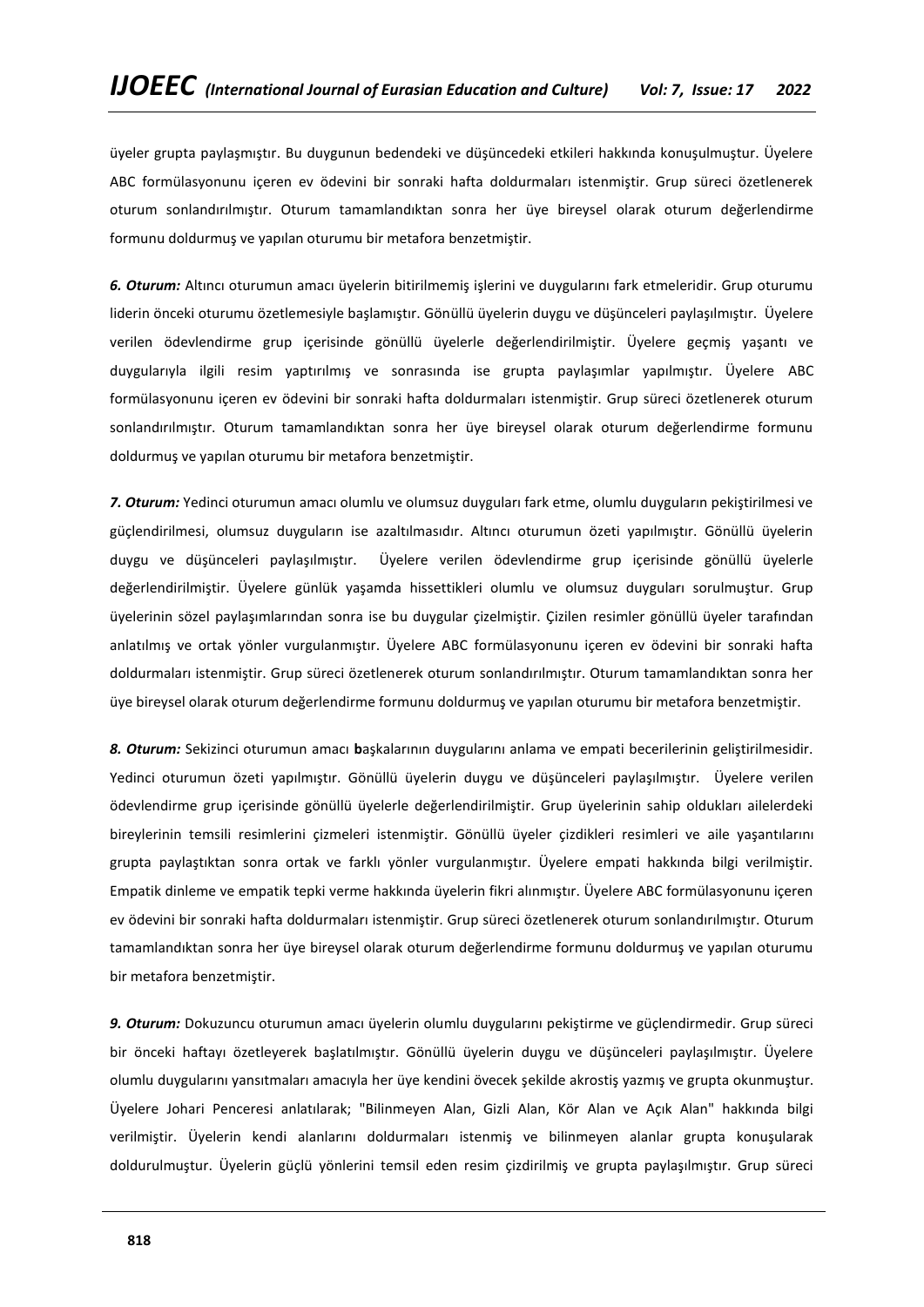özetlenerek oturum sonlandırılmıştır. Oturum tamamlandıktan sonra her üye bireysel olarak oturum değerlendirme formunu doldurmuş ve yapılan oturumu bir metafora benzetmiştir.

*10. Oturum:* Sonuncu oturumda amaç psiko-eğitim programının değerlendirilmesi ve gruptan olumlu duygularla ayrılmaktır. Grup süreci bir önceki haftayı özetleyerek başlatılmıştır. Gönüllü üyelerin duygu ve düşünceleri paylaşılmıştır. Üyelerin genel yaşantılarını, duygularını ve oturumlarla ilgili düşüncelerini ifade etmesi ve olumlu duygularla gruptan ayrılmaları amacıyla "sevgi bombardımanı" etkinliği yapılmıştır. Ayrıca üyelerin ilk oturumda belirledikleri ve yazdıkları davranışsal amaçlarına ilişkin hedefler incelenmiş, ilk oturumda kendilerine yazdıkları mektuplar okunmuş ve bu amaçlara ne derece ulaştıkları ile ilgili paylaşımda bulunulmuştur. Grup süreci özetlenerek oturum sonlandırılmıştır. Oturum tamamlandıktan sonra grup lideri tarafından psiko-eğitim genel değerlendirme formu hazırlanmış ve her üye bireysel olarak bu formu doldurmuştur. Genel değerlendirme formunda oturumlarda en çok ve en az fayda alınan süreçler, oturumlarda üyelerin edindikleri kazanımlar, psiko-eğitim programına nelerin katkı sağlayabileceği, grup lideri hakkında görüş ve genel değerlendirme ile ilgili sorular yer almıştır. Bu formu doldurma süresi yaklaşık olarak 10 dakikadır. Yapılan oturum bir metafora benzetilerek hazırlanan psiko-eğitim programı tamamlanmıştır.

### **Verilerin Analizi**

DFDÖ öntest, sontest ve izleme testi puanlarının anlamlı olarak farklılık gösterip göstermediği incelenmiştir. Önce puanların normallik ve homojenlik varsayımlarını karşılayıp karşılamadığını tespit etmek amacıyla Shapiro-Wilk normallik testi ve Levene testleri uygulanmıştır. Program öncesi deney ve kontrol gruplarının Duygusal Farkındalık Ölçeği'nden aldıkları öntest, sontest ve izleme testleri için Shapiro-Wilk normallik testi uygulanmıştır. Deney grubu öntest (p=.681>.05), sontest (p=.599>.05), izleme testi değerlerinin (p=.890>.05); kontrol grubu öntest (p=.773>.05), sontest (p=.610>.05) ve izleme testi değerlerinin (p=.945>.05) olduğu görülerek testlerin normal dağılım gösterdiği görülmüştür. Deney ve kontrol gruplarında varyansların homojenliğini test etmek için Levene testi kullanılmıştır. Öntest (p=.0153>.05), sontest (p=.388>.05) ve izleme testi değerlerinin (p=.757>.05) olduğu görüldüğü için değişken varyanslarının homojen olduğu görülmüştür. Yapılan analizler neticesinde puanların normal dağılım gösterdiği ve tüm ölçümlerin varyanslarının homojen olduğu görüldüğü için değişkenlerin analizinde parametrik testler kullanılmıştır.

Deney ve kontrol gruplarının DFDÖ ön-test, son-test ve izleme testinden elde ettikleri puan ortalamalarına göre gruplar arasında anlamlı bir fark olup olmadığını incelemek için ise parametik testlerden Bağımlı Örneklem t-testi (Paired Samples t-Test) ve Bağımsız Örneklem t-testi (Independent Samples t-Test) kullanılmıştır.

### **BULGULAR**

Sanat terapisi temelli web tabanlı psiko-eğitim programının, annelerin duygusal farkındalık düzeyleri üzerindeki etkisi incelenmiştir. Deney ve kontrol gruplu bu çalışmadan elde edilen bulgular aşağıda verilmiştir.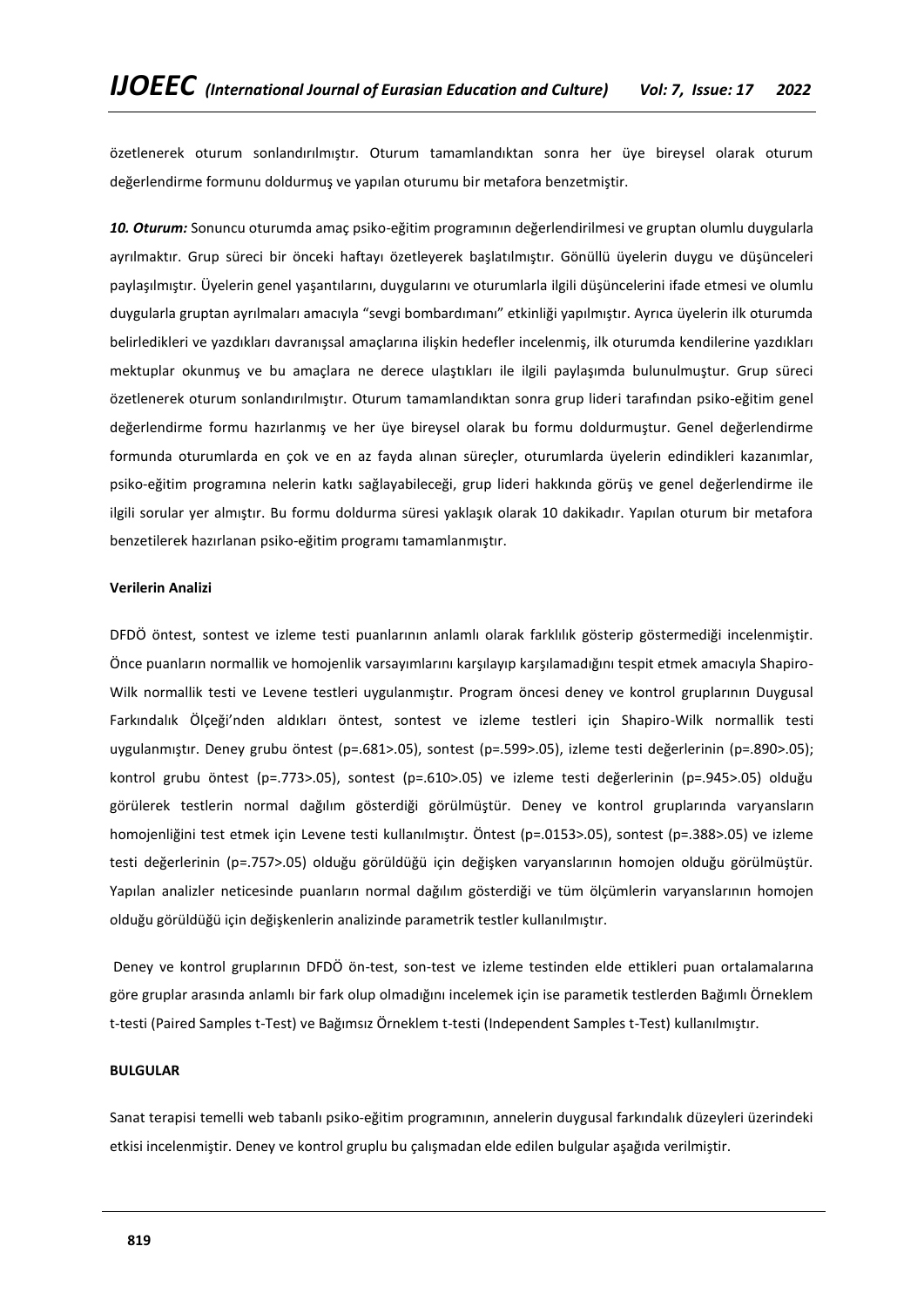**1.** Sanat Terapisi temelli Duygusal Farkındalık Psiko-eğitim programına katılan deney ve katılmayan kontrol gruplarındaki annelerin duygusal farkındalıkları ön test puanları arasında anlamlı bir fark olup olmadığı incelenmiştir. Sonuçlar Tablo 2'de verilmiştir.

**Tablo 2.** Sanat Terapisi Temelli Web Tabanlı Psiko-Eğitim Programı Deney ve Kontrol Gruplarının Öntest Puanlarına Ait t-testi Sonuçları

| Ölçüm   | Grup    |           | Mean   | Std. Dev. |      |      |
|---------|---------|-----------|--------|-----------|------|------|
| Ön Test | Deney   | ᆠ         | 164.27 | 20,785    |      |      |
|         | Kontrol | <b>TT</b> | 159,45 | 14,278    | .634 | ,533 |

Tablo 2'de görüldüğü gibi deney ve kontrol grubu arasındaki farkı ortaya koymak için yapılan ilişkisiz örneklemler için t testi sonucunda deney grubundaki annelerin DFDÖ puan ortalamaları ile (164.27) kontrol grubundaki annelerin DFDÖ puan ortalamaları (159.45) arasında anlamlı bir fark bulunmamıştır (t=0,634; p>.05).

**2.** Sanat Terapisi temelli Duygusal Farkındalık Psiko-eğitim programına katılan deney ve katılmayan kontrol gruplarındaki annelerin duygusal farkındalıkları sontest puanları arasında deney grubu lehine anlamlı bir fark olup olmadığı incelenmiştir. Sonuçlar Tablo 3'de verilmiştir.

| Tablo 3. Sanat Terapisi Temelli Web Tabanlı Psiko-Eğitim Programı Deney ve Kontrol Gruplarının Sontest İlişkisiz |  |
|------------------------------------------------------------------------------------------------------------------|--|
| Örneklem t-testi Sonuçları                                                                                       |  |

| Ölçüm    | Grup    | Ν  | Mean   | Std. Dev. |       |      |
|----------|---------|----|--------|-----------|-------|------|
| Son Test | Deney   | 11 | 184.27 | 17,304    | 2,409 | ,026 |
|          | Kontrol | 11 | 164,09 | 21,737    |       |      |

Tablo 3'de görüldüğü gibi deney ve kontrol grubundaki sontest puanları karşılaştırıldığında, deney ve kontrol gruplarının puan ortalamaları arasında anlamlı bir farklılık olduğu görülmüştür (p<.05). Sontest ortalama değeri deney grubunda (184.27), kontrol grubuna (164.09) göre daha yüksek bulunmuştur. Bir başka deyişle, sanat temelli psiko-eğitim programının ardından deney grubundaki annelerin duygusal farkındalık puanları artmıştır (t=2.409; p<0.05).

**3.** Sanat Terapisi temelli Duygusal Farkındalık Psiko-eğitim programına katılan deney ve katılmayan kontrol gruplarındaki annelerin duygusal farkındalıkları izleme testi puanları arasında deney grubu lehine anlamlı bir fark olup olmadığı incelenmiştir.

| Tablo 4. Sanat Terapisi Temelli Web Tabanlı Psiko-Eğitim Programı Deney ve Kontrol Gruplarının İzleme Testi |
|-------------------------------------------------------------------------------------------------------------|
| İlişkisiz Örneklem t-testi Sonuçları                                                                        |

| Ölçüm        | Grup    | N  | Mean   | Std. Dev. |       |      |
|--------------|---------|----|--------|-----------|-------|------|
| İzleme Testi | Deney   | -- | 205.09 | 17,930    | 5,323 | .001 |
|              | Kontrol | -- | 158,64 | 22,726    |       |      |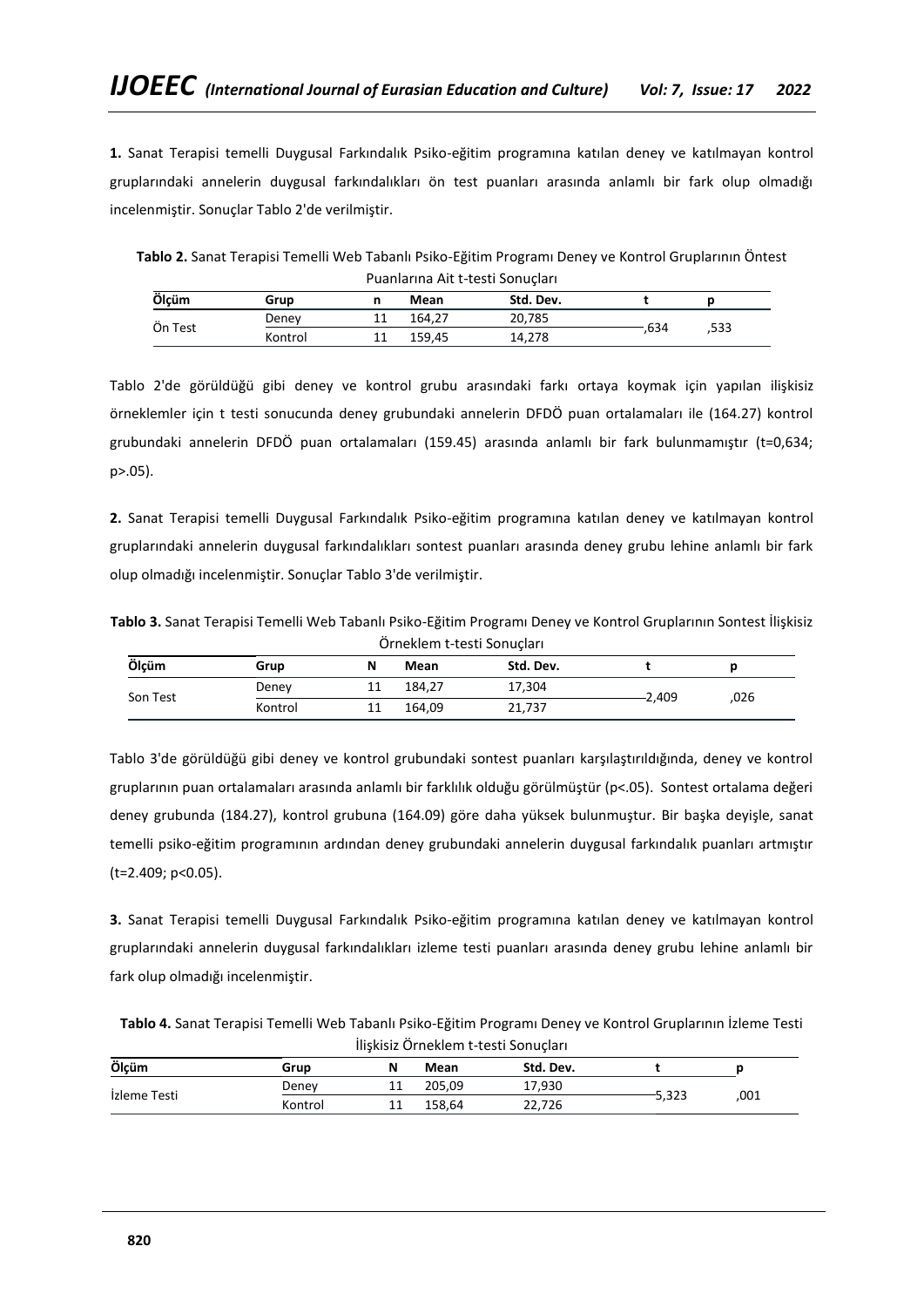Tablo 4'te görüldüğü gibi deney ve kontrol grubundaki izleme testi puanları karşılaştırıldığında, deney ve kontrol gruplarının puan ortalamaları arasında anlamlı bir farklılık olduğu bulunmuştur (p<.01). İzleme testi ortalama değeri deney grubunda (205,09), kontrol grubuna (158,64) göre daha yüksek bulunmuştur. Bir başka deyişle, sanat temelli psiko-eğitim programının izleme sürecinde deney grubundaki annelerin duygusal farkındalık puanları artmıştır (t=5.323; p<0.001).

**4.** Sanat Terapisi temelli Duygusal Farkındalık Psiko-eğitim programına katılmayan kontrol grubundaki annelerin duygusal farkındalıkları ön test ve sontest ve izleme testi puanları arasında anlamlı bir fark olup olmadığı incelenmiştir.

| Sonucları    |        |    |           |       |      |  |  |
|--------------|--------|----|-----------|-------|------|--|--|
| Ölçümler     | Mean   | N  | Std. Dev. |       |      |  |  |
| Ön Test      | 159,45 | 11 | 14,278    |       | ,434 |  |  |
| Son Test     | 164,09 | 11 | 21,737    | -,815 |      |  |  |
| Ön Test      | 159,45 | 11 | 14,278    |       | ,906 |  |  |
| İzleme Testi | 158,64 | 11 | 22,726    | ,121  |      |  |  |
| Son Test     | 164,09 | 11 | 21,737    |       | ,072 |  |  |
| İzleme Testi | 158,64 | 11 | 22.726    | 2,014 |      |  |  |

**Tablo 5.** Kontrol Grubundaki Annelerin Duygusal Farkındalıkları Ön Test-Son Test-İzleme Testi Puanlarının t-testi

Tablo 5'te görüldüğü gibi kontrol grubundaki ön test-son test puanları karşılaştırıldığında, puan ortalamaları arasında anlamlı bir farklılık yoktur (t=--0.815; p>0.05). Ön test-izlem testi puan ortalamaları arasında da anlamlı bir farklılık olmadığı görülmüştür (t=0.121; p>0.05). Ayrıca son test-izlem testi puan ortalamaları arasında anlamlı bir farklılık olmadığı görülmüştür (t=2.014; p>0.05). Yani web tabanlı sanat terapisi temelli duygusal farkındalık psiko-eğitim grubuna katılmayan annelerin duygusal farkındalık puanları farklılaşmamıştır.

**5.** Sanat Terapisi temelli Duygusal Farkındalık Psiko-eğitim programına katılan deney grubundaki annelerin duygusal farkındalıkları ön test, son test ve izleme testi puanları arasında son test ve izleme testi puanları lehine anlamlı bir fark olup olmadığı incelenmiştir.

| Arasında İlişki |        |    |           |          |      |  |  |  |
|-----------------|--------|----|-----------|----------|------|--|--|--|
| Ölçümler        | Mean   | N  | Std. Dev. |          |      |  |  |  |
| Ön Test         | 164,27 | 11 | 20,785    | $-4,355$ | ,001 |  |  |  |
| Son Test        | 184,27 | 11 | 17,304    |          |      |  |  |  |
| Ön Test         | 164,27 | 11 | 20,785    | --5,863  | ,001 |  |  |  |
| İzleme Testi    | 205,09 | 11 | 17,930    |          |      |  |  |  |
| Son Test        | 184,27 | 11 | 17,304    | --5,422  | ,001 |  |  |  |
| İzleme Testi    | 205,09 | 11 | 17,930    |          |      |  |  |  |

**Tablo 6.** Deney Grubundaki Annelerin Duygusal Farkındalıkları Ön Test - Son Test - İzleme Testi Puanları

Tablo 6'daki değerler incelendiğinde deney grubundaki ön test-son test puanları karşılaştırıldığında, puan ortalamaları arasında anlamlı bir farklılık olduğu görülmüştür (t=--4.355; p<0.01). Ayrıca ön test-izleme testi puan ortalamaları arasında (t=--5.863; p<0.01) ve son test-izleme testi puan ortalamaları arasında (t=--5.422; p<0.01) anlamlı bir farklılık görülmüştür. Sonuç olarak web tabanlı sanat terapisi temelli duygusal farkındalık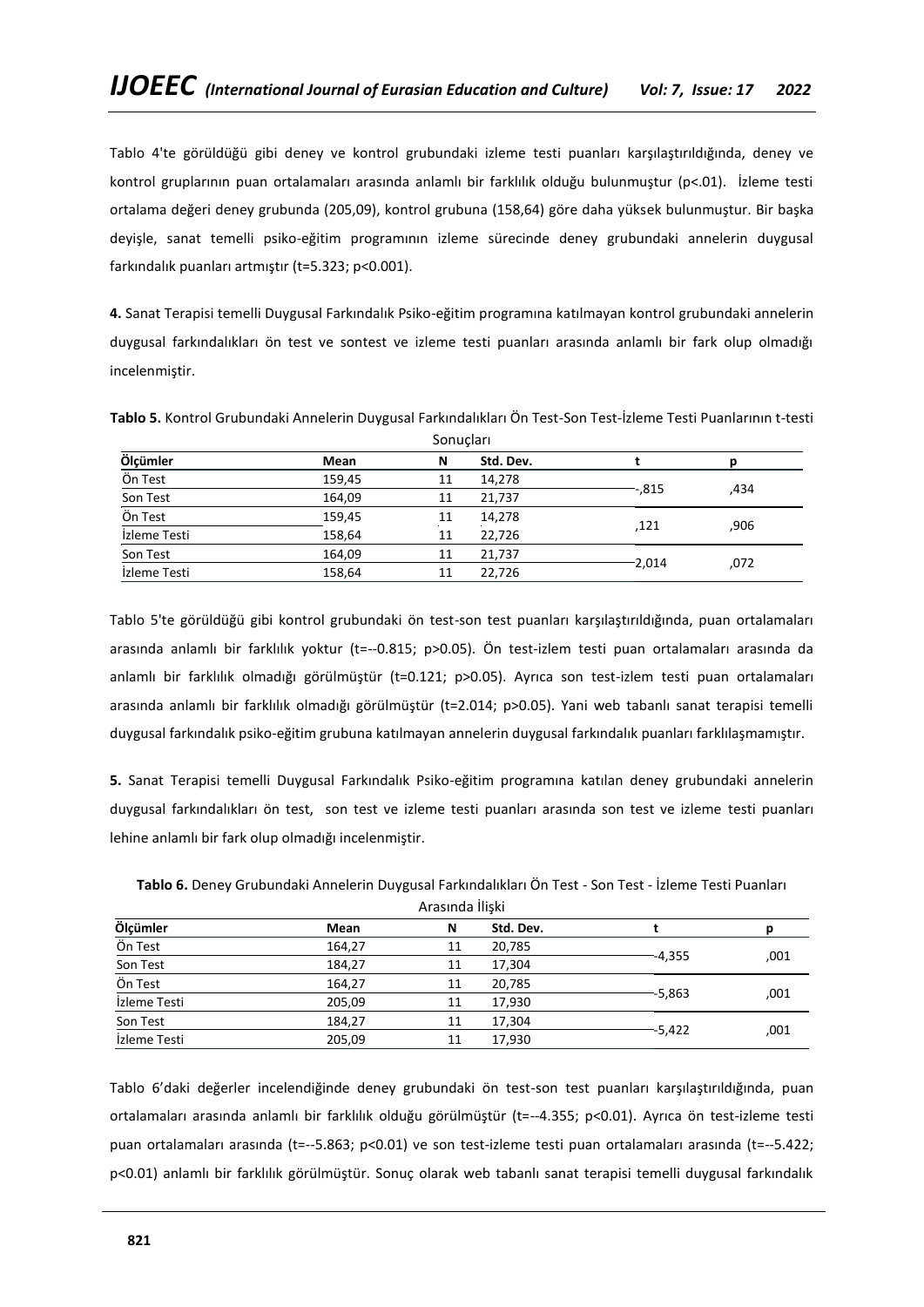psiko-eğitim grubuna katılan annelerin duygusal farkındalık puanları artmış ve bu farkındalık artışı devam etmiştir.

# **TARTIŞMA ve SONUÇ**

Sanat terapisi temelli duygusal farkındalık programının, annelerin duygusal farkındalıklarını arttırmadaki etkisinin incelendiği bu çalışmada uygulamaya katılan annelerin duygusal farkındalıklarının anlamlı bir şekilde arttığı, katılmayan annelerde ise bir farklılık olmadığı bulgulanmıştır. Bazı çalışmalarda benzer sonuçlar elde edildiği görülmektedir. Bunlardan sanat terapisi grup çalışmasına katılan annelerin yaşam kalitesi puanlarını inceleyen Özcan (2012), ergenlerin duygularını ifade etme eğilimi ve duygu düzenleme güçlüğü düzeylerini inceleyen Karataş ve Yavuz-Güler'in (2020) çalışmalarının bulguları ile benzemektedir. Bu araştırmalarda, sanat terapisi temelli programların etkililiğini ortaya koyan sonuçlar bulunmaktadır. Araştırma kapsamında hazırlanan program ağırlıklı olarak duyguların farkında olmayı ve onları düzenlemeyi içermektedir. Alan yazın incelendiğinde, sanat terapisi temelli çalışmaların bipolar tanısı almış hastalarda benlik saygısı düzeyi (Yılmaz, 2019), ergenlerde beden imgesi hoşnutluğu (Tunç, 2007), üniversite öğrencilerinde psikolojik iyi oluş (Kaya, 2014), göçmenlerde travma, depresyon ve anksiyete semptomlarına etkisi (Uğurlu, 2015), gebelerde doğum korkusu (Sezen, 2016), şizofreni hastalarında alekstimi düzeyi (Günay, 2017) ve sosyal işlevsellik (Ataseven, 2018) düzeylerinde de etkili olduğu görülmektedir. Farklı gruplarla yapılan sanat terapisi temelli çalışmaların bulgularının bu araştırma sonuçları ile tutarlı olduğu söylenebilir.

Psiko-eğitim programı oturum başlarında üyelerin gruba ve sürece uyum sağlaması açısından ısınma, bilgilendirme ve uygulama çalışmaları yapılmıştır. Daha sonraki oturumlarda da kazanımlara göre psiko-eğitim verilmiş ve bu kazanımları destekleyecek sanatsal etkinlikler yaptırılmıştır. Oturumlar Covid-19 pandemisi nedeniyle çevrimiçi olarak yürütüldüğü için sanat etkinliği olarak çoğunlukla resim çizme yöntemi kullanılmıştır. Yüz yüze yapılacak olan sanat temelli psiko-eğitim çalışmalarında diğer sanat terapisi tekniklerini de kullanmak faydalı olacaktır. Grup üyeleri 0-5 yaş aralığında küçük çocuklara sahip olduklarından dolayı oturumların 90 dakikayı geçmemesi hedeflenmiştir. Fakat grup süreci ilerledikçe ve annelerin birbirleriyle etkileşimi arttıkça alınan yazılı ve sözlü geri bildirimler neticesinde zamanın hızlı geçtiği vurgulanmıştır. Bazı zamanlarda ise bazı anneler küçük çocuklarından dolayı odaklanmakta güçlük çekmişlerdir. Oturum sonlarına yaklaştıkça üyeler oturum sürelerinin ve oturum sayılarının daha da artabileceğini belirtmişlerdir. Bunun en önemli nedeninin üyeler arasında grup süreciyle birlikte oluşan duygusal bağın olduğu düşünülmektedir. Üyeler süreç ilerledikçe birbirleriyle daha çok etkileşime geçmiş ve sonlandırma döneminde duygusal anlar yaşamışlardır. Genel olarak üyeler oturumlardan fayda sağlayıp verim aldıklarını ve kendileriyle ilgili pek çok farkındalık elde ettiklerini dile getirmiştir. Özellikle ödev olarak verilen ABC formülasyonunu kendi hayatlarında kullandıklarını ve duygu yönetimi konusunda fayda gördüklerini belirtmişlerdir. Son oturumda grup lideri tarafından bu formülasyonu kullanmaya devam etmelerinin faydalı olacağı vurgulanmıştır. Yapılan izleme testi neticesinde de psiko-eğitim sürecinden ayrıldıktan sonra dahi üyelerin duygusal farkındalık puanlarının arttığı görülmüştür. Bu puanların artışının bir nedeni ödevlendirme çalışmasına devam edilmesi olabilir. Tüm üyelerin ortak görüşü ise; yüz yüze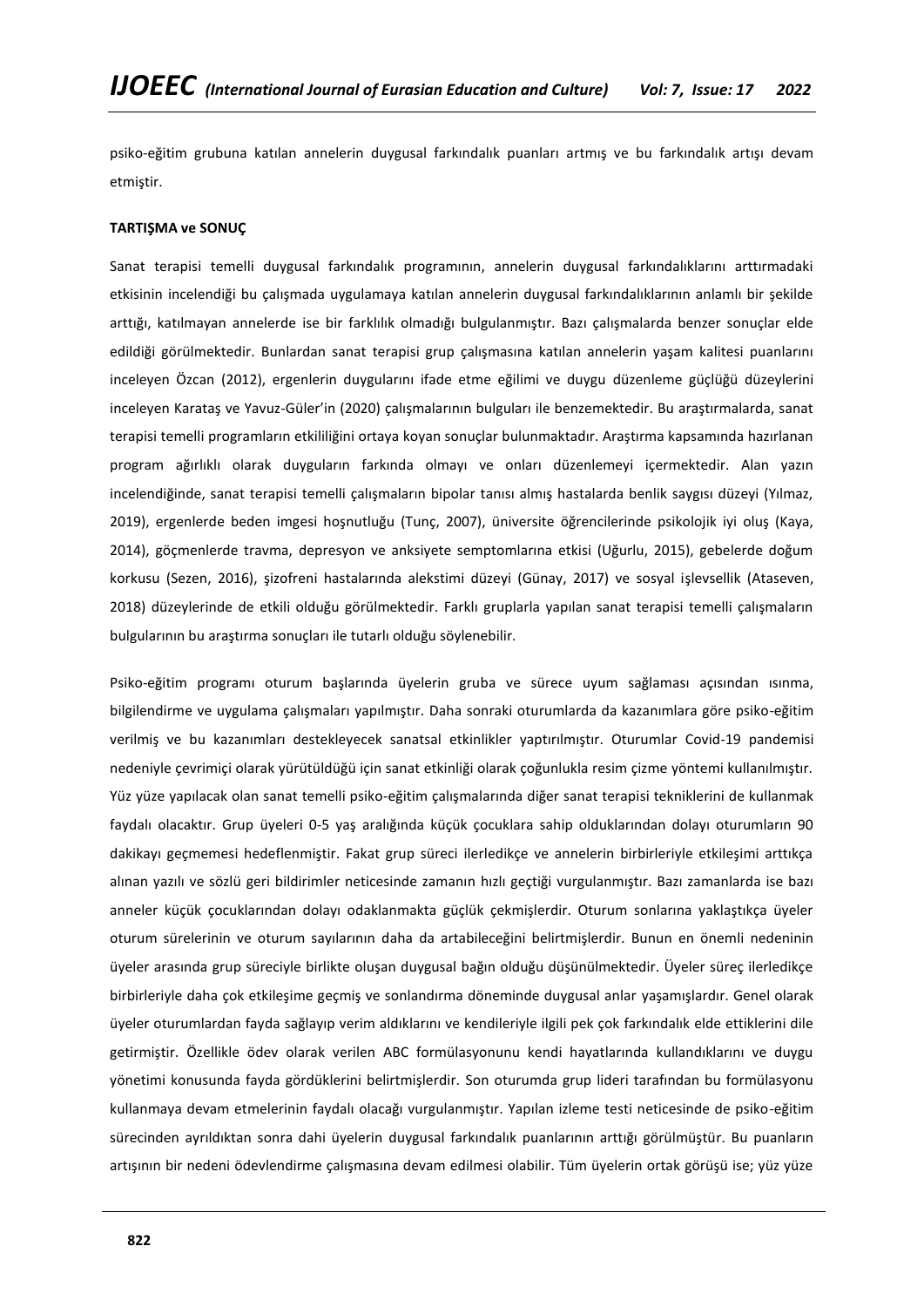yapılacak olan psiko-eğitim programının çok daha etkili olacağıdır. Fakat pandemi döneminde programın yürütülmesi, annelerin küçük yaşlarda çocuklara sahip olmasından dolayı kendi evlerinden uygulamalar yapması ve farklı şehirlerden bireylerin Covid-19 sürecinde bir araya gelmesi ancak çevrimiçi programla mümkün olmuştur. Grup üyeleri, sosyalleşme ihtiyaçlarının en yoğun olduğu zamanda yeni insanlar tanıyıp, en zorlandıkları konular üzerinde diğer üyelerle birlikte çalışmanın, yalnızlık duygusundan sıyrılmalarına ve güç bulmalarına yardımcı olduklarını belirtmişlerdir. Yapılan araştırmanın bir sınırlılığı, belirli bir popülasyonla çalışılmış olmasıdır. Bu nedenle çalışma sonucunun genelleştirilmesi önemli bir sınırlılık olarak görülmektedir. Farklı bireylerle ve eş, çocuk gibi ailelerin diğer üyelerini de kapsayan uygulamaların yapılması programın iç ve dış geçerliğini artıracaktır.

Salgınlar bireylerde korku, stres, kaygı ve öfke gibi duyguları tetiklediği, travma sonrası stres bozukluğu, depresyon, intihar eğilimi ve kaygı bozuklukları gibi rahatsızlara neden olmaktadır (Bekaroğlu ve Yılmaz, 2020). Günümüz koşulları düşünüldüğünde Covid-19 pandemi nedeniyle birçok insan evden dışarı çıkamayarak sosyalleşememektedir. Koruyucu bir yöntem olarak internet üzerinden yapılan web tabanlı psiko-eğitim programı ile bireylerin psikolojik sağlıklarını destekleyecek etkinlikler yapılmıştır. Bu sayede bireylerde oluşan sosyal destek eksikliği de çevrimiçi oturumlarla giderilmiştir. Çevrimiçi psiko-eğitim programı aracılığıyla çocuklarda olumlu beden imajı memnuniyeti ve özsaygı (Keven-Akliman, 2021) ve üniversite öğrencilerinde utangaçlık düzeyleri (Alkan, 2021) çalışılmıştır. Çevrimiçi psiko-eğitim programlarındaki bulguların bireylere olumlu katkılar sağladığı görülmektedir. Bu araştırma sonuçları da yapılan çalışma ile tutarlılık göstermektedir. Ayrıca, araştırma çerçevesinde hazırlanan bu programın psikolojik rahatsızlıkların gelişimini önleyerek koruyucu bir etki yaptığı söylenebilir. Bu çalışmanın, Türkiye'de Covid-19 pandemi sürecinde çevrimiçi, sanat temelli ve annelere yönelik yapılan ilk deneysel araştırmalardan olduğu düşünülmektedir. Sonuçlar, bu programın 0-5 yaş aralığında çocuğa sahip olan annelerin duygusal farkındalıklarını arttırmada başarılı olduğunu göstermekte ve gelecekte yapılacak çalışmalar için öncü nitelik taşımaktadır.

# **ÖNERİLER**

1. Online Sanat terapisi kullanılarak psikolojik iyi oluş, psikolojik sağlamlık, algılanan sosyal destek gibi farklı değişkenlerle yeni çalışmalar yapılması ve duygusal farkındalık ile bu değişkenler arasındaki ilişkinin araştırılması önerilmektedir.

2. Online psiko-eğitim programı ile yüz yüze psiko-eğitim programının etkililiği karşılaştırılabilir.

3. Tüm dünyayı ve her yaştan bireyi doğrudan etkileyen Covid-19 pandemi sürecinde toplum ruh sağlığını iyileştirmek amacıyla yüz yüze bir araya gelmesi riskli gruplarla web tabanlı psikolojik danışma ve psiko-eğitim çalışmaları sürdürülmesi önerilmektedir.

#### **Etik Metni**

"Bu makalede dergi yazım kurallarına, yayın ilkelerine, araştırma ve yayın etiği kurallarına, dergi etik kurallarına uyulmuştur. Makale ile ilgili doğabilecek her türlü ihlallerde sorumluluk yazarlara aittir. Makalenin etik kurul izni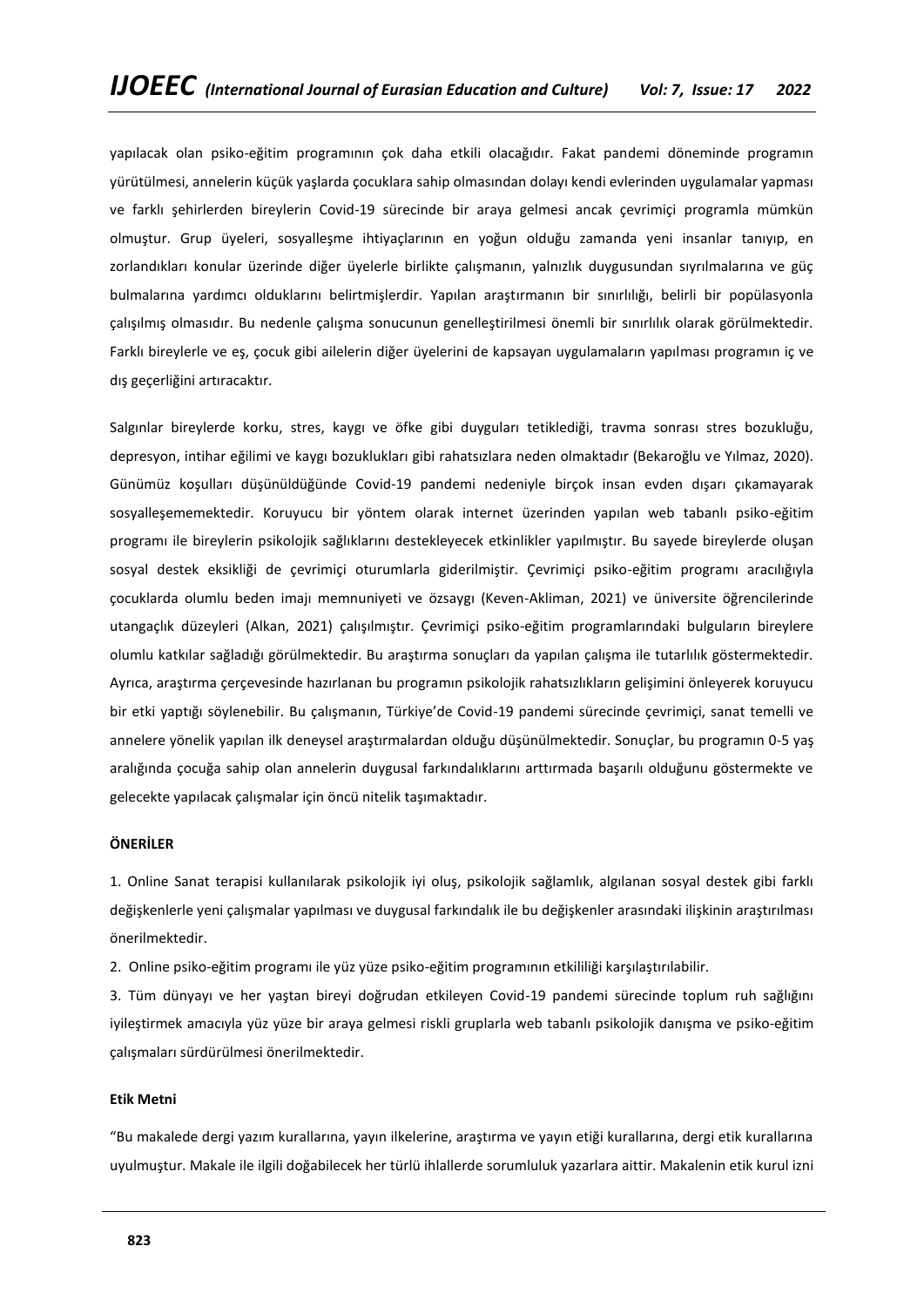Mersin Üniversitesi Sosyal ve Beşeri Bilimler Etik Kurulu tarafınca 28.12.2021 tarih 242 sayılı kararı ile alınmıştır."

**Yazarların Katkı Oranı Beyanı:** Bu çalışmada birinci yazarın katkı oranı %40, ikinci yazarın katkı oranı %30 ve üçüncü yazarın katkı oranı %30'dur.

### **KAYNAKÇA**

- Afat, N. ve Köksal-Konik A. (2018). Üstün zekâlı çocuğu olan ebeveynlerin farkındalıkları: Bir ölçek geliştirme çalışması. *Milli Eğitim Dergisi*, *220*, 79-104.
- Akhan, L.U. (2012). Psikopatolojik sanat ve psikiyatrik tedavide sanatın kullanılışı. *Yükseköğretim ve Bilim Dergisi*, *2*(2), 132-135.
- Alkan, D. (2021). *Çevrimiçi iletişim becerileri psikoeğitim programının üniversite öğrencilerinin utangaçlık düzeylerine etkisi* [Yayımlanmamış Yüksek Lisans Tezi]. Ankara Üniversitesi.
- Arden, M.A. ve Chilcot, J. (2020). Health psychology and the coronavirus (COVID-19) global pandemic: A call for research. *British Journal of Health Psychology, 25*(2), 231-232. <https://doi.org/10.1111/bjhp.12414>
- Aşık, E. ve Ünsal-Barlas, G. (2016). Psikiyatri hemşireleri için bir alan: Şizofrenide duygu tanıma ve sosyal işlevsellik. *Journal of Academic Research in Nursing, 2*(2), 92-96.
- Ataseven, E. (2018). *Kronik servislerde yatmakta olan kronik şizofreni tanılı hastalarda sanat terapisi ile farkındalık temelli bilişsel davranışçı terapi uygulamalarının semptom profili, içgörü ve sosyal işlevsellik üzerine etkisi* [Yayımlanmamış Yüksek Lisans Tezi]. Sağlık Bilimleri Üniversitesi.
- Aydın, B. (2012). Tıbbi sanat terapisi. *Psikiyatride Güncel Yaklaşımlar, 4(*1), 69.
- Aydınlı H. (2002). *Çocuk eğitiminde sık sorulan sorular ve cevaplar*. Zambak Yayınları.
- Bekaroğlu, E. ve Yılmaz, T. (2020). COVID-19 ve psikolojik etkileri: Klinik psikoloji perspektifinden bir derleme. *Nesne, 8*(18), 573-584. DOI: 10.7816/nesne-08-18-14
- Bernheim, A., Mei, X., Huang, M., Yang, Y., Fayad, ZA. ve Zhang N. (2020). Chest CT findings in Coronavirus Disease-19 (COVID-19): Relationship to duration of infection. *RSNA Radiology, 295*(3), 685-691. <https://doi.org/10.1148/radiol.2020200463>
- Bestai, S., Prentice J. L. ve Huang, V. (2018). Building blocks of emotional flexibility: Trait mindfulness and selfcompassion are associated with positive and negative mood shifts. *Mindfulness, 9*, 939-948.
- Bridge, B. (2003). *Siz olsaydınız ne yapardınız? Duyguların eğitimi*. Beyaz Yayınları.
- Cabanac, M. (2002). What is emotion? *Behavioural Processes, 60*, 69-84.
- Croyle, K.L. ve Waltz, J. (2002). Emotional awareness and couples' relationship satisfaction. *Journal of Marital and Family Therapy, 28,* 435-444.
- Çınar, M.N. (2019). *Sanat uygulamalarına dayalı psiko-eğitim programının psikolojik sağlamlık üzerine etkisi* [Yayımlanmamış Yüksek Lisans Tezi]. Pamukkale Üniversitesi.
- Denham, S. A. (2007). Dealing with feelings: How children negotiate the worlds of emotions and social relationships. Cognition, *Brain, Behavior, 11*(1), 1-48.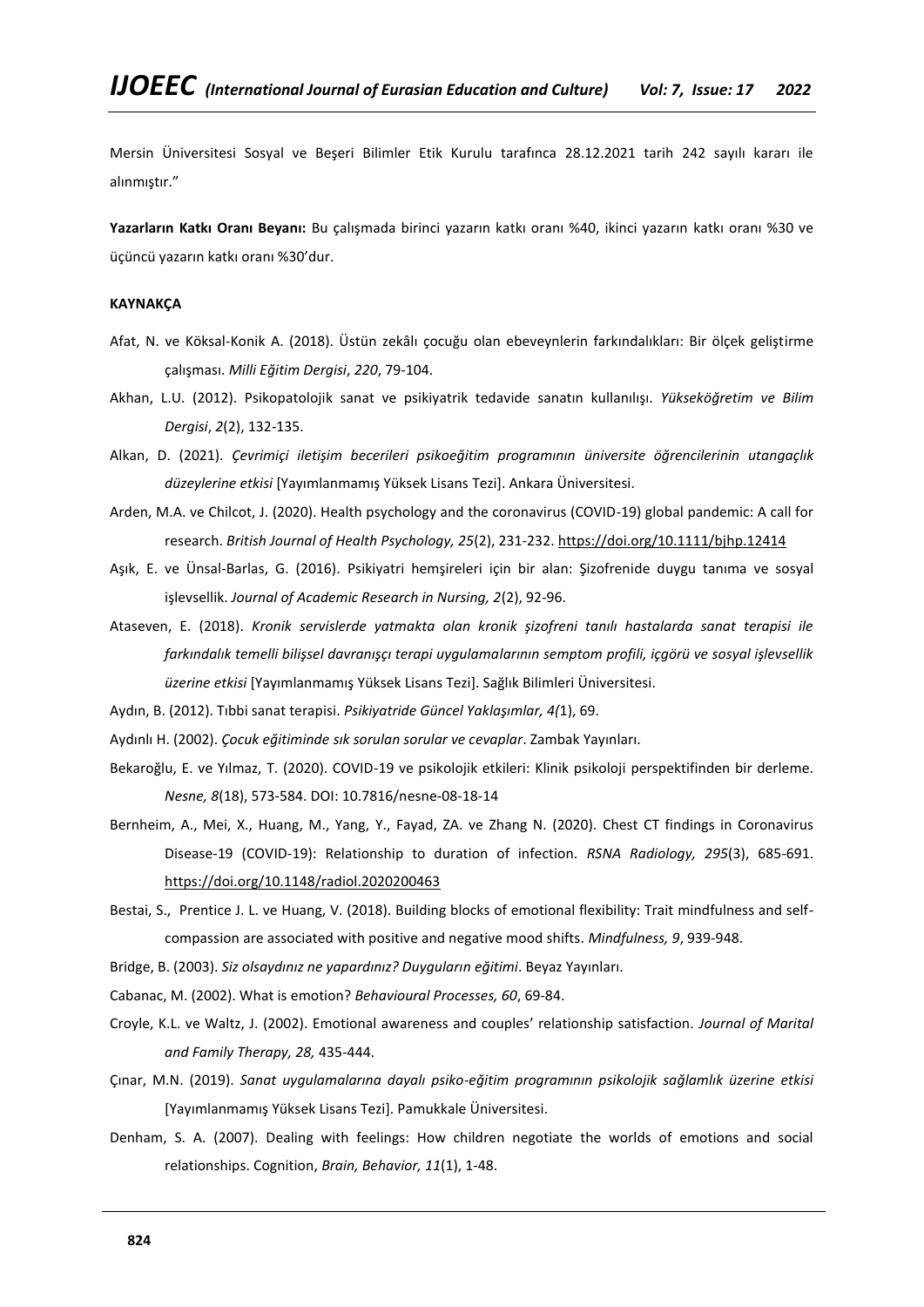- Denham, S. A., Bassett, H. H., & Zinsser, K. (2012). Early childhood teachers as socializers of young children's emotional competence. *Early Childhood Education Journal, 40*(3), 137-143.
- Denham, S., & Kochanoff, A. T. (2002). Parental contributions to preschoolers' understanding of emotion. *Marriage & Family Review, 34*(3-4), 311-343.
- Ehring, T. ve Quack, D. (2010). Emotion regulation diffuculties in trauma survivors: The role of trauma type and PTSD symptom severity. *Behevior Therapy, 41* (4), 587- 598.
- Eisenberg, N., Cumberland, A., & Spinrad, T. L. (1998). Parental socialization of emotion. *Psychological Inquiry, 9*(4), 241-273.
- Feldman-Barrett, L., Lane, R. D., Sechrest, L., ve Schawartz, G. E. (2000). Sex differences in emotional awareness. *Personality and Social Psychology Bulletin, 26*(9),1027-1036.
- Günay, C. (2017). *Şizofreni hastalarında sanat terapi uygulamasının pozitif ve negatif belirtiler ile aleksitimi düzeyine etkisi* [Yayımlanmamış Yüksek Lisans Tezi]. Üsküdar Üniversitesi.
- Griffin, C., Fenner, P., Landorf, K. ve Cotchett, M. (2021). Effectiveness of art therapy for people with eating disorders: A mixed methods systematic review. *The Arts in Psychotherapy, 76* (2021), 101859.
- Haeyen, S., Kleijberg, M., Hinz, L.D. (2017). Art therapy for patients with personality disorders cluster B/C: A qualitative study of emotion regulation from patient and expert perspectives. *International Journal of Art Therapy, 22*(4), 1-13.
- Haeyen, S., van Hooren, S., ve Hutschemaekers, G. (2015). Perceived effects of art therapy in the treatment of personality disorders, cluster B/C: A qualitative study. *lane*, 1–10. https://doi.org/10.1016/j.aip.2015.04.005

Halmatov, S. (2021). *Sanat terapisi*. Pegem Akademi.

- Heiy, J.E. (2010). *Emotion regulation flexibility: An exploration of the effect of flexibility in emotion regulation on mood* [Unpublished master's thesis]. The Ohio State University, Athens.
- Hermann, C. (2021). Bonsai as a group art therapy intervention among traumatized youth in KwaZulu-Natal. *PsyCh Journal, 10*(2021), 177–186. DOI: 10.1002/pchj.440
- Karataş, E. ve Yavuz-Güler, Ç. (2020). Grup sanat terapisi programının ergenlerin mutluluk düzeyleri, duyguları ifade etme eğilimi ve duygu düzenleme güçlüğüne etkisi. *OPUS International Journal of Society Researches, 15*(25), 3328-3359. DOI: 10.26466/opus.644988
- Kaya, A. (2014). *Dışavurumcu sanat terapinin üniversite öğrencilerinde akış durumu ve psikolojik iyi oluş üzerindeki etkisi* [Yayımlanmamış Yüksek Lisans Tezi]. Üsküdar Üniversitesi.
- Kesebir, S., Kavzoğlu, S. Ö., Üstündağ, M. F. (2011). Bağlanma ve psikopatoloji. *Psikiyatride Güncel Yaklaşımlar, 3*, 321-342.
- Keven-Aklıman, Ç. (2021). *Olumlu beden imajını geliştirme çevrimiçi psikoeğitim programının çocukların (9-10 yaş) beden imajı memnuniyeti ve özsaygı düzeylerine etkisi* [Yayımlanmamış Yüksek Lisans Tezi]. Eskişehir Osmangazi Üniversitesi.
- Knill, P.J., Levine, E.G., ve Levine, S.K. (1988). *Principles andpractice of expressive arts therapy.* Jessica Kingsley Publishers.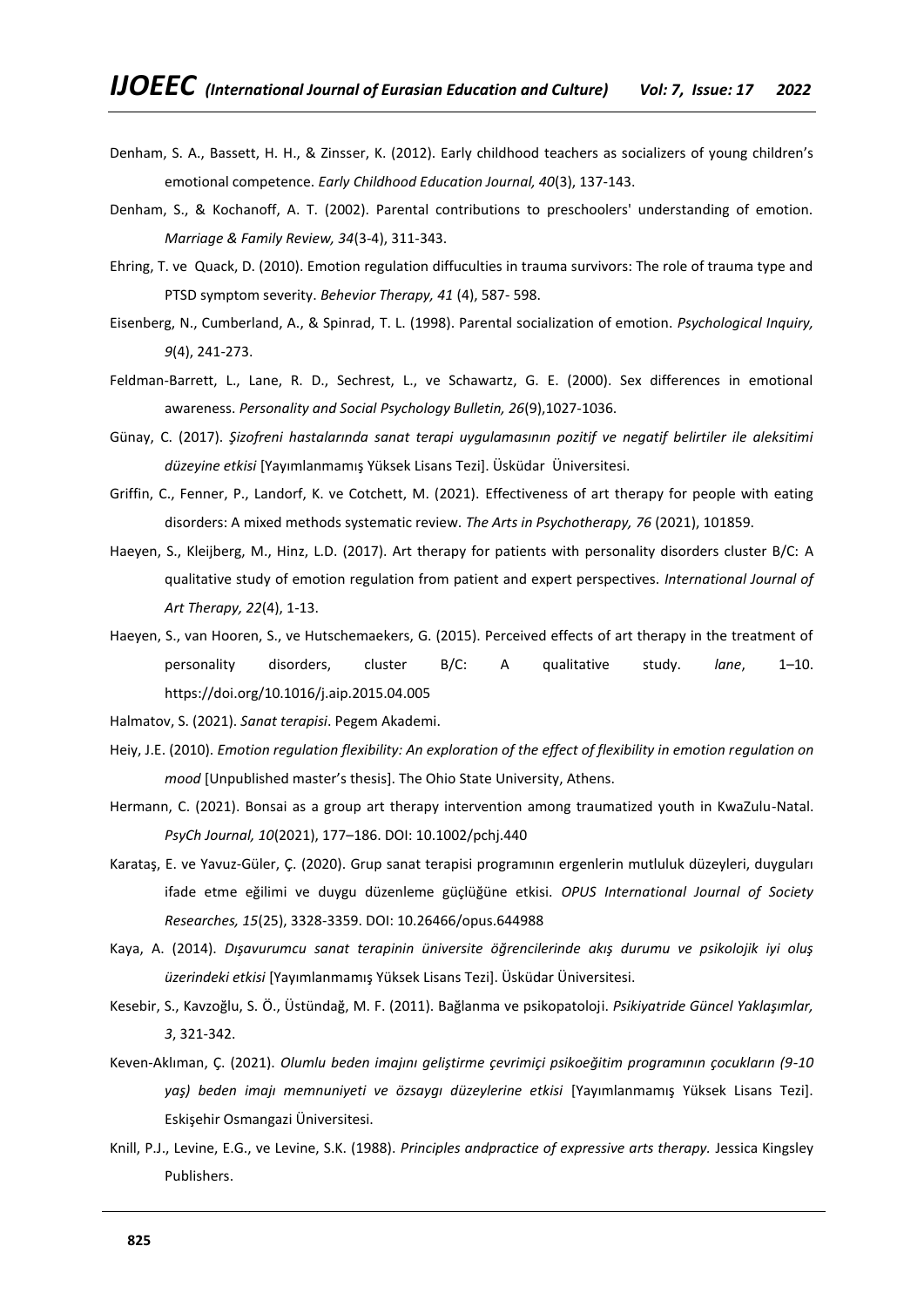- Koçak, R. (2002). Aleksitimi: kuramsal çerçeve tedavi yaklaşımları ve ilgili araştırmalar. *Ankara Üniversitesi Eğitim Bilimleri Fakültesi Dergisi, 35*(1), 183-212.
- Kuzucu, Y. (2016). Duygusal farkındalık düzeyi ölçeğinin uyarlanması: Geçerlik ve güvenirlik çalışmaları. *Türk Psikolojik Danışma ve Rehberlik Dergisi, 3,* 29.
- Kuzucu, Y. (2006). *Duyguları fark etmeye ve ifade etmeye yönelik bir psiko-eğitim programının, üniversite öğrencilerinin duygusal farkındalık düzeylerine, duyguları ifade etme eğilimlerine, psikolojik ve öznel iyi oluşlarına etkisi* [Yayımlanmamış Yüksek Lisans Tezi]. Ankara Üniversitesi.
- Lane, R. D., Quinlan, D. M., Schawartz, G. E., Walker, P. A., ve Zeitlin, S. B. (1990). The levels of emotional awareness scale: A cognitivedevelopmental measure of emoton. Journal of Personality and Social Psychology, 55(1/2), 124-134.
- Lane, R.D. ve Schwartz, G.E. (1987). Levels of emotional awareness: A cognitive-developmental theory and its application to psychopathology. *American Journal of Psychiatry, (144),* 133-143.
- Li, S., Wang, Y., Xue, J., Zhao, N., ve Zhu, T. (2020). The impact of Covid-19 epidemic declaration on psychological consequences: A study on active Weibousers. *International Journal of Environmental Research and Public Health, 17*(6), 2032.<https://doi.org/10.3390/ijerph17062032>
- Liebman, M. (2005). *Art therapy for groups*. Brunner-Routledge.
- Masters, C.L. (2005). *Clay sculpture within an object relational therapy: a phenomenological-hermeneutic case* [Unpublished master's thesis]. Rhodes University, Department of Psychology, South Africa.
- Maujean, A., Pepping, C., ve Kendall, E. (2014). Art therapy: Asystematic review of randomised controlled studies of art. *Journal of the American Art Therapy Association, 31*, 37–4.
- Naumburg, M., ve Caldwell, J. (1957). The use of spontaneous artin analytically oreinted group therapy of obese women. *Act Psychotherapy,7*, 254–288.
- Özcan, H. (2012). *Sanat terapisi çalışmasının kanser hastası çocukların yaşam kalitesi üzerindeki etkisinin incelenmesi* [Yayımlanmamış Yüksek Lisans Tezi]. İstanbul Üniversitesi.
- Öztürk, N. (2020). *Okul öncesi öğretmen adaylarının çocukların duygularına vermeyi tercih ettikleri tepkiler ile kendi duygusal farkındalıkları ve duygu düzenlemeleri arasındaki ilişkinin incelenmesi* [Yayımlanmamış Doktora Tezi]. Gazi Üniversitesi.
- Roemer, L. ve Orsillo, S.M. (2003). Mindfulness: A promising intervention strategy in need of further study. *Clinical Psychology: Science and Practice, 10*(2), 172- 178.
- Sezen, C. (2016). *Sanat terapisinin doğum yapma korkusu üzerindeki etkisi* [Yayımlanmamış Yüksek Lisans Tezi]. Üsküdar Üniversitesi.
- Silberstein, L.R., Tirch, D., Leahy R.L. ve McGinn, L. (2012). Mindfulness, psychological flexibility and emotional schemas. *International Journal of Cognitive Therapy, 5*(4), 406-419.
- Southam-Gerow, M.A. (2014). *Çocuklarda ve ergenlerde duygusal düzenleme uygulayıcının rehberi*. Nobel Akademik Yayıncılık.